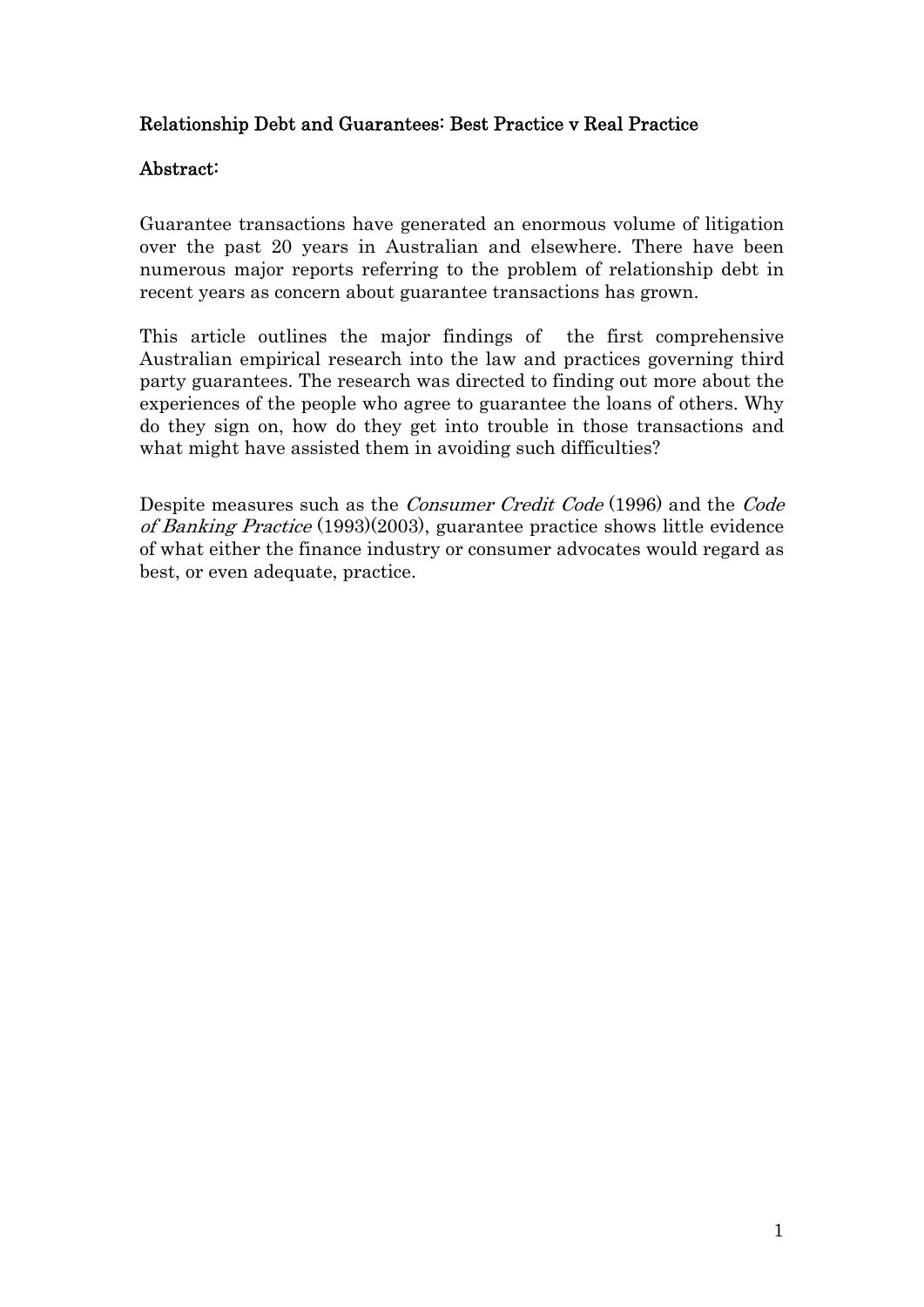## Relationship Debt and Guarantees: Best Practice v Real Practice

Jenni Millbank $^{\tilde{\equiv}}$  and Jenny Lovric $^{\phi}$ 

Third party guarantees are undertaken when a credit provider will not lend money, or will not extend a loan, unless the loan is secured by a guarantee provided by a person other than the borrower. This third person may not be involved in, or benefit from, the loan transaction itself. Unlike most contractual arrangements, this transaction is not an arm's length transaction because of the close relationship between the borrower and guarantor.

Guarantee transactions have generated an enormous volume of litigation in the past 20 years. There have been numerous major reports referring to the problem of relationship debt in recent years as concern about guarantee transactions has grown.[1](#page-1-2) This article outlines the major findings of the first comprehensive Australian empirical research into the practice of third party guarantees.[2](#page-1-3)

## The Research

<span id="page-1-0"></span><sup>≅</sup> Senior Lecturer in Law, University of Sydney.

<span id="page-1-1"></span>φ Project Officer, National Pro Bono Resource Centre.

<span id="page-1-2"></span><sup>&</sup>lt;sup>1</sup> See for example, Australia, Trade Practices Commission, *Guarantors: Problems and Perspectives* (1992); Australia, House of Representatives Standing Committee on Finance and Public Administration, *A Pocket Full of Change: Banking and* Deregulation (AGPS, 1991); the report of the Expert Group on Family Financial Vulnerability *Good Relations, High Risks – Financial Transactions within families and between friends* (Commonwealth Attorney-General, 1996); Australian Law Reform Commission, *Equality Before the Law: Women's Equality* (Report 69, Part 2, 1994); Radmila Jukic, *Till Debt do us Part* (Consumer Credit Legal Service, Melbourne, 1994); Supriya Singh, *For Love Not Money: Women, Information and the Family Business* (Consumer Advocacy and Financial Counselling Association of Victoria Inc, 1995). For a discussion of the regulatory context in which guarantee transactions take place, see: Reg Graycar, Robyn Johansson and Jenny Lovric, "Guaranteeing Someone Else's Debts" (2001) 12 *Journal of Banking and Finance Law and Practice* 181.

<span id="page-1-3"></span> $2$  This project was carried out in partnership between the Faculty of Law at the University of Sydney and the New South Wales Law Reform Commission between 2000 and 2003 with funding made available by an Australian Research Council Strategic Partnerships in Industry, Research and Training grant. The full report appears as, *Darling, Please Sign This Form: A Report on the Practice of Third Party Guarantees in New South Wales*, NSWLRC Research Report 11, October 2003, NSWLRC/University of Sydney online at <http://www.agd.nsw.gov.au/lrc.nsf/pages/rr11toc> This research report provides empirical data to inform the NSW LRC inquiry, *Guaranteeing Someone Else's Debts*, which will report on reform of the law of guarantees in late 2004.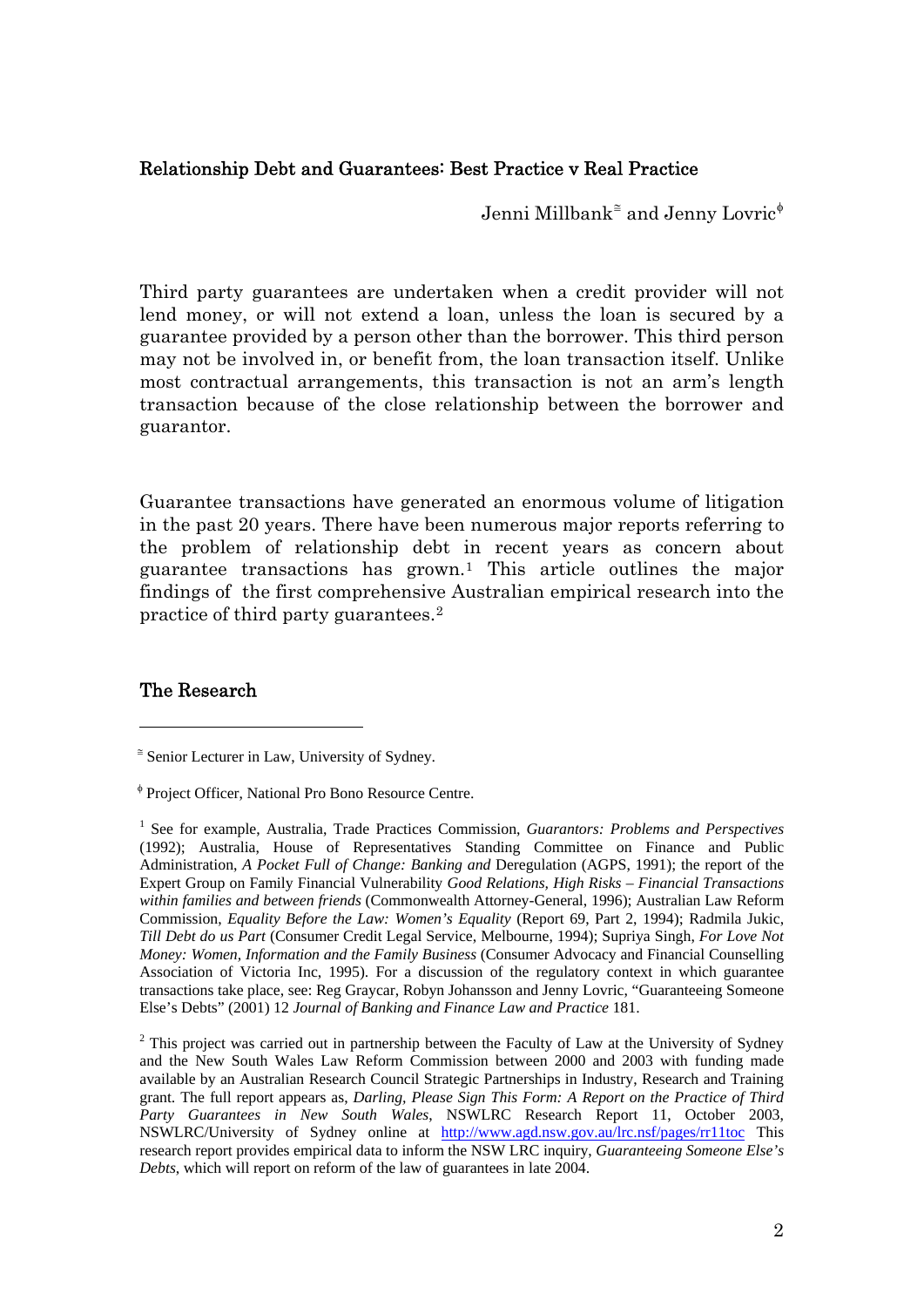While we learn some things about guarantee transactions from judgments of cases that are litigated when things "go wrong", these cases are not necessarily helpful in gaining an understanding of what is occurring more broadly. Litigated cases represent a very small percentage of disputed matters, the vast majority of which settle prior to, or during, litigation. Litigated cases also do not give any sense of transactions that are not disputed; either because they are unproblematic, or because the guarantor did not dispute the loan when it was called upon (for example if they sold their property to pay it, or went bankrupt). Therefore, drawing information only from cases that proceed to litigation may be misleading when policy-makers and researchers are trying to determine what the key issues are in guarantee transactions.

In this research we wanted to ascertain whether widespread assumptions about the make-up of guarantors – that they are largely women, predominantly the wives of men operating small businesses and frequently from non-English speaking backgrounds – could be confirmed. We also wanted to consider whether numerous solutions that have been proposed to address the problems of guarantee transactions – such as "cooling off" periods after signing a guarantee allowing for a guarantor to withdraw, or requiring the provision of legal advice or financial advice before signing – would make any difference to whether and how guarantors entered into such transactions.

In the early 1990s Belinda Fehlberg conducted the first empirical research into the issue of third party guarantees when she undertook a small-scale qualititative study in the United Kingdom. Fehlberg's in-depth research comprised interviews with 22 guarantors (whom she refers to as "sureties"), five borrowers, nine lenders and 13 lawyers.[3](#page-2-0) Fehlberg's research focused only upon guarantors who had supported the loan of a spouse or de facto partner. A major theme to emerge from that research was the guarantors viewed themselves as having no real choice about providing security for the borrower's debt. Reasons for this ranged from emotional pressure to threats and physical violence, and Fehlberg noted that economic dependence on the borrower was a key aspect in constraining the guarantors' choice.

We were particularly interested to see whether the Australian experience was similar and whether many of Fehlberg's key findings would be repeated in a larger and more broadly recruited sample. We were also interested in determining whether there were other vulnerable groups affected by guarantees, such as elderly parents and family members in families from non-English speaking backgrounds. We considered that

<span id="page-2-0"></span><sup>&</sup>lt;sup>3</sup> Belinda Fehlberg, *Sexually Transmitted Debt: Surety Experience and English Law* (Clarendon Press, 1997).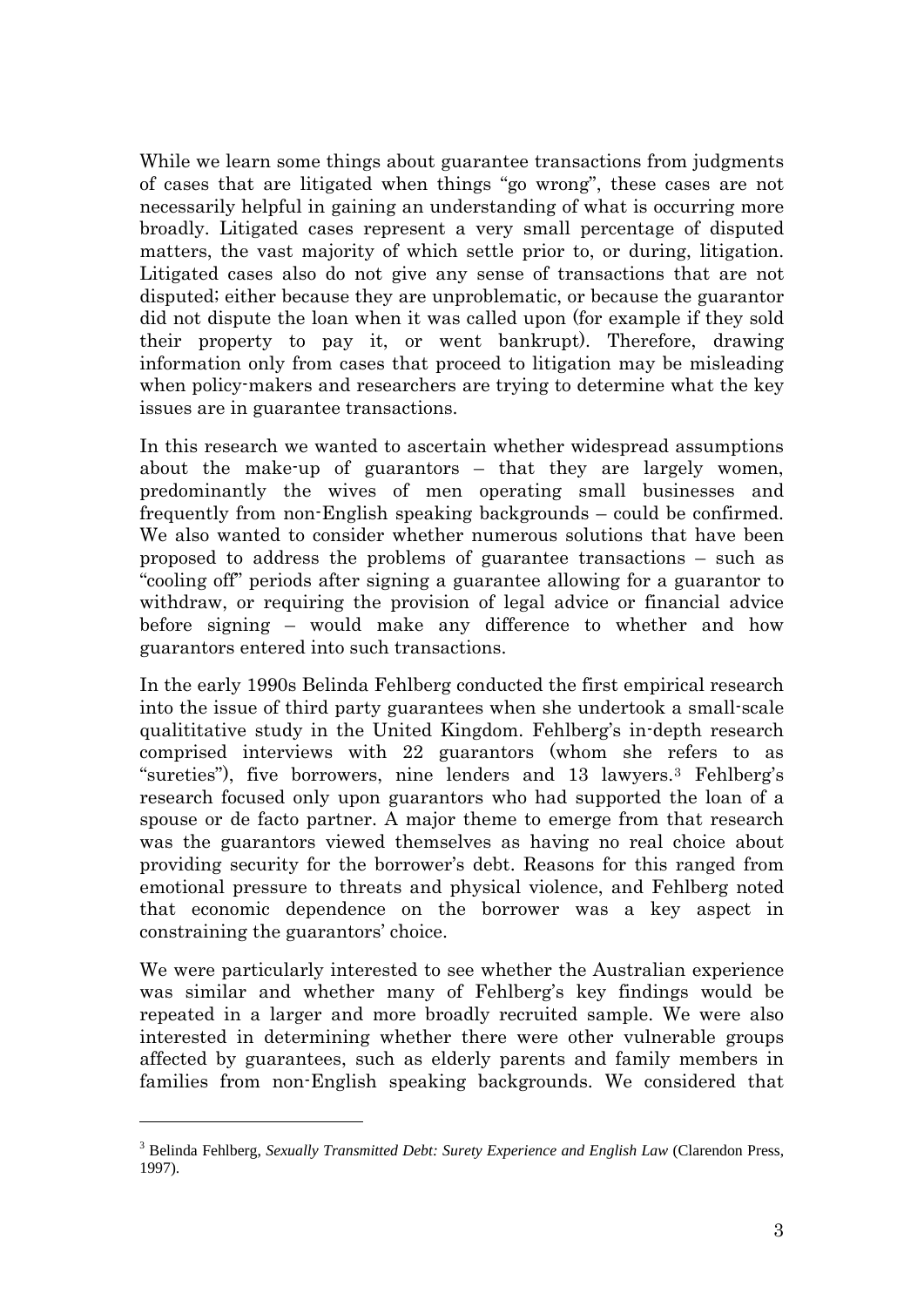issues of power, choice and economic dependence identified by Fehlberg in the context of couple guarantors may also be active in other contexts.

This research was directed to finding out more about the experiences of the people who agree to guarantee the loans of others. Why do they sign on, how do they get into trouble in those transactions and what might have assisted them in avoiding such difficulties?

 The research took place between 2000 and 2003. This project sought both qualitative and quantitative data from guarantors, lenders, solicitors, barristers and judges. The data collected from guarantors and their advisers was compared with data collated from judgments from the courts (including those in published reports and unreported cases available through internet sources) in order to consider if there were significant variation between the demographics and experiences of litigants and nonlitigants.[4](#page-3-0) The project sought information from lenders about their practice through a confidential survey, but received very little assistance or input from that sector.[5](#page-3-1)

Qualitative data was collected primarily by interviewing guarantors. Information about guarantee transactions was also sought from legal advisers who had acted for guarantors during the transaction and also those who had acted for either guarantors or lenders when posttransaction difficulties arose. The views of barristers and judges were sought specifically about the litigation phase of guarantee disputes.<sup>6</sup> Quantitative data was collected by use of tick box questionnaires which were sent directly to solicitors, barristers and judges, made available on the Commission's website, and publicised to the general community through avenues such as radio advertisements, radio talk-back and news features<sup>[7](#page-3-3)</sup>

<span id="page-3-0"></span><sup>&</sup>lt;sup>4</sup> The case law review comprised reported and unreported cases involving third party guarantees decided since *Garcia v National Australia Bank* (1998) 194 CLR 395*.* The research team developed a digest of 52 recent cases from 1998 to October 2002, summarising the facts of each case, the claims or defences and the court's decision and other key pieces of information. A set of 30 key issues were identified for inquiry, mirroring the issues raised in the guarantor, solicitor and barrister surveys

<span id="page-3-1"></span><sup>&</sup>lt;sup>5</sup> Survey documents were sent to 112 lenders including banks, building societies, credit unions and finance companies. Responses were received from only two major banks, two smaller bank lenders and three finance companies. We were also assisted by responses from two peak bodies.

<span id="page-3-2"></span><sup>&</sup>lt;sup>6</sup> Of the 89 solicitors and 47 barristers who responded to our surveys, there was an even division between those who had acted last for a guarantor and those who had acted last for a lender. The fact that we had lawyers who had acted for both sides in disputed transactions assisted us in gaining a more representative view of transactions. The fact that demographic data about guarantors drawn from legal representatives largely mirrored that drawn from guarantors themselves and from litigated cases enhances the validity of this data. A total of 46 judges responded to our judge survey, giving us a further point of comparison.

<span id="page-3-3"></span> $7$  Of the 87 guarantors who responded to our survey, we had broad geographical coverage. Of 71 respondents who were resident in New South Wales, 30 came from regional NSW. If not otherwise indicated, all quotes below come from guarantor respondents.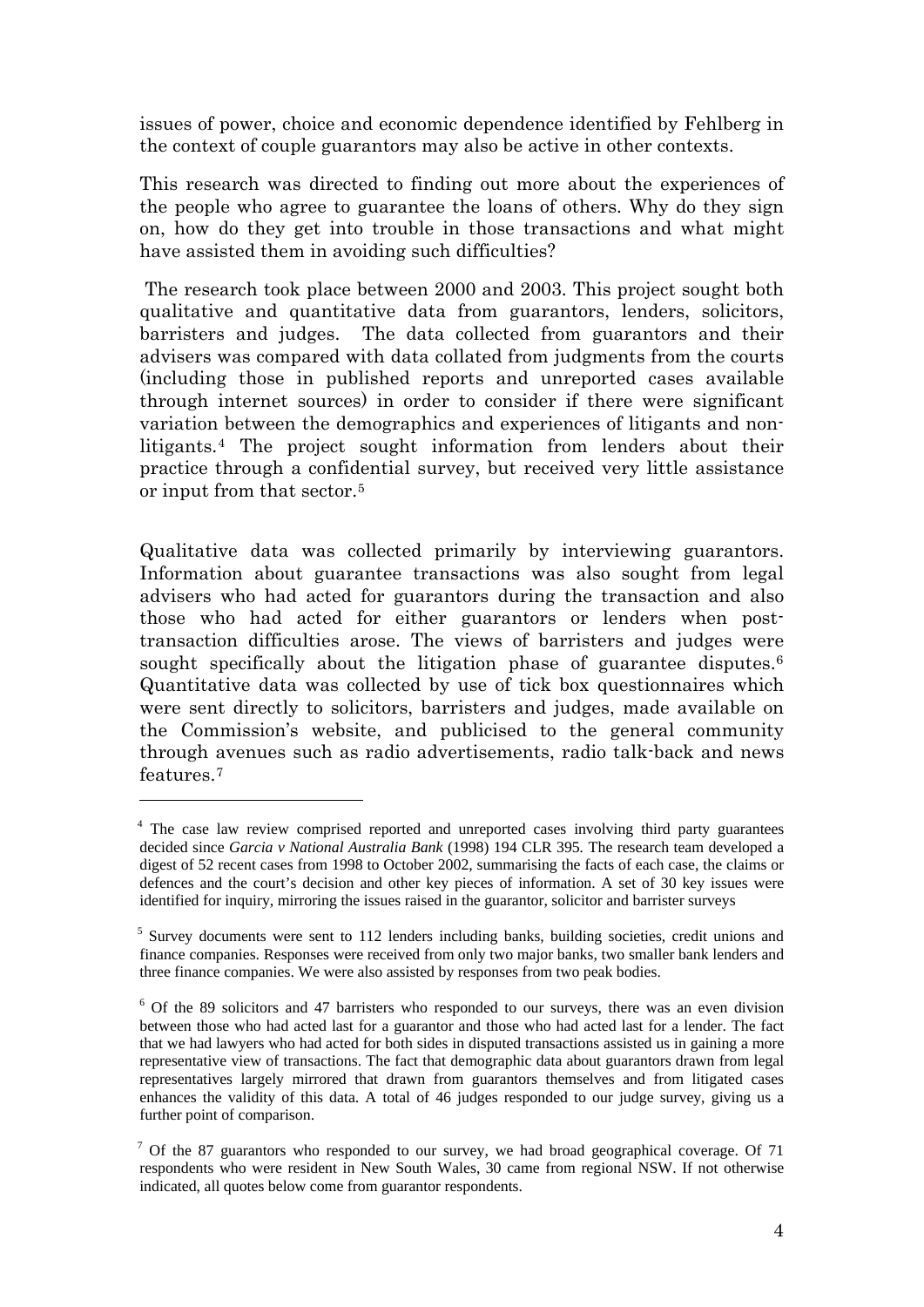It is relatively common for lenders to claim that while bad practices may have existed in the past, lenders are now closely regulated and are considerably more prudent in taking guarantees following various developments in court decisions on point.[8](#page-4-0) Over half of the guarantors who participated in our survey had entered the transaction between the years 1993 and 2002. Therefore a reasonable proportion of the data collected by the project reflects the way transactions have been conducted in recent years. Many of the transactions reported to us by guarantors were clearly undertaken since (and in spite of) significant reforms such as the Australian Bankers' Association Code of Banking Practice (1993), the introduction of the Uniform Consumer Credit Code (operative since 1996), the extension of unconscionability provisions in trade practices legislation to cover small business (1998) and the High Court decision of Garcia v National Australia Bank (1998).[9](#page-4-1)

Many of our findings confirmed existing suppositions drawn from anecdotal reports and litigated cases. For example we found a high proportion of female guarantors supporting the borrowing of male partners who were engaged in small business. Some of our findings were surprising. For instance we did not expect to find such a high proportion of older guarantors, many of whom were supporting the borrowing of adult children. We were also surprised to find that a relatively small proportion of guarantors received legal advice prior to the transaction, and of the guarantors who did receive advice, they reported a high level of poor practice on the part of solicitors. A high level of reported poor practice on the part of lenders was also unexpected, given how many inquiries and reforms have been undertaken in this area in recent years.

We were interested to discover that in many ways the data we drew from our survey of guarantors did reflect that found in the available litigated cases. Our guarantor respondents were very similar to litigants in the case law pool we examined in areas such as: their gender, non-English speaking background and relationship with the guarantor. They were equally likely to have signed the guarantee documentation in the presence of the borrower. We were unable to determine the age of many litigants, but noted that many of them were guarantors for the loans of adult children; suggesting an age range of over 50, which correlated fairly

<span id="page-4-0"></span><sup>&</sup>lt;sup>8</sup> Fehlberg, n 3, Chapter 7.

<span id="page-4-1"></span><sup>9</sup> *Garcia v National Australia Bank* (1998) 194 CLR 395.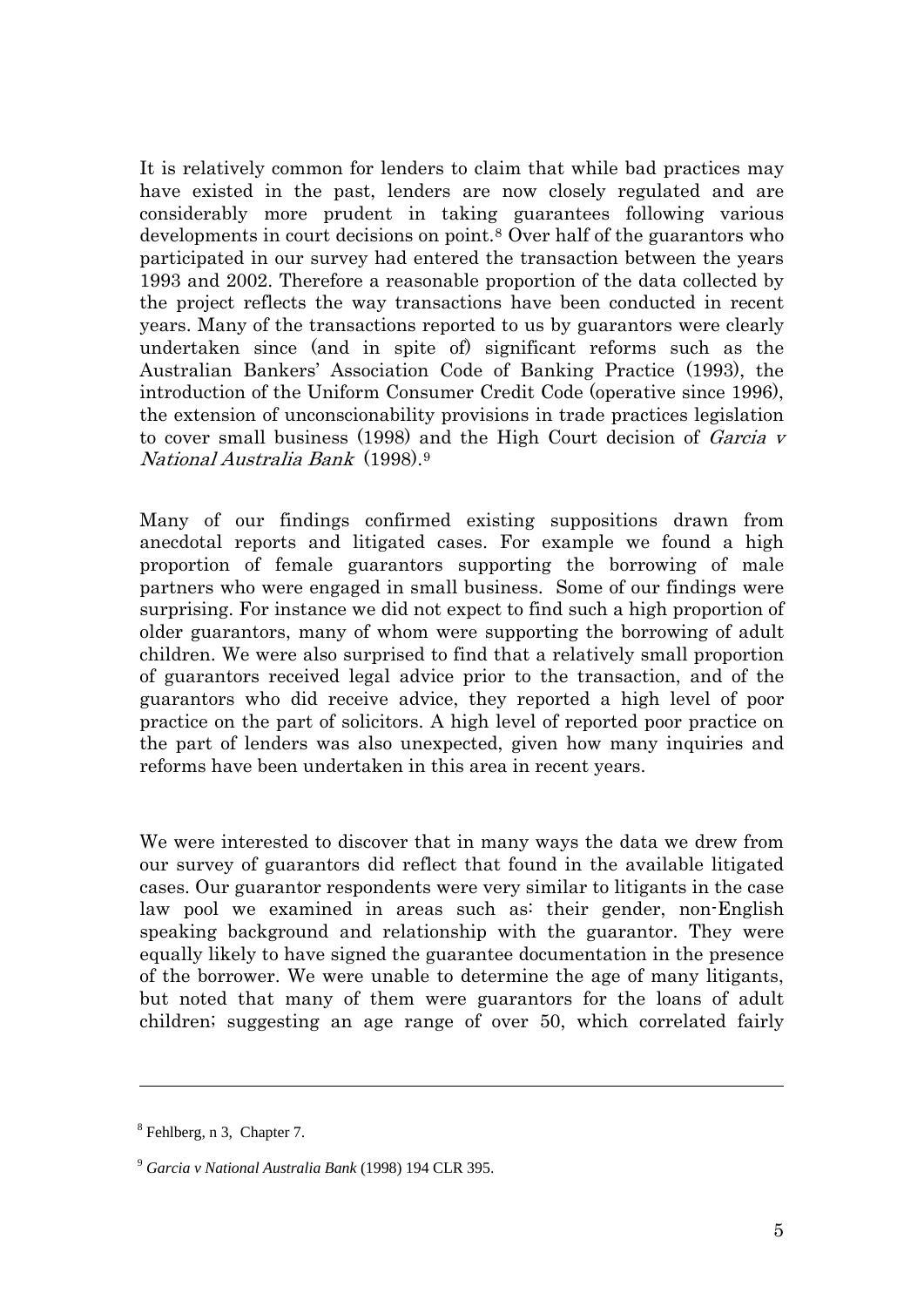closely with the large proportion of guarantor respondents over the age of 50.

The areas in which the two groups differed are also noteworthy. We found that compared to litigants, our guarantors were supporting loans for smaller sums of money, were more likely to sign the documents in informal circumstances and were half as likely to have received legal advice prior to signing the guarantee. Litigants were more likely than our guarantor respondents to be supporting a business loan, to have mortgaged the family home as part of the guarantee, and to have signed an "All Moneys" clause as part of the guarantee.

## Securing Family Business Borrowing

The research found that the vast majority of third party guarantees are undertaken to support small business borrowing, primarily family business.<sup>[10](#page-5-0)</sup> Such businesses are typically owned and run by men.<sup>[11](#page-5-1)</sup> Earlier research by Singh and Fehlberg has demonstrated that while a female partner may be listed as a shareholder or director in a family company, she is rarely in a position of any real control over the company.[12](#page-5-2) Fehlberg concluded from her research that "women, and particularly economically-dependent women in middle and higher-income households, are likely to be called upon to provide security and to find it difficult to refuse if asked."[13](#page-5-3)

When we examined business loans specifically, we found that guarantors were typically supporting the borrowing of a business over which they had little control. Thirty-eight per cent of guarantors surveyed had "no role" in the business whose loans they guaranteed; another 9% identified themselves as having "no formal role" in the business. A further 20% of our guarantors respondents were "silent" directors of the business. Only 16% were active directors of the business whose loan they had

<span id="page-5-0"></span> $10$  The review of litigated cases, solicitor, barrister and guarantor surveys all revealed substantial proportions of loans made for business purposes. Of the litigated cases, 94% related to a business loan. Barristers and solicitors reported 70% and 98% of guarantees were for business loans respectively the last time they dealt with a third party guarantee transaction. The survey of guarantors found 49% of loans relating to a business purpose, a lower but still considerable proportion.

<span id="page-5-1"></span><sup>11</sup> See eg Kosmas Smyrnios, Claudio Romano and George Tanewski, *The Australian Family and Private Business Survey 1997* (Monash University, 1997); Price Waterhouse/Commonwealth Bank *Family Business Survey* of 5000 businesses (1995) 11 *Company Director* 20.

<span id="page-5-2"></span> $12$  Fehlberg, n 3; Supriya Singh, n 1.

<span id="page-5-3"></span> $13$  Fehlberg, n 3 at 89.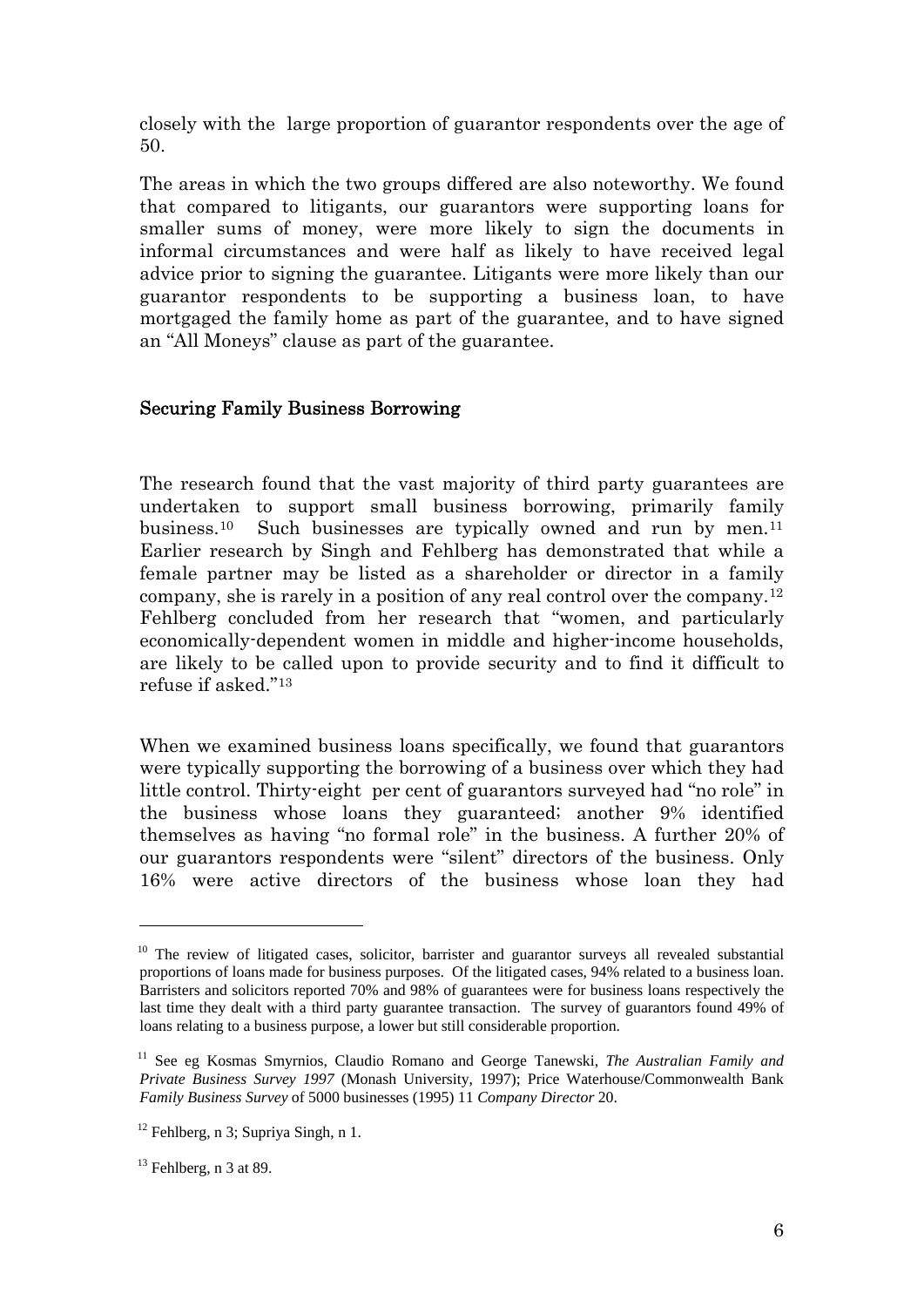guaranteed.[14](#page-6-0) A closer analysis of this data reveals that the largest percentage of guarantors were women with no formal role in the business for which they provided a guarantee. This accords with Fehlberg's study in the UK in which half of the guarantors described themselves as having no role in the business for which they secured a loan.[15](#page-6-1)

The majority of guarantees in our study were for loans in excess of \$100,000.[16](#page-6-2) We were interested to discover whether guarantees were being sought to support finance for businesses that were starting up or expanding, or for business that was in difficulty or had loans that were already problematic. From our survey it appears that expansion, rather than start-up or later difficulties, was the principle reason for the loan. Of the guarantors who were supporting a business loan, 25% reported that the loan was for a new business, 19% reported that it was to get the business through a difficult time (although a further 8% of respondents said that it involved refinance of an existing loan), while 38% stated that the purpose was to expand or develop an existing business.

This data is somewhat at odds with that in Belinda Fehlberg's study. Although a similar proportion of loans were for business expansion, only one guarantee in Fehlberg's study involved support for a new business and the majority of guarantees were for a business in trouble.[17](#page-6-3) However Fehlberg notes that whether a business was in trouble or was new or expanding, debtors were rarely in a position to objectively present the risks inherent in the guarantee. Whether in a state of financial pressure or high optimism, borrowers were highly partial and selective in the manner in which they presented their business to the guarantor.<sup>[18](#page-6-4)</sup>

We were unable to ascertain the number or proportion of guarantees that are called upon in any given period, or that result in the repossession of security such as residential homes, as lenders were unable or unwilling to disclose this information. Nor could we discover the number or proportion of debts which are disputed by guarantors.

#### Who are guarantors

<span id="page-6-0"></span> $14$  Of the remaining 18%, most were partners in a partnership arrangement.

<span id="page-6-1"></span><sup>&</sup>lt;sup>15</sup> Fehlberg, n 3 at 138. Fehlberg also noted a distinct trend for women who were "involved" to work for the business either unpaid or paid at just below the tax threshold: at 140.

<span id="page-6-2"></span><sup>&</sup>lt;sup>16</sup> Solicitors and barristers reported significantly larger amounts at stake in the transactions they last dealt with.

<span id="page-6-3"></span> $17$  Fehlberg, n 3 at 163.

<span id="page-6-4"></span> $18$  Fehlberg, n 3 at 164.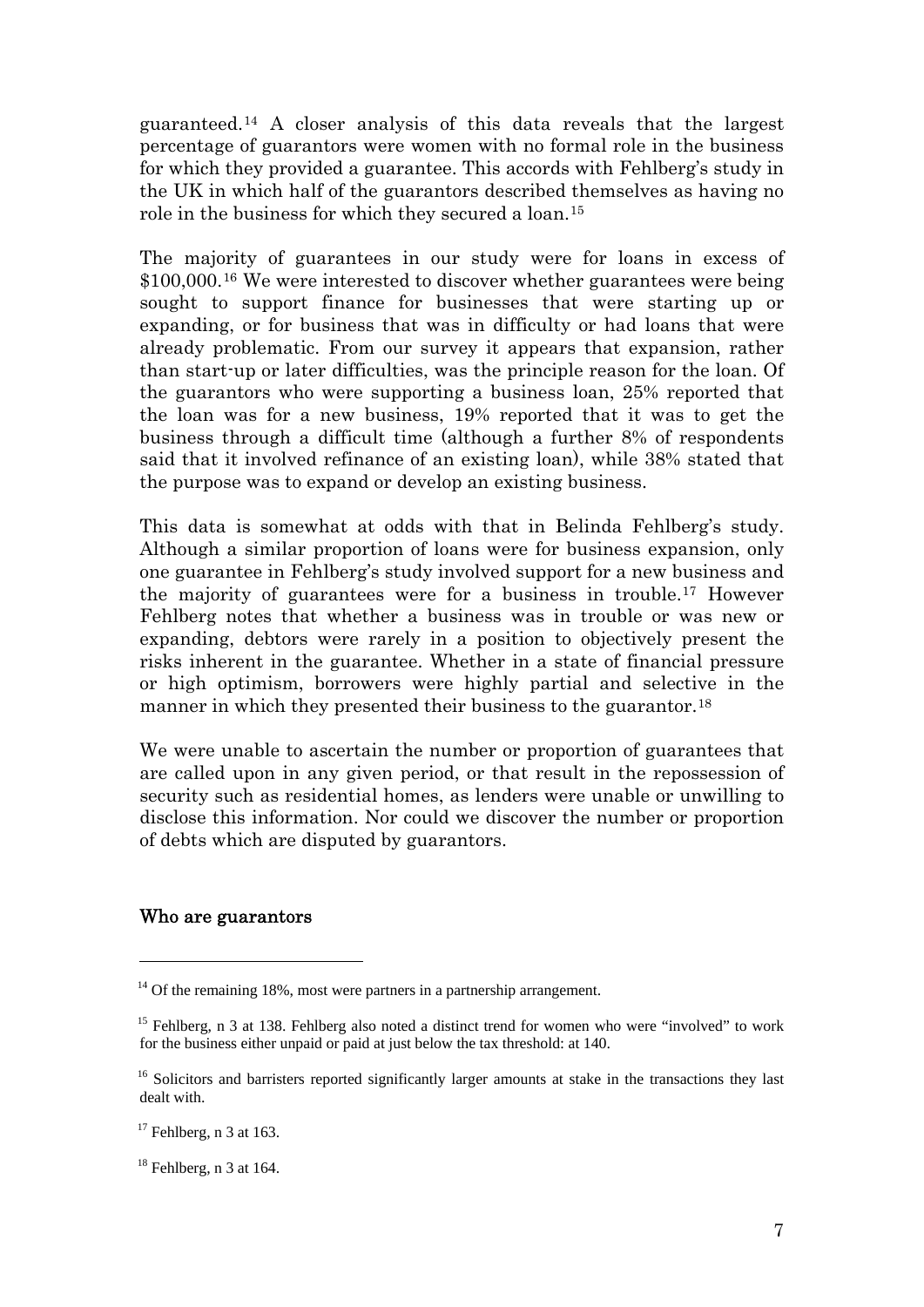Although it has been noted that, "Trusting wives and elderly parents from non-English speaking backgrounds are familiar characters in Australian contract law"[19](#page-7-0), there is very little information about those who guarantee loans for others beyond the law reports. A major aim of this research was to more fully investigate the extent of the experiences of, and problems faced by third party guarantors who do not appear in the litigated cases.

#### Gender and relationships

1

The survey of guarantors revealed almost two-thirds of those who guaranteed loans were women[.20](#page-7-1)

This research did not explicitly seek guarantors who had signed guarantees in the context of close personal relationships. However, the results did reveal that the vast majority of guarantees or joint loans were signed by close family relatives: mostly spouses, followed by parents of borrowers.

The survey of guarantors revealed that 83% of guarantors were in a close personal relationship with the borrower. Of these, 39% of loans were guaranteed by a partner or spouse of the primary borrower; 26% had signed as a guarantor for a loan for their adult child, and 18% had signed for another relative.<sup>[21](#page-7-2)</sup> The review of litigated cases<sup>[22](#page-7-3)</sup> and data from solicitors<sup>[23](#page-7-4)</sup> and barristers<sup>[24](#page-7-5)</sup> revealed very similar results. The graph below indicates the relationships reported according to each source of data.

<span id="page-7-0"></span><sup>&</sup>lt;sup>19</sup> Sue Mahalingham, "Deep and Meaningful: Dealing with Emotionally Transmitted Debt" (1999) 3(6) *Consumer Rights Journal*.

<span id="page-7-1"></span> $20$  This was very closely mirrored in the review of litigated cases which revealed that 65% of guarantors were female, while 15% were male (in the remaining 19% of cases, the guarantors were groupings of family members, predominantly husbands and wives as co-guarantors or co-borrowers).

<span id="page-7-2"></span><sup>&</sup>lt;sup>21</sup> A further 7% signed for a friend; 8% signed for a business associate and the remaining 2% signed either for a business entity or their own company.

<span id="page-7-3"></span> $^{22}$  Ninety per cent of the guarantors in a close relationship with the borrower.

<span id="page-7-4"></span> $23$  The survey of solicitors revealed that the last time they gave advice in relation to a guarantee over three quarters of the guarantors and borrowers were in a close personal relationship.

<span id="page-7-5"></span> $24$  The barrister survey statistics also revealed over half of guarantors were in close personal relationships with the borrower.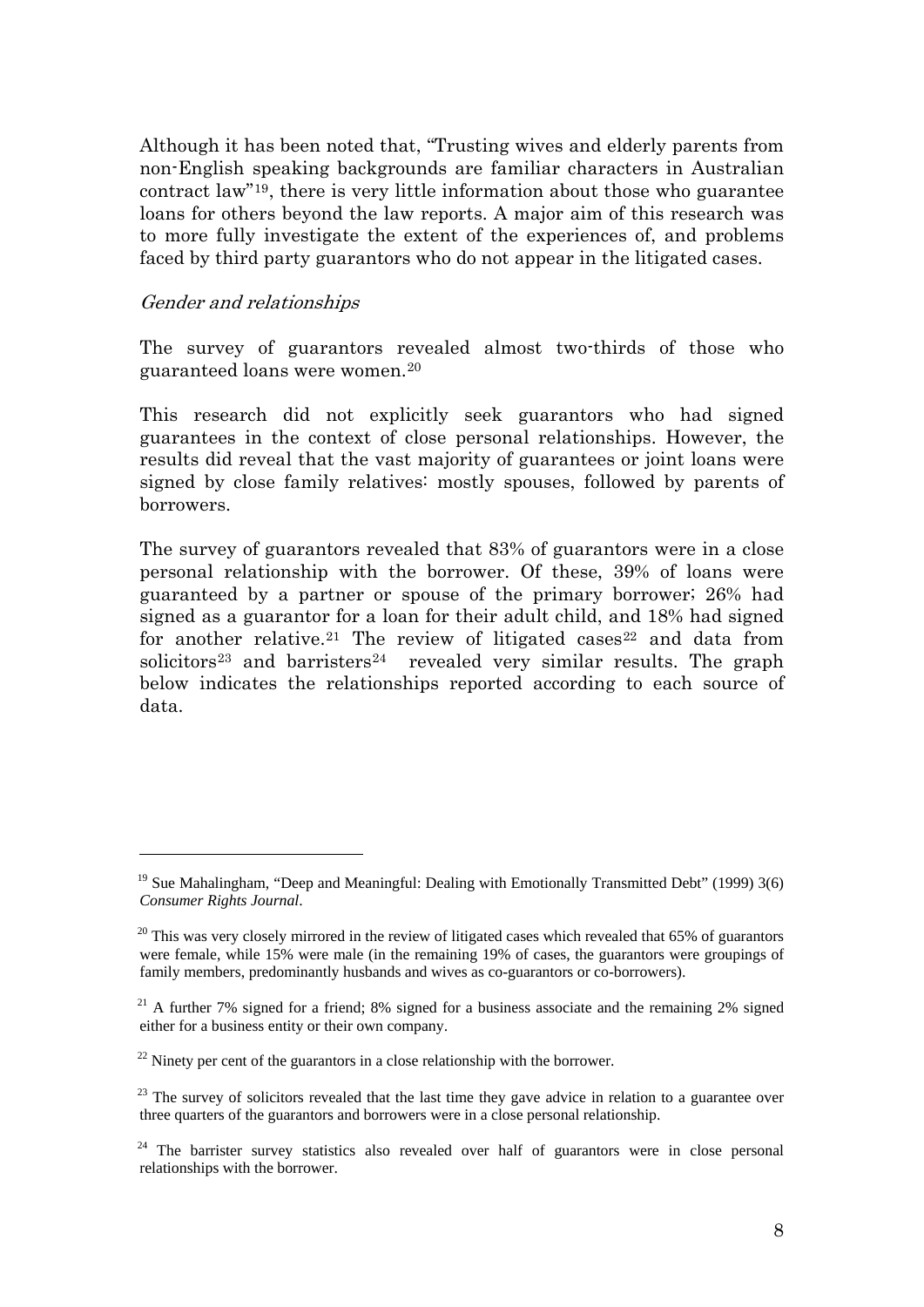

When we examined the relationship figures by gender it was clear that women principally undertake guarantees as the wives or de facto partners of male borrowers. Very few men guarantee the debts of a spouse, and those men who were guarantors were most likely to have guaranteed the loan of an adult child.

#### Age

The respondents to the guarantor survey were generally from higher age brackets, with 65% of respondents over the age of 50.

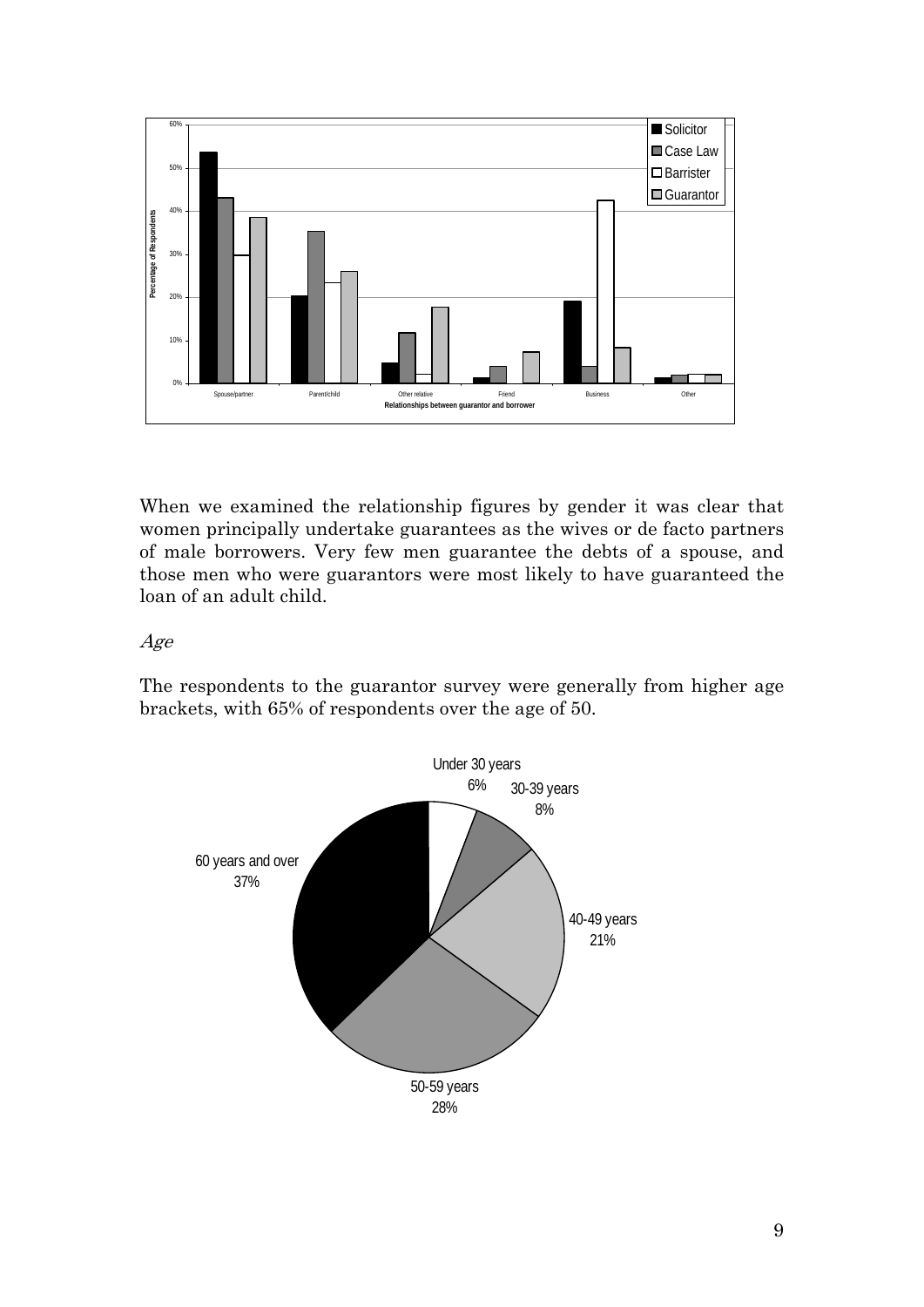These statistics indicate that older people are disproportionately represented in problematic third party guarantee transactions.[25](#page-9-0) Commentators have noted that older people are particularly liable to be asked to guarantee adult children's debts because they are likely to be in possession of valuable security: an unencumbered residential home[.26](#page-9-1)

Men appear particularly likely to be guarantors as later in life: only 8 male guarantors were under the age of 50, while 21 were over. However, it should be noted that in every age range women outnumbered men, and so men over 50 were still far less heavily affected than women over 50.[27](#page-9-2)

## Country of birth and language background

1

A considerable proportion of respondents to the guarantor survey were overseas-born or did not speak English as their first language. Around 40% of our guarantor survey respondents were born outside Australia – this is around double the level of overseas-born residents in the general Australian population.[28](#page-9-3)

Twenty per cent of respondents to the guarantor survey spoke a language other than English as their first language. This proportion was reflected in the other date collected.[29](#page-9-4) Of those who indicated that English was their second language, the majority indicated that their level of spoken English was weak or fair,<sup>[30](#page-9-5)</sup> while half reported their understanding of written English was weak.[31](#page-9-6) This suggests significant issues for many guarantors

<span id="page-9-0"></span><sup>&</sup>lt;sup>25</sup> According to data from the Australian Bureau of Statistics ("ABS"), 12.4% of the Australian population in 2001 was aged 65 years or older: Australian Bureau of Statistics, *Australian Social Trends 2002,* Cat. No. 4192.0 (ABS, Canberra, 2002) at 2.

<span id="page-9-1"></span><sup>26</sup> See Fiona Burns, "Undue Influence and the Elderly" (2002) 26 *Melbourne University Law Review*  499; Juliet Lucy Cummins, "Relationship Debt and the Aged: Welfare and Commerce in the Law of Guarantees" (2002) 27 *Alternative Law Journal* 63.

<span id="page-9-2"></span> $27$  39% of the guarantors were women of fifty or over, while 24% were men of that age.

<span id="page-9-3"></span><sup>28</sup> *Guarantor Survey,* Question 1. The 2001 Census reports 22% of Australia's population is born overseas: see *Census 2001* Cat. No. 2015.0 (ABS, Canberra, 2002).

<span id="page-9-4"></span> $29$  The barrister survey data reveals that over one-fifth of their clients were from a non-English speaking background. Most judges reported that many trials had a third party guarantor from a non-English speaking background. In our review of litigated cases we found that 42% of cases involved guarantors from a non-English speaking background.

<span id="page-9-5"></span> $30$  Of 18 respondents in this category, three reported their understanding of spoken English as weak while eight said it was fair. three stated that it was good and four very good.

<span id="page-9-6"></span> $31$  Of 18 respondents in this category, eight reported that their understanding of written English was weak, two reported it was fair, four good and four very good.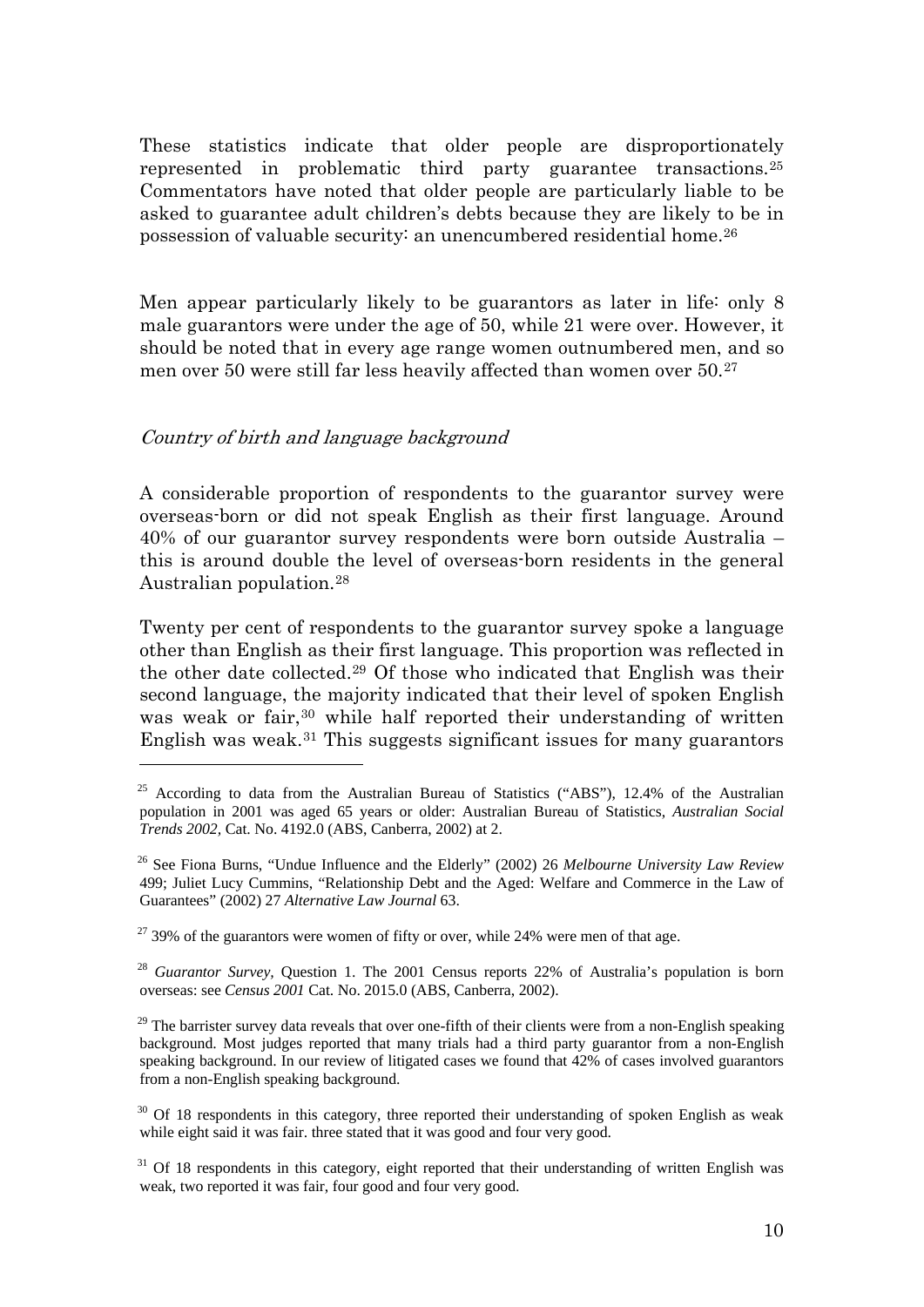with language and their ability to understand written and spoken information about the guarantee transaction.

Also noteworthy is the fact that solicitors reported that the last time they gave advice in relation to a guarantor prior to signing the guarantee, only 5% of such clients were from a non-English speaking background. This suggests that guarantors from non-English speaking backgrounds are not receiving advice prior to signing guarantees: a time where advice as to liability under a guarantee contract is critical.

# Why do they sign

Third party guarantors often have much to lose and little, if anything, to gain from entering the transaction. An important task of the research project was to try to ascertain why someone would undertake so onerous an obligation.

Guarantors generally agree to the transaction for emotional rather than financial reasons, with a significant proportion of guarantors reporting that they agreed to the transaction because they did not want to damage their relationship with the borrower by refusing. While many guarantors had some insight into the risky nature of the transaction or had misgivings, they still went ahead with it. This is consistent with Belinda Fehlberg's findings in her UK study.[32](#page-10-0)

Guarantors gave a range of reasons for signing. These included: trust in the borrower, optimism, misunderstanding or misinformation about the transaction, individual pressure from the borrower ranging from emotional pressure to threats or coercion, and more general pressures such as cultural and family pressure to support a borrower. It was clear that many guarantors signed because they felt that they had no choice but to sign, especially in situations of economic dependence on the borrower. Clearly, many of these reasons cannot be easily translated into discrete and identifiable legal claims or categories.

Some women who provide guarantees for the business enterprise of their husband are likely to be influenced in their decision making by their economic dependence on their spouse, particularly where they primarily perform unpaid work and the spouse performs more or better-paid work. Belinda Fehlberg argues that economic dependence in heterosexual couples, particularly when women are primarily involved in child-care, means that "men are both likely to have greater control over domestic

<span id="page-10-0"></span> $32$  Fehlberg, n 3 at 165.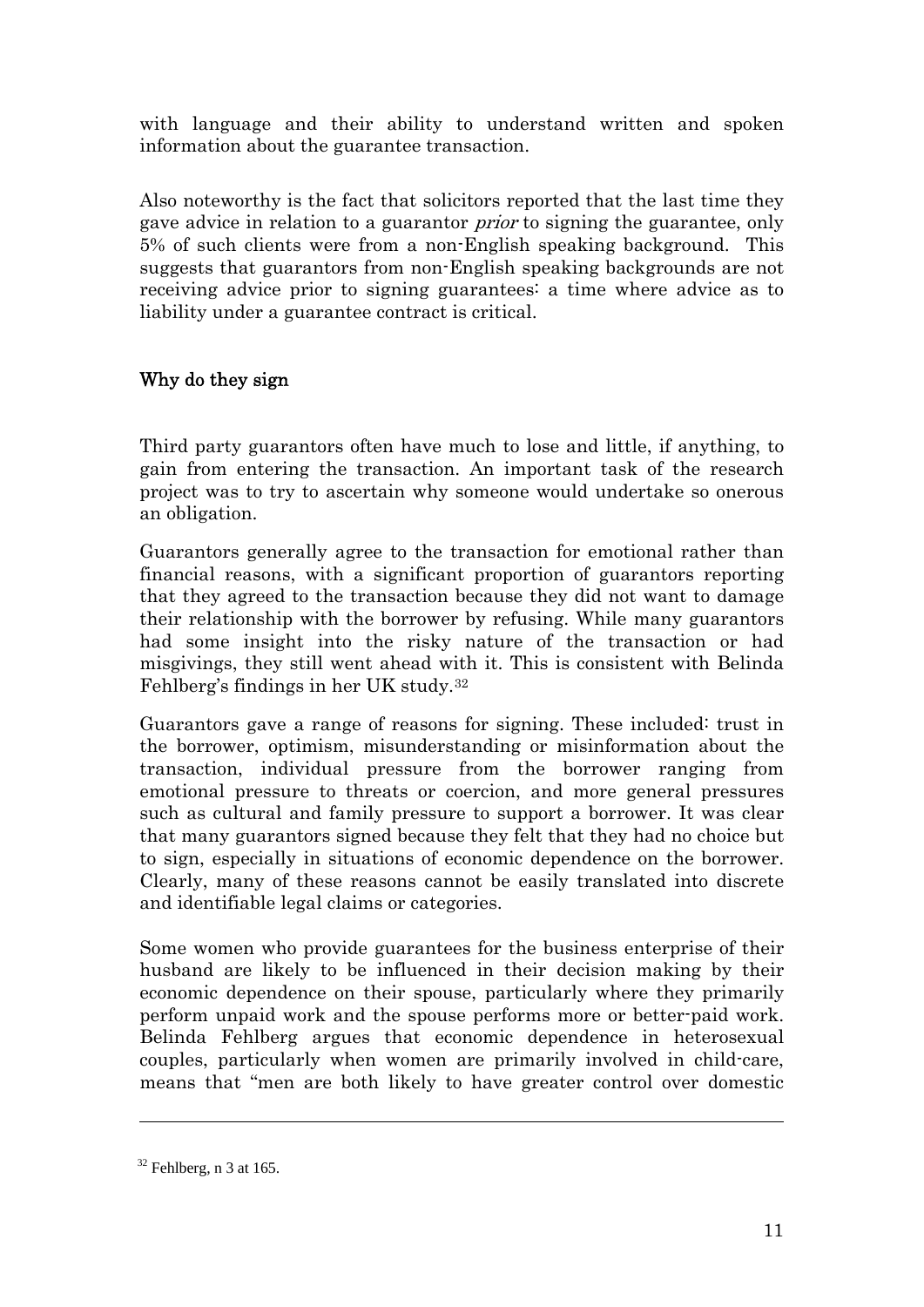financial arrangements, and to feel more entitled to mobilize the available resources for their personal use."[33](#page-11-0) Fehlberg found in her UK study that non-income earning wives with children had the least power over family finances.[34](#page-11-1)

While we did not specifically ask guarantors about whether they were economically dependent upon the borrower, or about whether the borrower controlled family finances, it was clear from several responses, discussed below, that this was the case. Almost one-third of the respondents to the guarantor survey reported that they signed because the borrower made the financial decisions in their relationship and that they just did as they were told with respect to these transactions. A further 17% reported that they were partners and it seemed right to share – of these the great majority were women.

The factors explored below reflect the categories that we asked guarantors to respond to as reasons why they entered into the transaction. While focusing upon these specific responses we do not mean to suggest that structural inequalities are not present.[35](#page-11-2) Indeed, they inform many of the comments made by guarantors. Structural gender inequalities include a greater likelihood of women's economic dependence upon a male partner who is the primary borrower engendered typically by prime responsibility for child care and consequent broken workforce participation. Structural inequalities arising from economic imbalance and dependence many also be present in other types of relationship, for instance to the large number of elderly guarantors who were supporting the borrowing of adult children. Although elderly guarantors are comparatively asset rich – often it is an unencumbered home that is the security for the loan – they are liable to be income poor. In such situations, adult children may be an important source of income support or future security.

## Trust and Optimism

"My role was a housewife. I had to trust my husband and I did."

<span id="page-11-0"></span> $33$  Ibid at 85.

<span id="page-11-1"></span><sup>&</sup>lt;sup>34</sup> Ibid, Chapter 4.

<span id="page-11-2"></span> $35$  For a discussion of structural inequality and gender in guarantee transactions see eg: Paula Barron, "The Exercise of Her Free Will: Women and Emotionally Transmitted Debt" (1995) 13 *Law in Context* 23; Miranda Kaye, "Equity's Treatment of Sexually Transmitted Debt" (1997) 5 *Feminist Legal Studies* 35; Kristie Dunn, "Yakking Giants: Equality Discourse in the High Court" (2000) 24 *Melbourne University Law Review* 427; Nicola Howell, 'Sexually Transmitted Debt: A Feminist Analysis of Laws Regulating Guarantors and Co-Borrowers" (1995) 4 *Australian Feminist Law Journal* 93.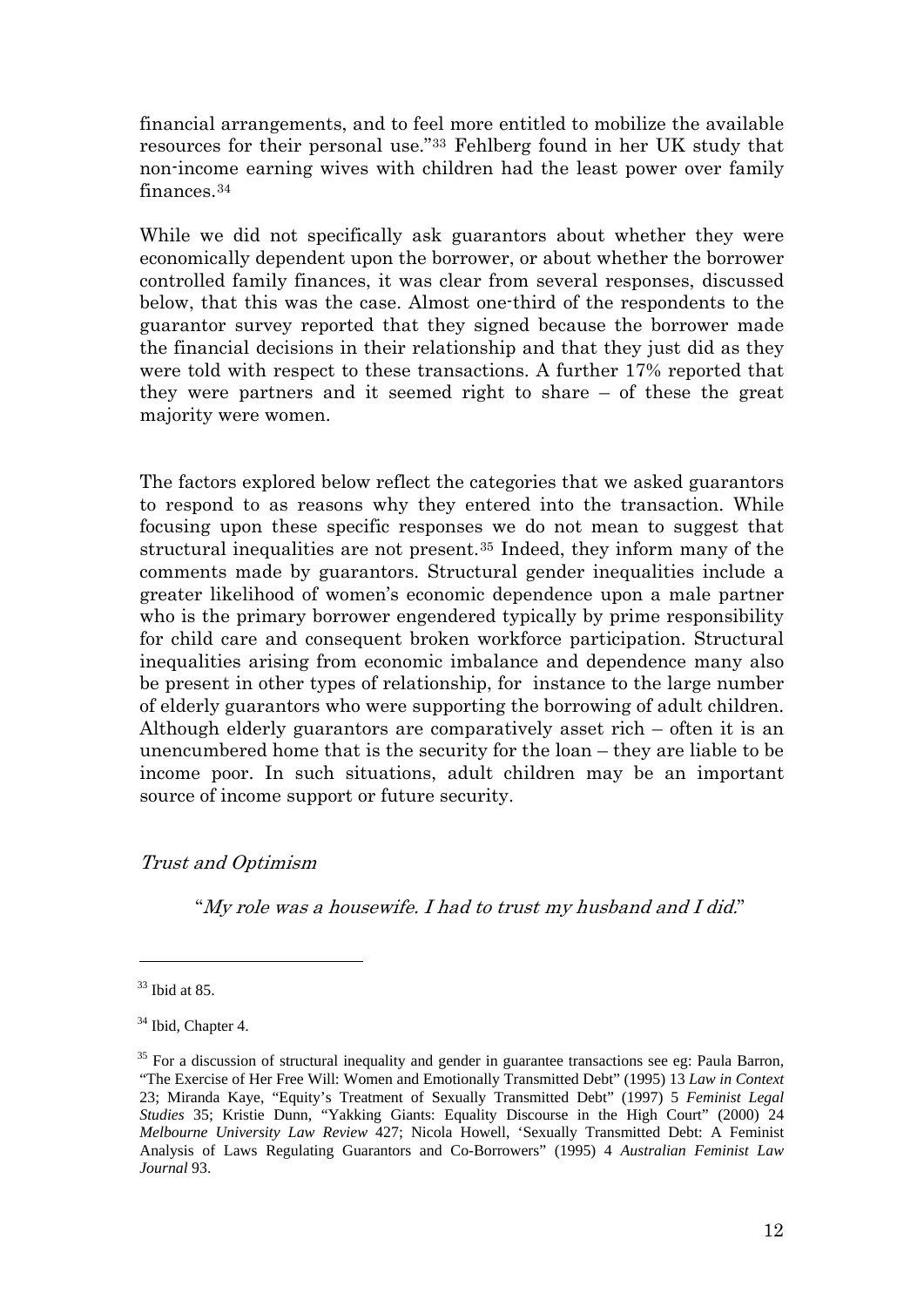## "I trusted my husband and the bank officer to do the right thing."

The decision to enter into a guarantee to secure a family member's loan is often informed by factors other a sound commercial ones, and undertaken without any assessment of risk. Three-quarters of guarantor respondents reported one of the reasons they signed the guarantee was because they trusted the borrower. Notably, many guarantors reported that wouldn't think of openly questioning the request to act as guarantor because this would indicate a lack of trust.[36](#page-12-0)

Optimism in the other person's ability to repay the debt is often informed by the desire to help another family member get ahead, a high degree of personal trust in the borrower or a desire to affirm a developing relationship.[37](#page-12-1) Belinda Fehlberg noted in her UK study that when the loan was to support a new business, there was a high degree of optimism both from the borrower and their guarantor spouse, most of whom described themselves as, "happy to support the debtor because they believed in his or her abilities and therefore believed that the business would be successful."[38](#page-12-2)

In our survey of guarantors the respondents were not asked specifically whether they were optimistic about the transaction. However, 44% said they didn't think signing involved any serious risk and the same portion responded that they thought the transaction was for the family's financial benefit.

The Australian Banking Industry Ombudsman ("the ABIO") states that:

"The experience of the ABIO is that a common response to a guarantee being called up is one of shock on the part of debtors and guarantors. It is rare to find a case where a guarantee has been signed with any expectation that is will be called upon or with any financial planning being done to prepare for this occurring...[t]his may be influenced in particular cases by statements by the debtor or the lender or both that "your house is not at risk". It may result

<span id="page-12-0"></span><sup>36</sup> In its submission to New South Wales Law Reform Commission, *Guaranteeing Someone Else's Debts* (Issues Paper 17, 2000), the Country Women's Association of NSW noted that "all too often the guarantee is between family members and asking for this information may be seen as distrusting or doubting the family member. This can be a very emotive issue and one sometimes hears a party state 'Well, I didn't like to ask him for that information in case he thought I didn't trust him'": Country Women's Association of NSW, *Submission* at 2.

<span id="page-12-1"></span> $37$  See Expert Group on Family Financial Vulnerability, n 1 at 10.

<span id="page-12-2"></span><sup>38</sup> Fehlberg, n 3 at 131. See also 185-188.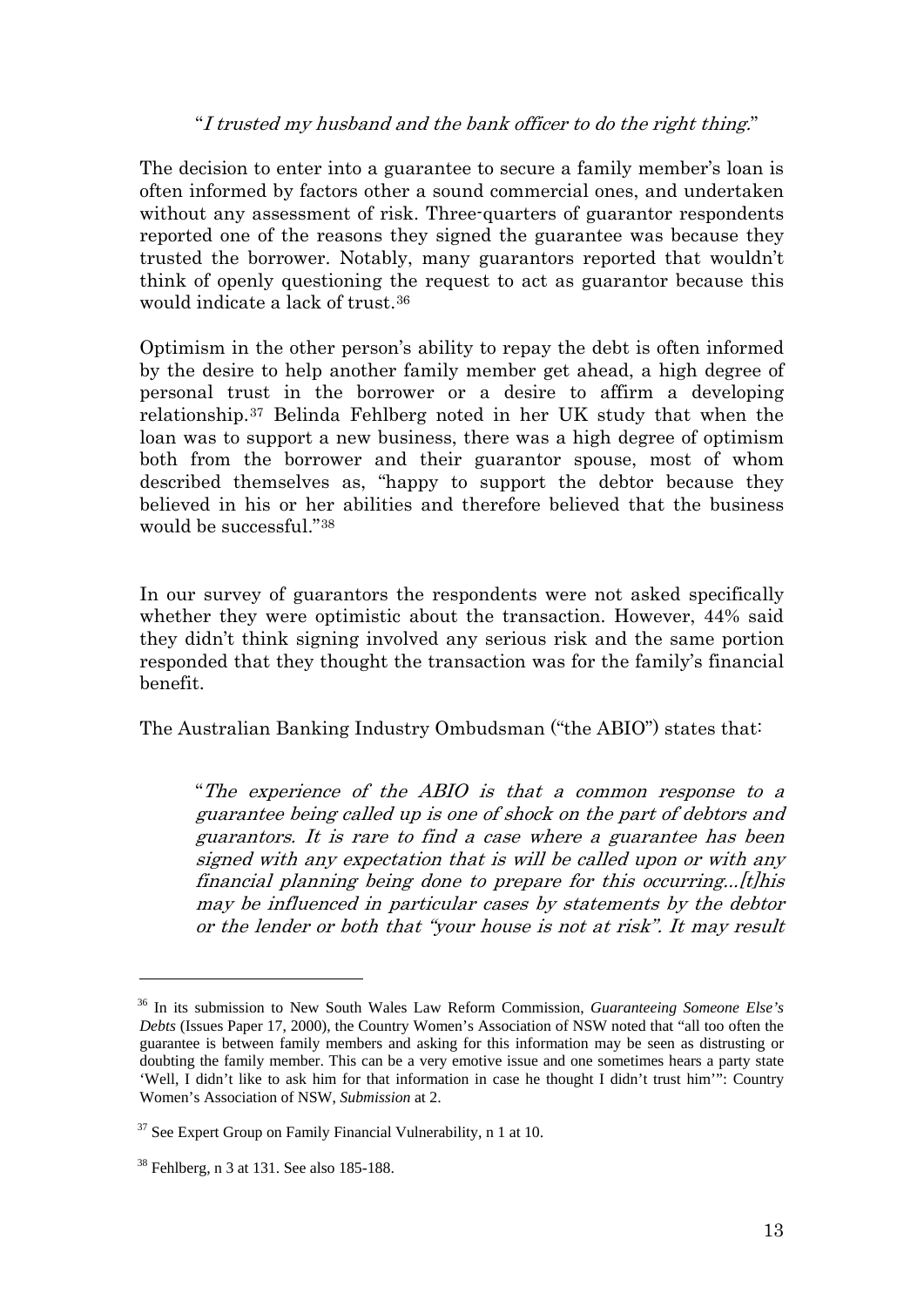from a natural unwillingness on the part of the guarantor to believe that the worst will happen." $39$ 

This was confirmed in our research. Eighty-two per cent of respondents to our guarantor survey reported that when they found out there was a problem with the debt, it came as a big shock for them.

## Choice

"I felt I was in a trap. I felt I had no choice. Finally I reluctantly agreed to provide a mortgage to secure the loan."

Whether the guarantor actually had a choice about whether they signed is not a straightforward issue. While there may ostensibly be a choice about whether someone signs a guarantee, the choice may be often more notional than real.

Over one-third of respondents said they did not feel that they had a choice about whether they signed the documents. Of those who reported this as a reason they signed, the great majority were women.[40](#page-13-1) This is consistent with the findings of Belinda Fehlberg's UK study, which found that "Sureties consistently said that at the time of signing, they felt they had no choice about whether or not to sign.["41](#page-13-2)

The absence of choice must be broken down to better understand what people meant when they say they didn't feel they had a choice. Sometimes it meant that they were under pressure or duress to sign, such as facing threats of physical violence. Sometimes it referred to an overbearing sense of obligation, such that the guarantors feared that a relationship would be irreparably damaged if they refused.

Fehlberg noted that for five of her guarantors, "the idea that they had a choice had never entered their minds. It was just assumed by themselves, and by all around them, that they would sign. In the context of their relationship with the debtor, signing was an automatic reaction."[42](#page-13-3) Likewise, our review of the litigated cases found that it was not

<span id="page-13-0"></span><sup>39</sup> Colin Neave, *Australian Banking Industry Ombudsman*, AFC Conference Paper, February 2000 at 13-15; see also Australian Banking Industry Ombudsman, *Report on Relationship Debt* Bulletin No 22, September 1999.

<span id="page-13-1"></span><sup>&</sup>lt;sup>40</sup> Five men and 24 women said that they didn't think they had any choice when they signed.

<span id="page-13-2"></span> $41$  Fehlberg, n 3 at 181.

<span id="page-13-3"></span> $42$  Ibid at 181.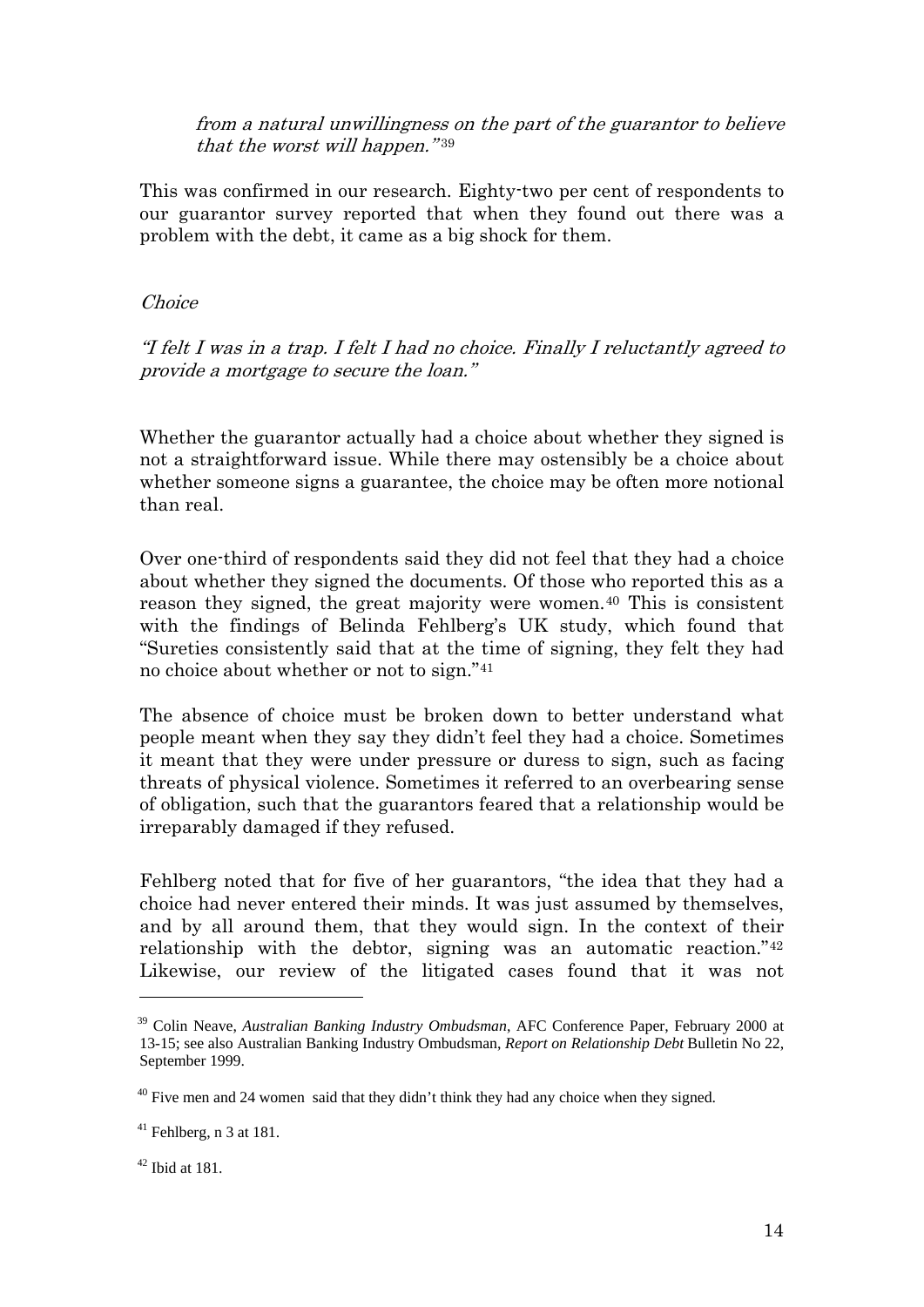uncommon for women sign guarantees for their husbands, in particular, for no other reason than that they were asked to sign. In these cases there was clearly no consideration of the merits or benefits of the transaction. Such unquestioning acquiescence tends to indicate that any choice, or any discussion about the matter, may be more apparent than real for those women – they did as they were told. For example, in *Commonwealth Bank* of Australia v Stavrianos and Ors , Mrs Stavrianos gave evidence of how she would be asked to sign documents by her husband: "He was asking me to sign it, not whether I would. "Darling, please sign this form" would be the way he would put it. "[43](#page-14-0) (emphasis added)

In some instances, there was really no other option but to sign if the guarantor wished to remain in their relationship with the borrower. One barrister commented:

 "for the sake of domestic harmony there is usually irresistible pressure on the guaranteeing spouse to sign."

Fehlberg notes that this can entail a combination of both economic and emotional pressure which means that for the guarantor the question of choice became "largely irrelevant".[44](#page-14-1)

Dependency, vulnerability and absence of real choice do not always fall into the neat legal category of "undue influence;"[45](#page-14-2) nor does it necessarily fall within the parameters of unconscionability. Several respondents felt that they were under an emotional or moral obligation to help family or repay assistance from other family members.

The guarantor survey found that many parents who assisted their children with loans did so out of a sense of moral obligation. Comments included:

"It was for my daughter and I would do anything for my children."

"we are family. It is the right thing to do for your family."

The issue of choice was also connected to pressure and threats of violence. Vulnerability to pressure was implicit in many of the responses from guarantors in our surveys.

<span id="page-14-0"></span><sup>43</sup> *Commonwealth Bank of Australia v Stavrianos* (Unreported, NSW Supreme Court, No 12224/94, Graham AJ, 17 October 1997).

<span id="page-14-1"></span> $44$  Fehlberg, n 3 at 181.

<span id="page-14-2"></span><sup>45</sup> See Janine Pascoe, "Wives, Lenders and Guarantees – New Law in the UK and Lessons for Australia" (2002) 17 *Australian Banking and Finance Law Bulletin* 117 at 124.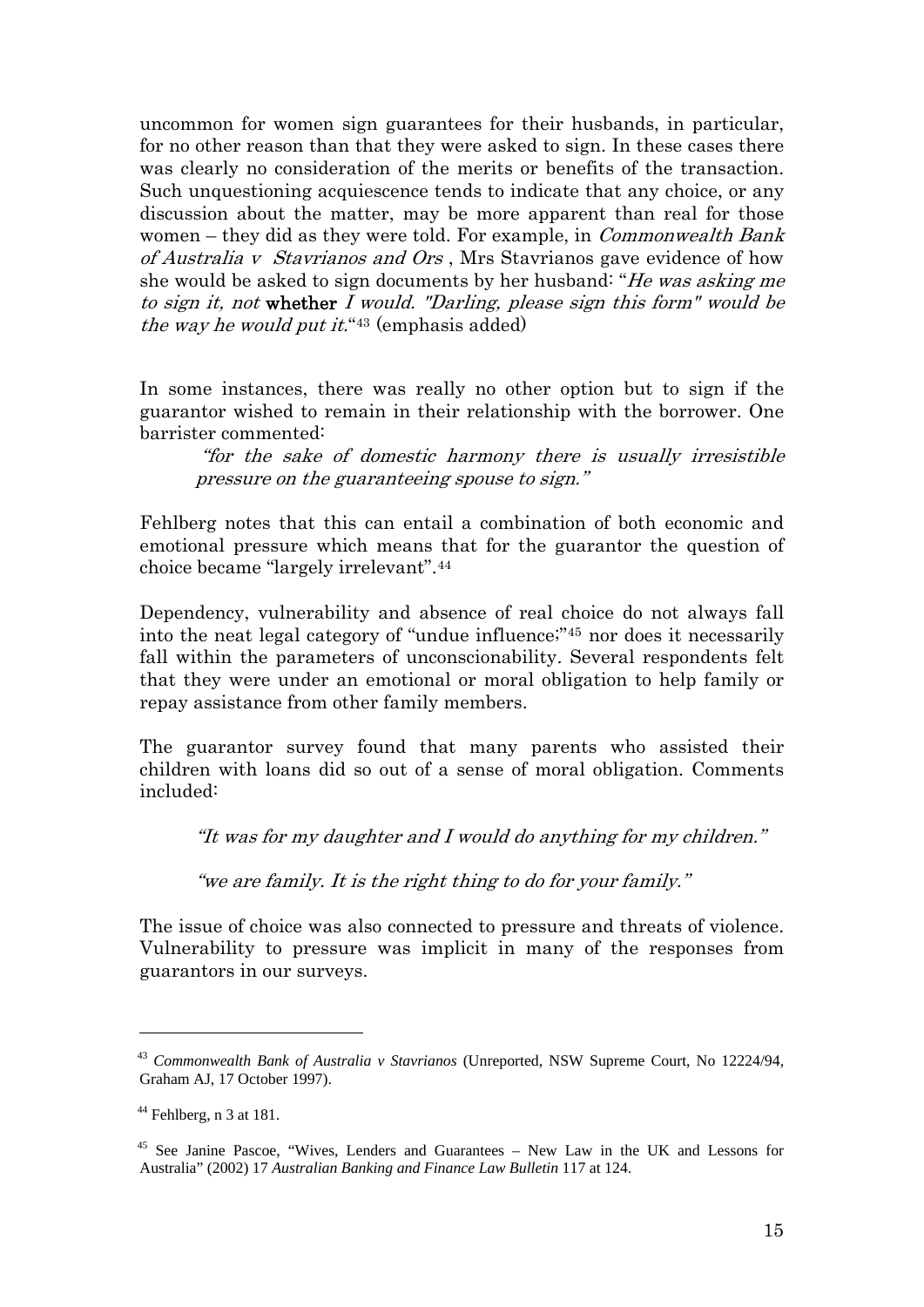## Pressure

"I was too scared not to sign – he'd leave or kill me."

In Fehlberg's UK study, she found that pressure ranged from actual physical violence to more subtle forms of emotional pressure.[46](#page-15-0) Our observations were consistent with these findings; many guarantors reported they felt signed because of a range of pressure of various kinds.

Guarantors reported a large amount of emotional pressure.

"I felt embarrassed and foolish. I was on my own at the time and probably vulnerable trying to do things on my own. Very emotionally drained, under pressure from the other person who harassed me for a further guarantee for funds. I felt bullied."

"My husband and I worked our whole life…my husband died and almost immediately my son began pestering me for a loan…my son was putting highly intense pressure on me…"

Solicitors also commented that family pressure is one of the main why guarantors sign, despite being advised against doing it. Such emotional pressure is also reflected in the reported cases.[47](#page-15-1)

Guarantors also reported pressure that amounted to harassment or direct threat:

"I had one week to sign but I was hassled every day. Even the neighbours knew what was going on we were yelling so much. What could I do? I had 2 small children and he'd leave if I didn't sign."

"I was really harassed. Fearful of physical threats, and I lost sight of perspective. He [the borrower] was aggro – out of control."

Of 16 guarantor respondents who reported that they were "too scared not to sign", 14 were women. Among other comments offered by guarantors to explain why they signed, several women but only one man reported threats, harassment or pressure to sign.

Culture and Ethnicity

<span id="page-15-0"></span> $46$  Fehlberg, n 3 at 267.

<span id="page-15-1"></span><sup>47</sup> See eg *Pasternacki v Correy* [2001] ANZ ConvR 240; [2000] NSWCA 333.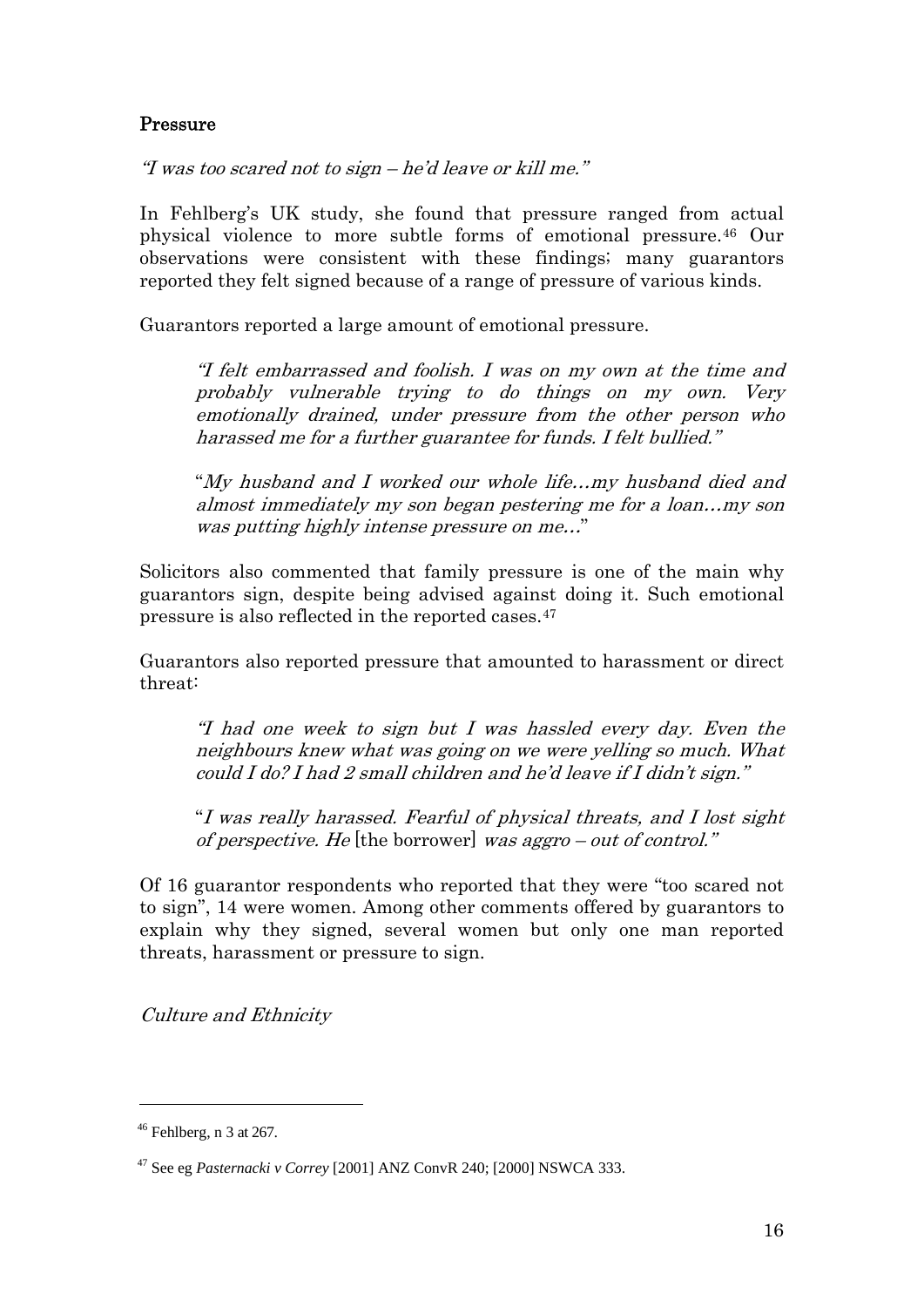Cultural factors concerning the way people perceive their role and responsibilities within their community and family are significant. The Expert Working Group on Family Financial Responsibility and the Australian Law Reform Commission identified cultural attitudes and immigration as further complications in guarantee transactions.<sup>[48](#page-16-0)</sup> Cultural obligations and responsibilities mean that a guarantor may feel obliged to provide assistance to family members and other members of their community with no consideration of the commercial viability of the transaction.

These issues were clearly borne out in a number of responses from guarantors. For example, Mr V a 74 year old pensioner, with a University education in Vietnam reported that he mortgaged his home to assist his son-in-law develop a shopping centre. When the son-in-law didn't make his repayments, the bank claimed possession of Mr V's home. The son-inlaw had sponsored Mr V to Australia many years ago. Because of this Mr V felt "indebted to him and felt obliged to help him" to repay this "debt" of sponsorship. Even though the son-in-law subsequently left his daughter and became a successful businessman, Mr V said that he would do the same again "because of the family situation and especially the sponsoring".[49](#page-16-1) Another guarantor of non English speaking background agreed to provide security over his home to guarantee a loan for the benefit of some friends because the friends were new immigrants.

## Misunderstandings and misinformation about the transaction

Our research confirmed the findings of earlier reports that many guarantors sign without an understanding of the nature of the transaction.[50](#page-16-2) Guarantors experience both factual and legal misunderstandings about the transaction as a result of misrepresentations, failure to read or understand the documents, lack of competent legal and financial advice, lack of business experience and different cultural expectations.

The litigated cases and results of our surveys point to an alarming level of guarantor misunderstanding about many elements of the transaction. In many cases there appeared to be a fundamental misunderstanding about the way a mortgage operates. In our consultations consumer advocates expressed the view that there is low level of understanding about basic

<span id="page-16-0"></span><sup>48</sup> Report of the Expert Group on Family Financial Vulnerability, n 1 at 10; Australian Law Reform Commission*, Multiculturalism and the Law* (Report 57, 1992).

<span id="page-16-1"></span><sup>49</sup> *Guarantor Survey,* Respondent 72.

<span id="page-16-2"></span> $50$  See eg the Report of the Expert Group on Family Financial Vulnerability, n 1 at 10.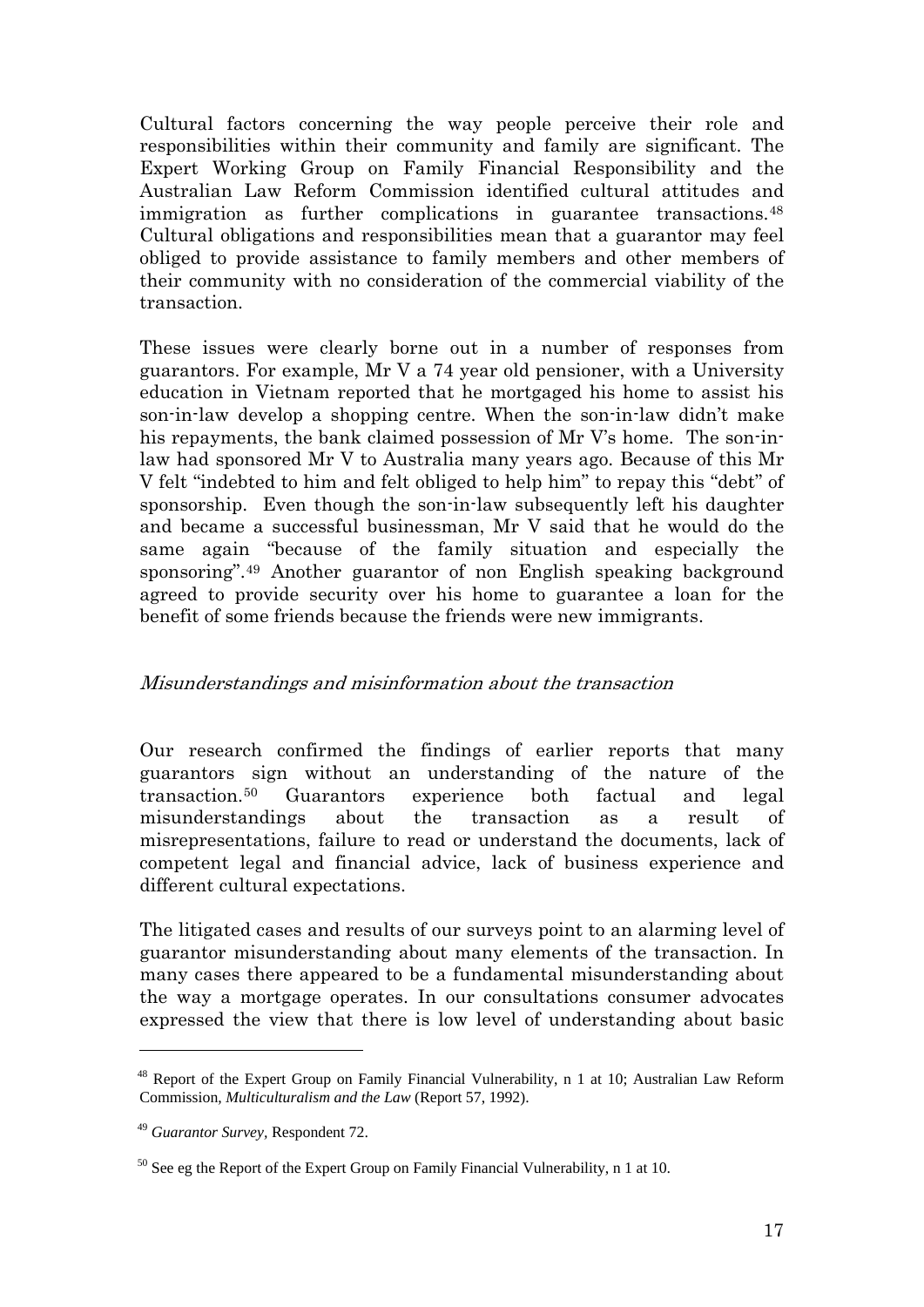concepts such as liability (joint, several or secondary) in the general community and that some people do not understand what a guarantee is at all. It appears there is also a general misunderstanding about the obligations for contribution of co-guarantors.

The research found that there was not a simple line that could be drawn between understanding and misunderstanding the transaction; rather there was a wide range of misunderstandings, assumptions, deceptions and half-mistakes that formed a continuum of error. Such errors covers a range of issues including: the period of liability; the amount for which they could be liable; what their role in the transaction actually was (ie were they are guarantor or a borrower) and whether the loan was secured over property.

The reasons for the many varieties of misunderstanding are complex: it could be that deceit or fraud are involved, or a guarantors lack of knowledge is not remedied, or that other social or cultural factors impinged on the ability of the guarantor to make an informed decision about signing.

This range of confusion or misunderstanding evidenced in the cases and survey responses.

"I thought I was a character reference only for my son; thought I was a guarantor for my daughter and I had no idea it was a coloan."

"I thought that because the business was in both names just thought signature required: didn't know severally liable… I wouldn't have signed if I knew my liability under the partnership."

"Actually I thought I was a co-borrower and not a guarantor. I asked several times for a copy of the contract to see whose name appeared on same. I was not sent one."

Many guarantors were under the mistaken apprehension that they were only signing a guarantee for a limited period of time.

## The guarantee transaction

If there are unjust circumstances surrounding a guarantee transaction (including the circumstances surrounding the execution of the guarantee as well as the contract itself) it may be set aside on the basis of equitable and common law principles as well as statutory provisions such as the Contracts Review Act 1980 (NSW). Such circumstances include inequality of bargaining power, unfair tactics and pressure, the inability of the guarantor to protect their interests and lack of information or independent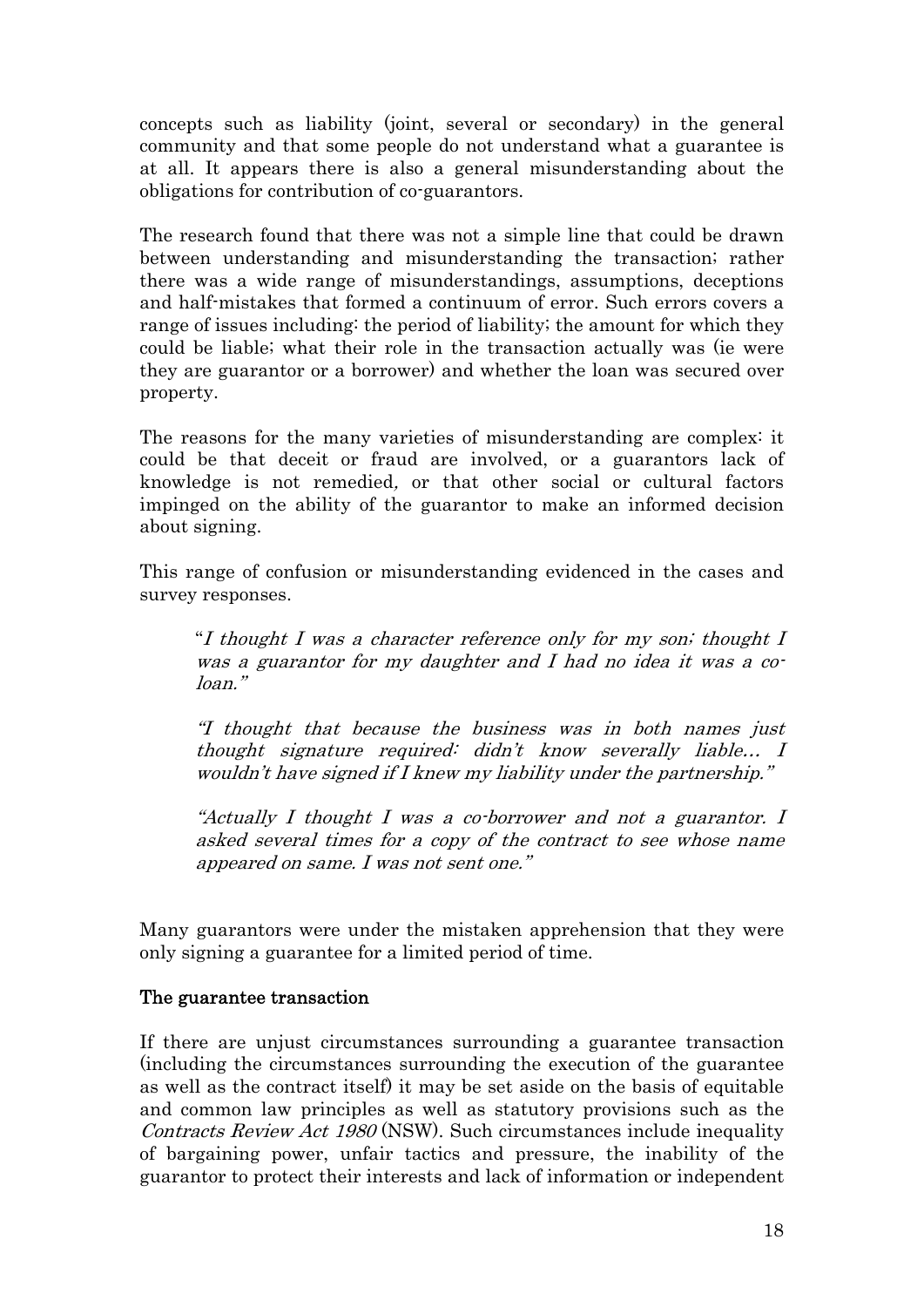advice about the financial and legal effects of the transaction.[51](#page-18-0) The research did not focus upon the application of these legal principles but instead explored the transaction from the guarantor's point of view. The following section also discusses the role of legal advice prior to the execution of guarantee transactions.

#### The intelligibility of guarantee documents

Our research found that guarantee documentation remains very poorly understood by guarantors. Guarantors who participated in the survey were asked whether they understood or could read the documents that they signed to give security for the loan and 27% of respondents stated that they could not. Problems identified by guarantors include the use of legal jargon and small print in contract documents and the large volume of paper. Comments from guarantors also highlight the difficulty in comprehending contracts when they do not have an opportunity to take the documents away to read and consider them.

"Documents should be easier to read. Any large company should fully explain liabilities. Very scary to be confronted by huge documents. Simplify documents. Need to make sure people read documents, and all of them, so they understand what they have signed up for. I did not know I had given a personal guarantee."

"At time of signing they made me sign so many papers and kept turning the pages and saying sign here. No time to read the anything."

Through the course of our consultations and surveys, the issue of providing guarantors with better documentation and information about the guarantee arose. Opinions about the benefits of more information to guarantors were mixed. The approach of protecting guarantors "by throwing more paper at them" was doubted by some; others thought that more plain language documentation with clear warnings would assist. Over half of respondents to our guarantor survey said that more written and spoken information would have assisted them at the time they signed up to be a guarantor.[52](#page-18-1)

<span id="page-18-0"></span><sup>51</sup> New South Wales Law Reform Commission, n 36 at 73.

<span id="page-18-1"></span><sup>&</sup>lt;sup>52</sup> *Guarantor Survey*, Questions 15(a) and 15(f): 61% stated that more written information would have helped them and 55% reported that simple, spoken explanation of their obligations would have helped.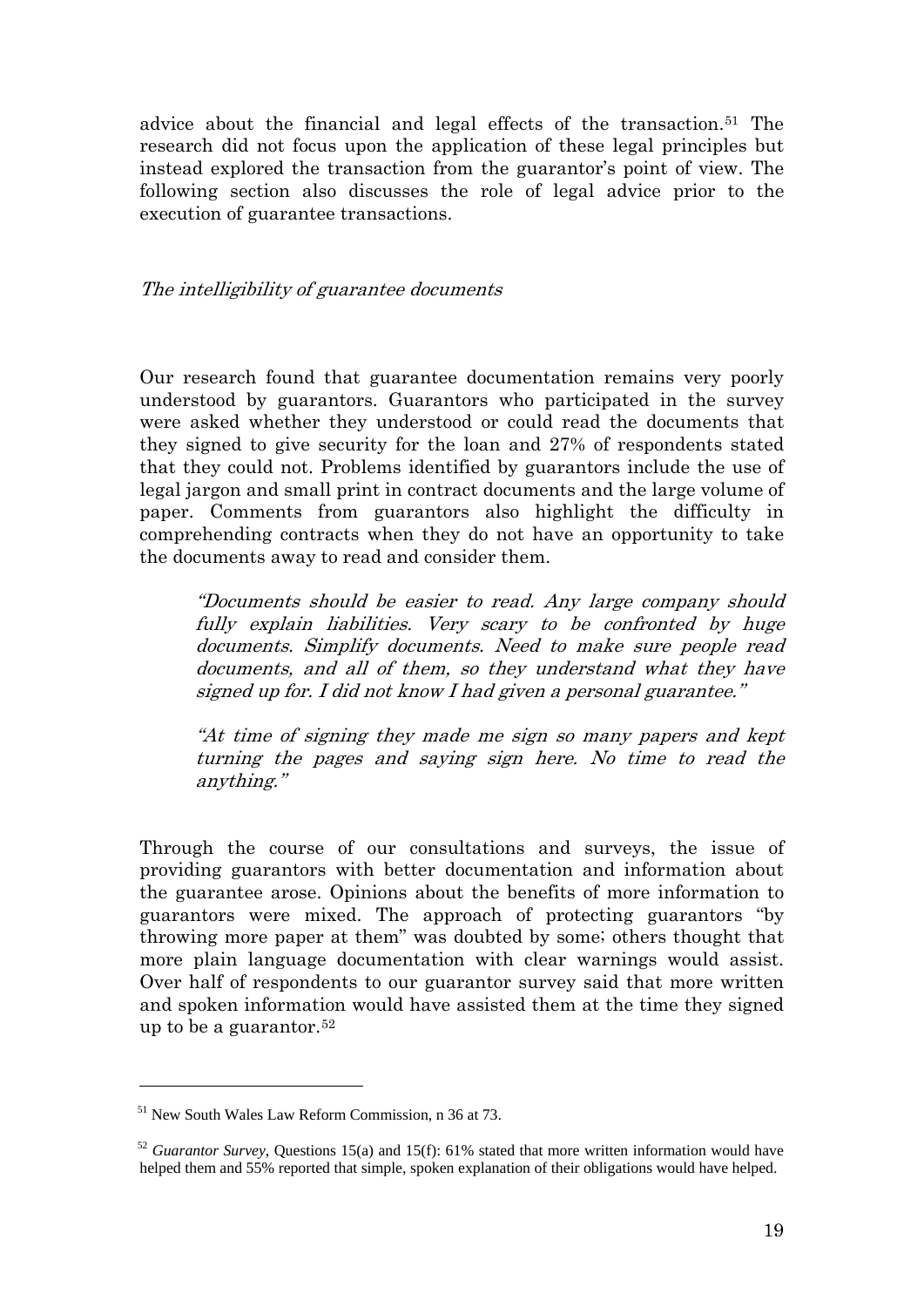#### "All Moneys" clauses

Provisions commonly known as "All Moneys" or "All Accounts" clauses are used in mortgage and guarantee documents in order to extend the liability of a guarantor to future advances by the lender to the borrower. They are open-ended and complex and their construction may depend on reading a number of documents, such as a personal guarantee and a mortgage document, together.[53](#page-19-0) The "All Moneys" clause is often a term in the memorandum of common provisions; this is a separate document to the mortgage and the guarantee also executed by a guarantor.<sup>[54](#page-19-1)</sup> Such clauses are a major concern because guarantors may not be aware at the time they enter a transaction that they are providing a guarantee for all money owed presently and all money loaned in the future.

Lenders report that such clauses are rarely used. Yet data collected by the project revealed a disturbing number of guarantees for unlimited amounts. Eighteen per cent of guarantors reported they guaranteed an unlimited or indefinite amount of money. Furthermore, 27% of guarantors reported they discovered they had given a mortgage over their home that contained an "All Moneys" clause only after problems arose with the loan. In our review of litigated cases, we found that over half of them involved security documents that contained an "All Moneys" mortgage. It appears that guarantors who receive legal advice may in fact be more, rather than less, likely to be entering into such transactions. Nearly half of solicitors and over 80% of barristers reported that on the last occasion they gave advice to a guarantor the security documents contained an "All Moneys" clause.

## Information about the borrower's loan

1

Guarantors often had little or not knowledge of the financial situation of the business or the person borrowing the money prior to signing, and received inadequate information from the lender about the state of the debt after signing. We found that few people obtained a copy of the documents they signed, or a copy of the borrowers contract.[55](#page-19-2) It is as if the borrower takes the money and 'disappears'.

<span id="page-19-0"></span><sup>53</sup> See Berna Collier, "'All debts' Clauses in Commercial Contracts of Guarantee: Principles of Construction and Limitations on the Ambit of Clauses of this Nature" (1998) 24 *Monash University Law Review* 7; Robin Edwards, "Problems with '"all moneys"' Mortgages" (2002) 17 *Australian Banking and Finance Law Bulletin* 151.

<span id="page-19-1"></span><sup>54</sup> For example in *ANZ Banking Group v Capper* [2001] NSWSC 946.

<span id="page-19-2"></span><sup>55 37%</sup> of respondents received a copy of their contract around the time of signing, 20% received a copy of the borrower's contract around the time of signing.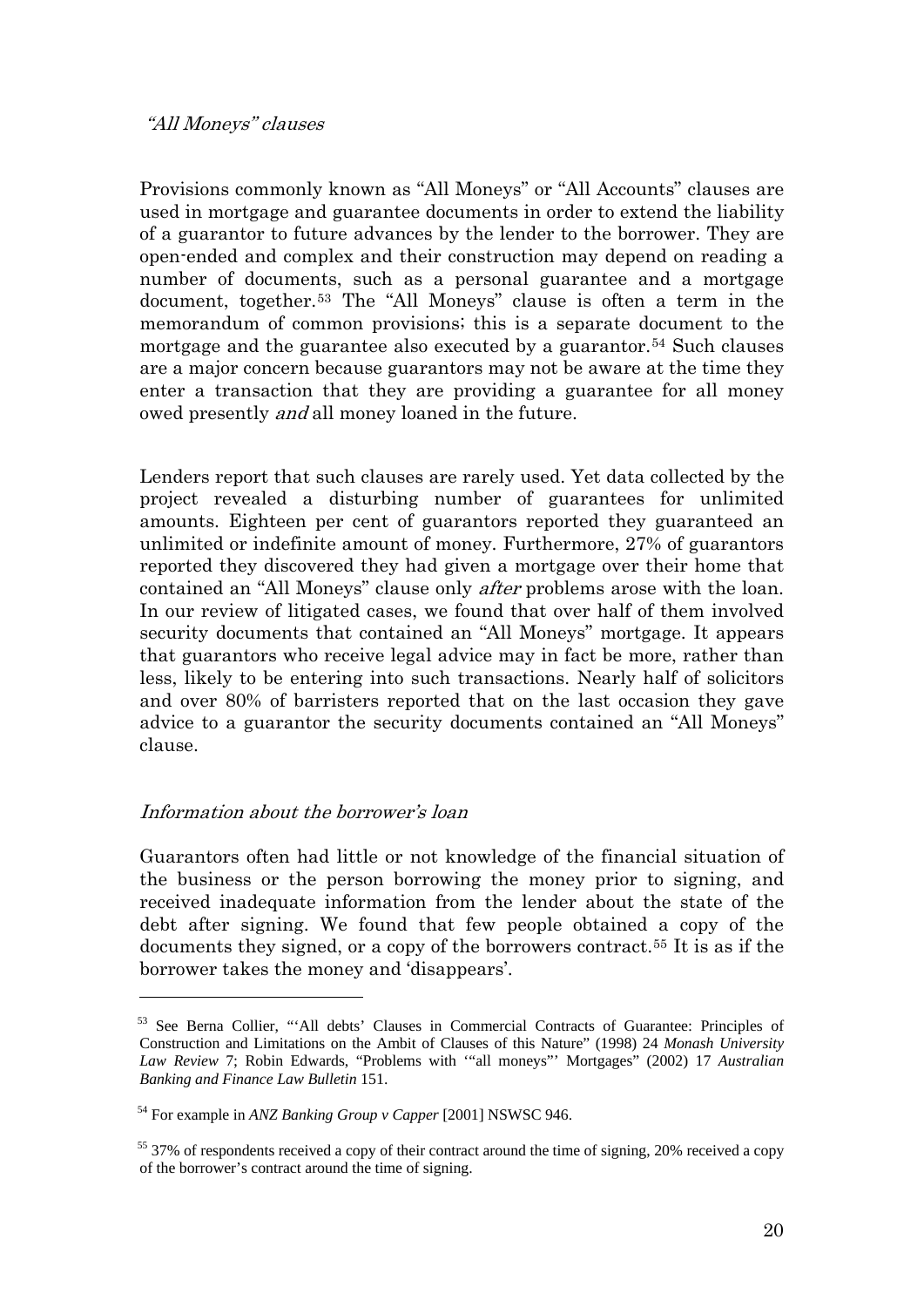Third party guarantors are rarely in the position of a business partner who has an understanding of the business' prospects and risks. Of respondents who guaranteed a business loan, nearly half had little or no knowledge of the financial situation of the business at the time the loan was taken out. Likewise, 43% reported little or no knowledge of the borrower's personal financial situation. This is consistent with Fehlberg's findings where only four of her 22 guarantors had any knowledge of the financial affairs of the business they guaranteed.[56](#page-20-0)

The provision of more and better information for prospective guarantors has been the focus of earlier reports and inquiries into problems experienced by third party guarantees. The Expert Group on Family Financial Responsibility recommended compulsory disclosure of information held by the lender, which a reasonable guarantor would reasonably require, in order to decide whether or not to enter into the transaction.<sup>[57](#page-20-1)</sup>

Industry codes of practice require banks, building societies and credit unions to provide prospective guarantors with written information about the liabilities of a guarantor, but these are of limited effect[.58](#page-20-2) The revised Code of Banking Practice, effective from August 2003, requires banks complying with the Code to provide guarantors with considerably more information on the loan prior to entering into the guarantee when it is made in favour of an individual or small business.[59](#page-20-3)

Whose idea to be guarantor?

Third party guarantors appear unlikely to enter the transaction unless requested to do so by the borrower or the lender. Data collected by the project confirms that many people agree to act as a guarantor at the request of the person borrowing the money. In some cases the guarantee was provided at the request of the lender. In only a few cases was the idea to become a guarantor their own.

<span id="page-20-0"></span> $56$  Fehlberg, n 3 at 142.

<span id="page-20-1"></span><sup>&</sup>lt;sup>57</sup> Report of the Expert Group on Family Financial Vulnerability, n1 at 1.

<span id="page-20-2"></span><sup>58</sup> See New South Wales Law Reform Commission, n 36 at 71.

<span id="page-20-3"></span><sup>59</sup> *Code of Banking Practice* (2003) cl 28.4.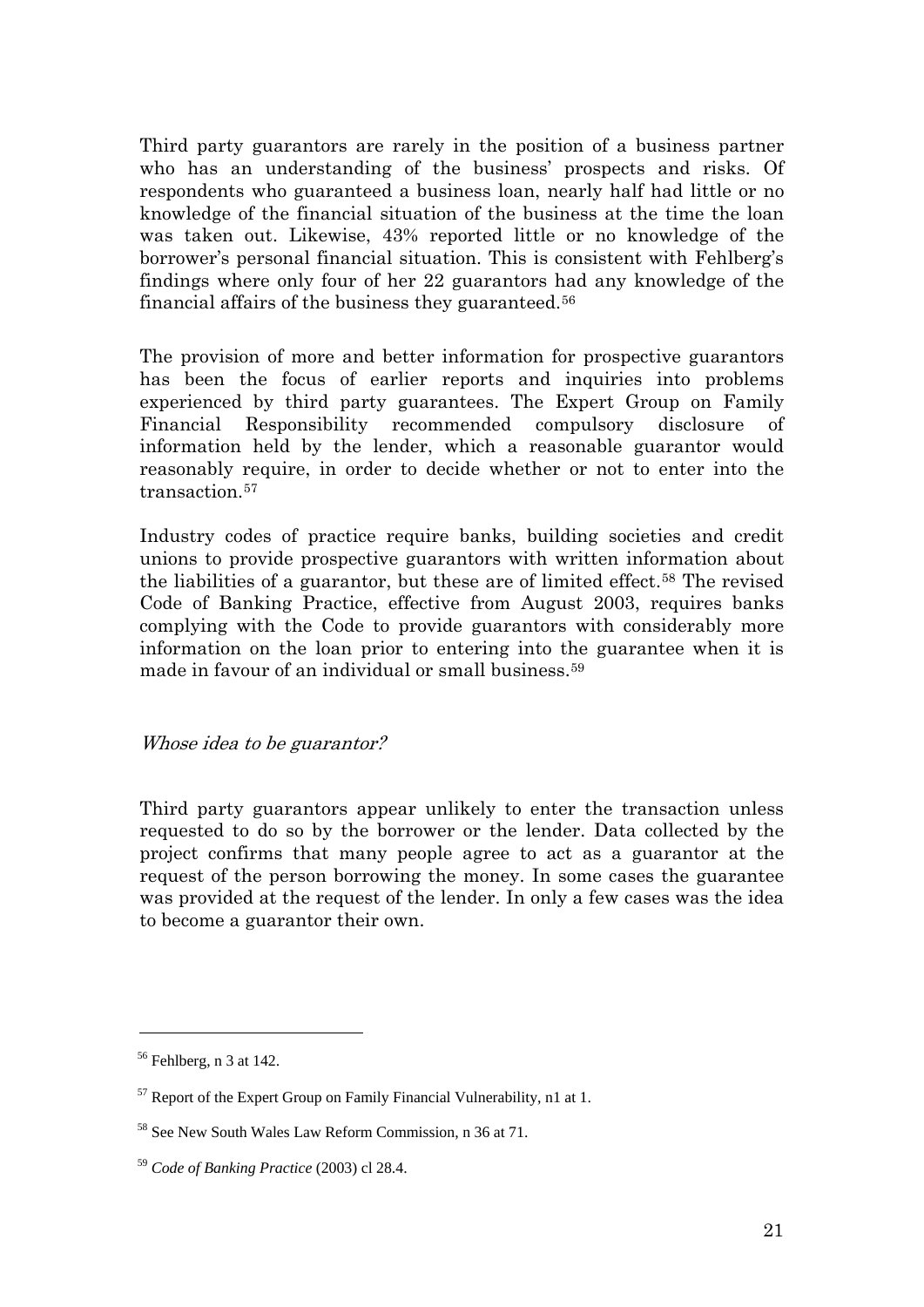In Belinda Fehlberg's UK study, she found that the vast majority of guarantors (18 of 22) were not involved in the planning or negotiation stages of the transaction. Fehlberg defined involvement as a guarantor having "the real opportunity while the transaction was being organized (not just immediately before the signing) to voice their views to those involved other than the debtor."[60](#page-21-0) Our research confirmed these findings, with our respondents reporting that they were presented with documentation in a transaction in which their only role was understood to be signing. This had a clear impact on several issues discussed below, including whether the guarantor had time to consider the contract, any ability to negotiate the terms of the contract, or the opportunity to receive independent legal advice.

## Where were the guarantors when they signed and who was present?

Our research indicates that it is fairly common for mortgage and guarantee documents to be signed in the relatively informal surroundings such as the family home. The problem with signing documents at home is that the informality of the surroundings is inconsistent with the serious and complex nature of the obligations about to be assumed by the guarantor and the pressures of home life, such as sick children, make it difficult for the prospective guarantor to give her full attention to the transaction. It may also mean that the presence of the borrower is more likely.

In our review of litigated cases, 13% involved allegations that the documents were signed at the guarantor's home. In the several instances the guarantor, often a wife, signed the guarantee documents on the kitchen or dining table.<sup>[61](#page-21-1)</sup> In one case the guarantors' signatures were procured by the borrower (their son-in-law) while they were on holiday in Sweden<sup>[62](#page-21-2)</sup>

Twenty-two per cent of respondents to the guarantor survey signed the security documents at home. One guarantor said she signed the guarantee documents in her garage, while the witness to her signature had already signed on the document prior to her signature. In one instance, a

<span id="page-21-0"></span> $60$  Fehlberg, n 3 at 159.

<span id="page-21-1"></span><sup>61</sup> See *Commonwealth Bank of Australia v Horkings* [2000] VSCA 244; *Commonwealth Bank of Australia v Khouri* [1998] VSC 128; *Commonwealth Bank of Australia* v *Liptak* (1998) 196 LSJS 466; *Charles v Parkinson* [2000] FCA 1467; *Anjoul v Westpac Banking Corporation* [2000] NSWCA 355; *Commonwealth Bank of Australia v Sarah Marie Holdings Pty Ltd* [2002] VSC 1. See also *Gough v Commonwealth Bank of Australia* (1994) ASC 56-270; *Westpac Banking Corporation v Bagshaw* [2000] NSWSC 650 (in the latter two cases the wife's evidence on this point was rejected in favour of evidence of the bank manager as to his usual practice).

<span id="page-21-2"></span><sup>62</sup> *State Bank New South Wales v Watt* [2002] ACTSC 74. The Court held that even though this was contrary to the bank's own procedures nothing adverse could be drawn from that circumstance.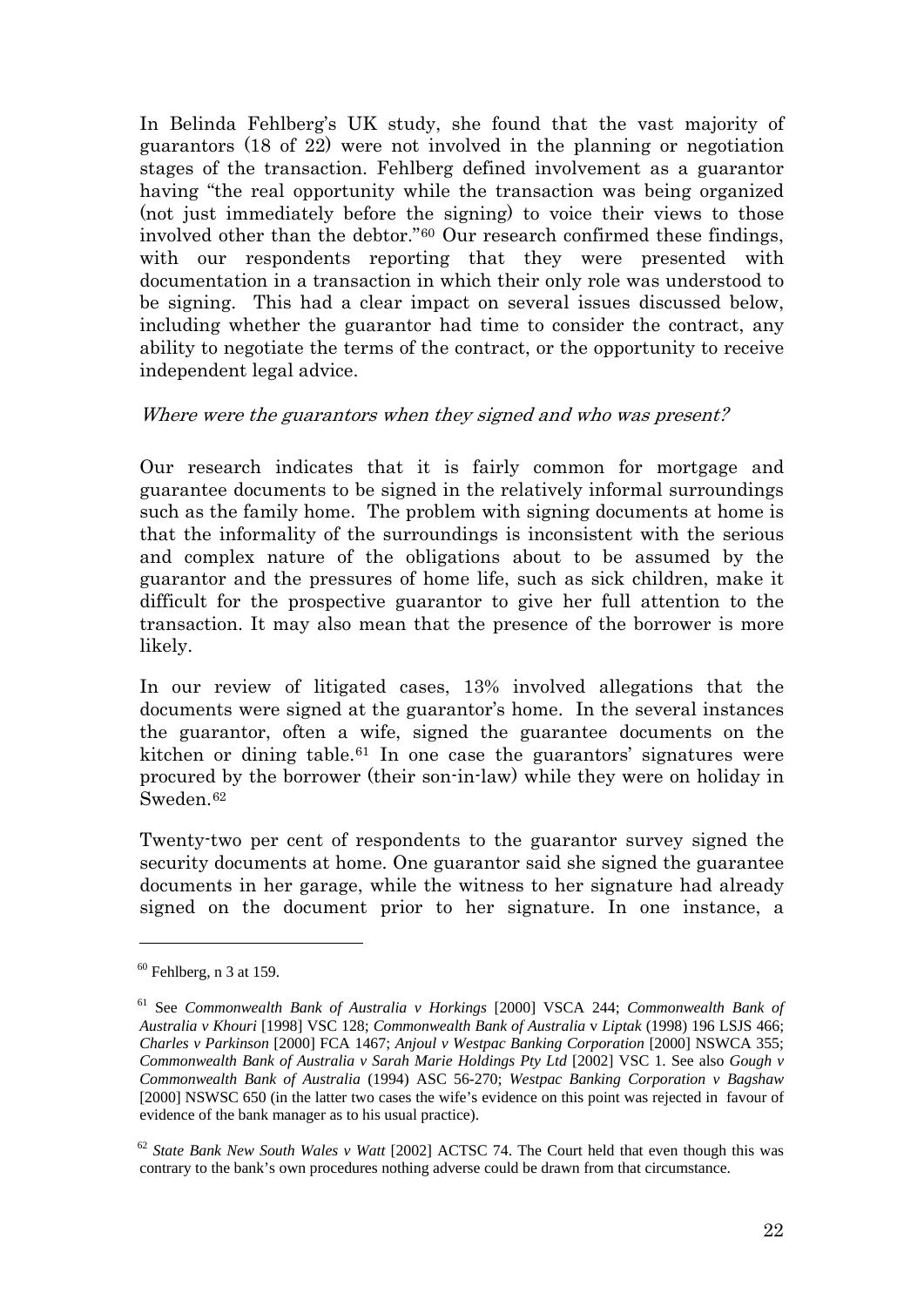guarantee was signed in hospital, and in another "at the greengrocer's down the road from the bank." This contrasts with Fehlberg's study, where most guarantors signed at the lender's premises or a solicitor's office.[63](#page-22-0) A minority of our respondents signed in a solicitor's office reflecting the fact that very few received legal advice (discussed below).

The Expert Group on Family Financial Vulnerability recommended that the law should require a lender to advise a prospective guarantor to execute the guarantee in the absence of the borrower.[64](#page-22-1) Despite the inherent risks associated with presence of the borrower at time the guarantor signs the documents the data collected by the project indicates that the borrower was frequently present when the guarantor signed.

Forty-seven per cent of respondents in the guarantor survey stated the borrower was present when they signed the guarantee documents. Twenty-three per cent of guarantors reported that both the borrower and the lender were present. Similarly, our review of litigated cases revealed that the borrower was often present at the crucial time. In 60% of cases the borrower and others (such as the lender, or another guarantor) were present, while in 14% of the cases reviewed the borrower alone was present with the guarantor at the time of signing.

Time to consider the contract?

"The broker just put reams of paper in front of me and said sign here etc, it was all done in a hurry."

Data collected by the project indicates that many people enter guarantor transactions in a hurry and with little or poor preparation. One guarantor who responded to our survey stated that she signed a guarantee for her husband after being taken to the bank by him without any prior notice or discussion. As she was not expecting to sign any papers she did not have her glasses with her so she was not able to read the documents.

Our research found strong support from guarantors for the introduction of cooling off period to allow time to reconsider guarantee transactions before they take effect. Fifty-two per cent of respondents said that a cooling off period would have helped them.

The following comments come from our guarantor survey.

<span id="page-22-0"></span> $63$  Fehlberg, n 3 at 167.

<span id="page-22-1"></span> $64$  See, Report of the Expert Group on Family Financial Vulnerability, n1 at 1.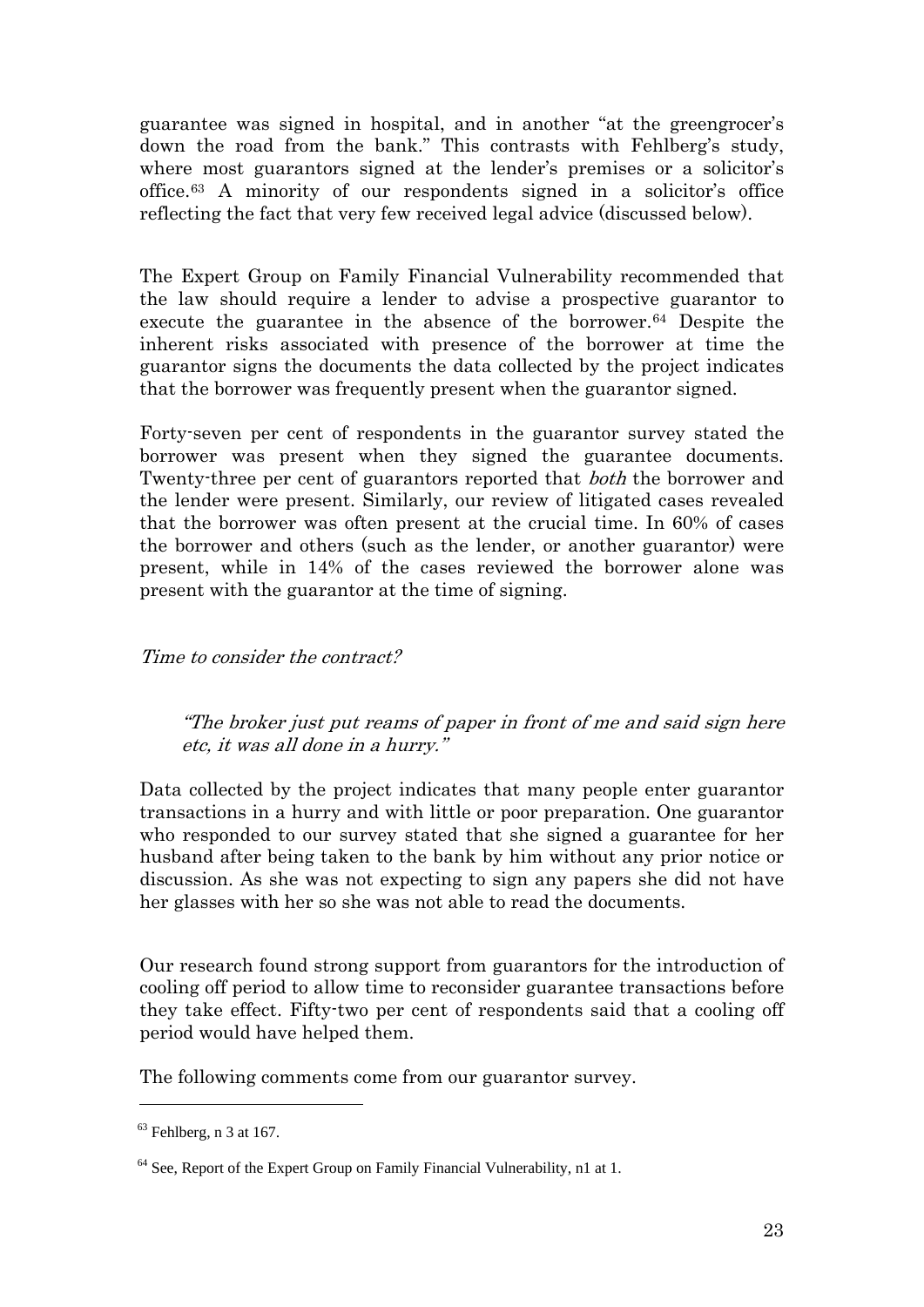"Cooling off period also very important. Needs to be more difficult to get into these things. Awareness is not enough. Need time to think about the consequences. Guarantors should have to sign something else acknowledging they understand documents. Signing in front of husband and credit provider very difficult. Need time to consider documents away from the other person."

"Would like to see a cooling off period, not so much pressure to sign on the day so they can take the car home."

"Need to explain the transaction especially for young kids. I was only 18 when I signed. Need a cooling off period. Wish I had never signed."

Belinda Fehlberg notes that the guarantors in her study, like those in our study, were usually without commercial experience and were not involved in the business that they were supporting. Fehlberg argues that this combination of factors meant that guarantors were, "particularly unlikely to question the requirements of a bank, due to the authority and expertise that they perceived banks to have compared to themselves." Further, she adds that even if guarantors had the confidence to question the terms of the transaction, "Due to their lack of business experience, they did not know the questions to ask".<sup>[65](#page-23-0)</sup> Our research confirms guarantors have a poor understanding of the transaction and are therefore not in a position to negotiate the terms of the guarantee contract.

#### Independent Legal Advice

The presence of legal advice is one factor that is listed in the *Contracts* Review Act 1980 (NSW) as a consideration in determining whether a contract is unfair. Recommending independent legal advice is as a factor that may relieve a lender of responsibility for unfairness under the High Court decision Garcia. It is commonly thought that many lenders now insist that guarantors obtain independent legal advice.<sup>[66](#page-23-1)</sup>

The provision of legal advice has received considerable attention from professional bodies regulating the legal profession. The Banking Finance

<span id="page-23-0"></span> $<sup>65</sup>$  Fehlberg, n 3 at 176. Emphasis in original.</sup>

<span id="page-23-1"></span><sup>66</sup> See eg Anthony Duggan, "Til Debt do us Part: A Note on National Australia Bank Ltd v Garcia" (1997) 19 *Sydney Law Review* 220 at 227.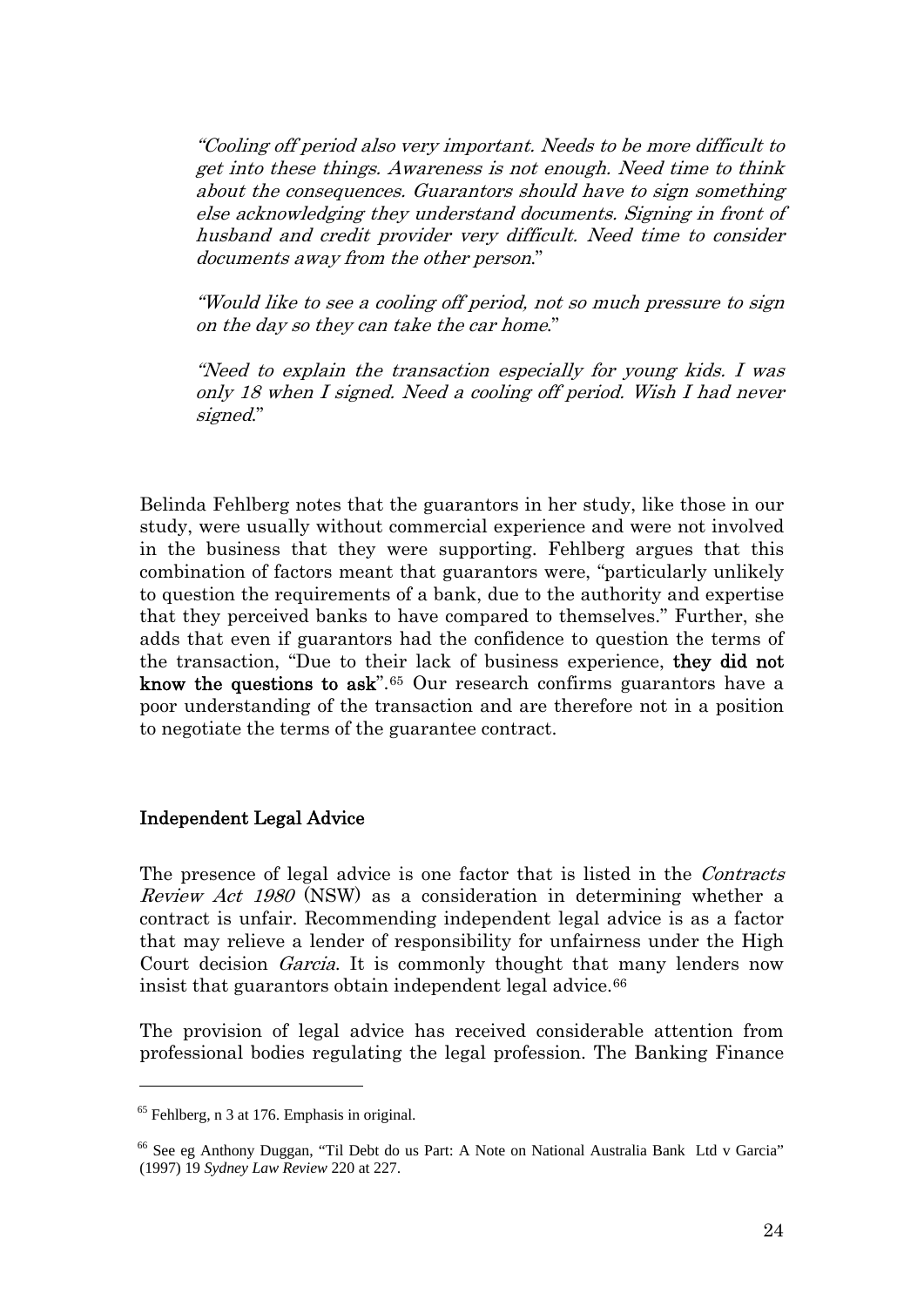and Consumer Credit Committee of the Law Council of Australia has argued that a consistent national approach to the provision of legal advice is in the interests of credit providers, guarantors and lawyers, <sup>[67](#page-24-0)</sup> but as yet there is no uniform national approach to the use of solicitors' certificates in guarantee transactions.

Our research indicates that many guarantors do not obtain independent legal advice and that when it was given it was often of very limited utility.

Mark Sneddon has defined *adequate* independent legal advice as,

"truly independent informed advice which not only explains the transaction and its implications but also evaluates the risks involved and advises whether the surety should enter into the transaction."[68](#page-24-1)

Using this definition, we identified grave inadequacies in the legal advice in the limited number of transactions where it took place. In particular, there were problems in the limited scope of advice as well as its independence from the borrower and the lender.

## Incidence of legal advice

 $\overline{a}$ 

The vast majority of guarantors who responded to our survey, and a high proportion of those in our review of the litigated cases, did not receive any legal advice prior to entering the transaction. Only 14% of the surveyed guarantors reported that they obtained independent legal advice. In only 29% of the litigated cases we reviewed had the guarantor obtained legal advice prior to signing the guarantee.

Disturbingly, only 20% of guarantors reported that anyone - including the lender - suggested that they obtain independent legal advice. A closer analysis of our survey data revealed that those from non-English speaking backgrounds were particularly unlikely to receive independent legal advice.

<span id="page-24-0"></span><sup>&</sup>lt;sup>67</sup> See Elizabeth Lanyon, "Aspects of Third Party Guarantees and Solicitors' Certificates" (2001) 29 *Australian Business Law Review* 231 at 241. See also Mark Sneddon, "Lenders and Independent Solicitors' Certificates for Guarantors and Borrowers: Risk Minimisation or Loss Sharing?" (1996) 24 *Australian Business Law Review* 5.

<span id="page-24-1"></span><sup>68</sup> Mark Sneddon, "Unfair Conduct in Taking Guarantees and the Role of Independent Advice" (199) 13 *University of New South Wales Law Journal* 302 at 345.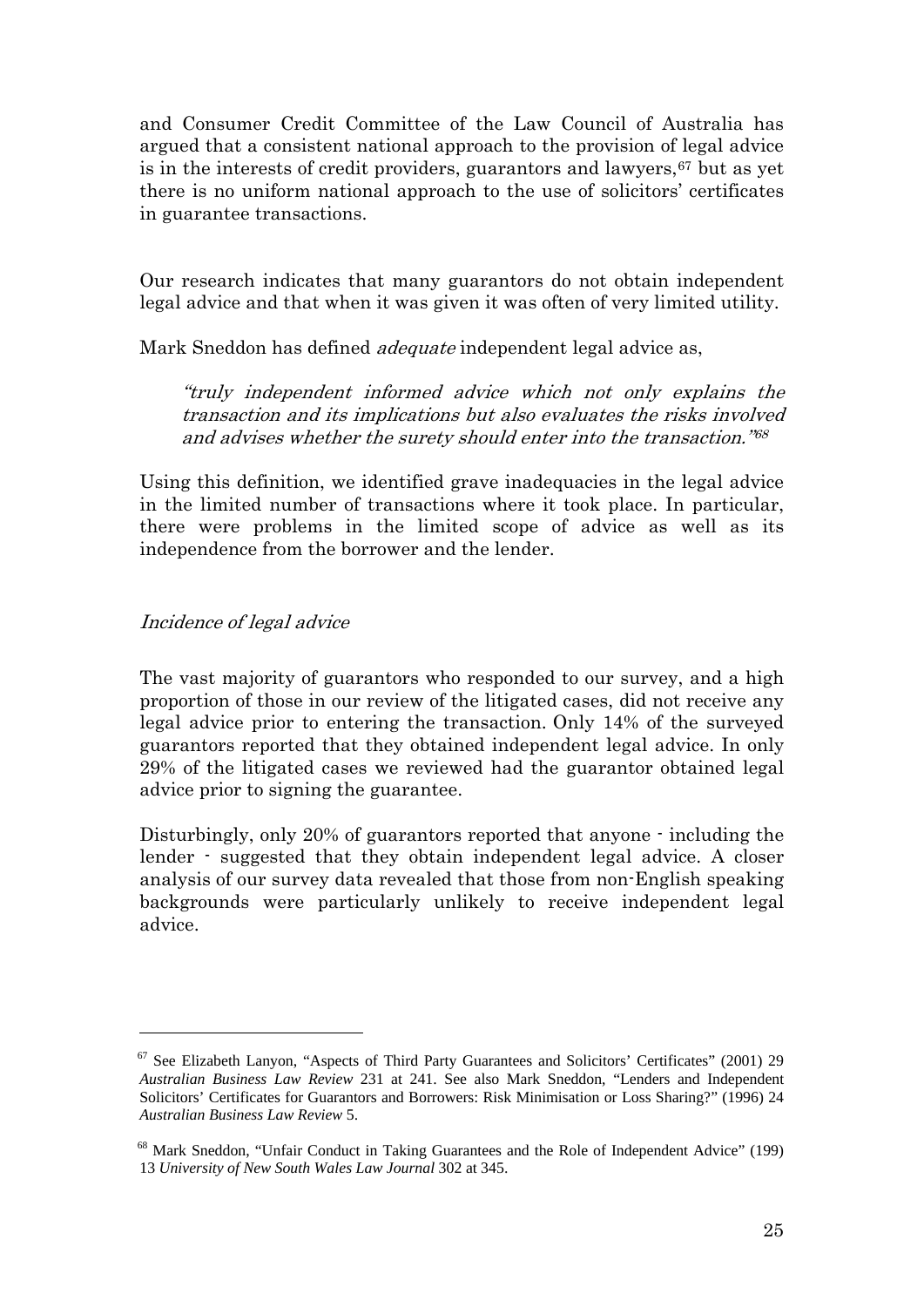## Guarantor's perceptions of legal advice

Of guarantors who had received legal advice prior to signing, many were of the view that it had not greatly assisted them. Nor was there much chance for guarantors to reflect upon the advice they received; of the 10 guarantors in our survey who did received advice and could recall how soon they afterwards they signed the contract, five reported that they signed the same day, while another two signed within two days.

In two instances, our guarantors reported advice from lawyers that was openly partisan to the borrower. In one, only the "positive" aspects of the loan were explained, while in another the lawyer pressured the guarantor to sign during the interview by saying that if they didn't sign quickly the loan would be reduced and the project would falter. In both of these instances, and one additional case, the lawyer was acting for the borrower.

Some guarantors indicated that the advice was perfunctory, with one guarantor noting that it took less than fifteen minutes. Another guarantor reported that the documents were only partly explained. Only one guarantor who responded to our survey reported that the advice clarified their thoughts on the document. This was consistent with Fehlberg's finding that as solicitors restricted themselves to a brief explanation of the effects of the document, and did not offer advice in the sense of indicating whether consenting to the transaction was wise or improvident, guarantors consequently did not feel adequately advised[.69](#page-25-0)

Most of the solicitors who responded to our survey perceived their role in giving advice as involving explanation of the documents, advice on the legal risks of the transaction and the nature and extent of the liability. One solicitor stated, "my job remains to explain the legal effect of the guarantee, not the wisdom of signing it."

Fehlberg argues that the term "independent legal advice" as it is understood in legal regulation of guarantees is a misnomer; she states that, "basic explanation" is a more accurate description of what takes place in practice.[70](#page-25-1)

# Solicitors' perceptions of their role

About a quarter of the solicitors who responded to our survey described their role as ensuring that the guarantor understood the nature of the

<span id="page-25-0"></span> $69$  Fehlberg, n 3 at 171.

<span id="page-25-1"></span> $70$  Ibid at  $227 - 8$ .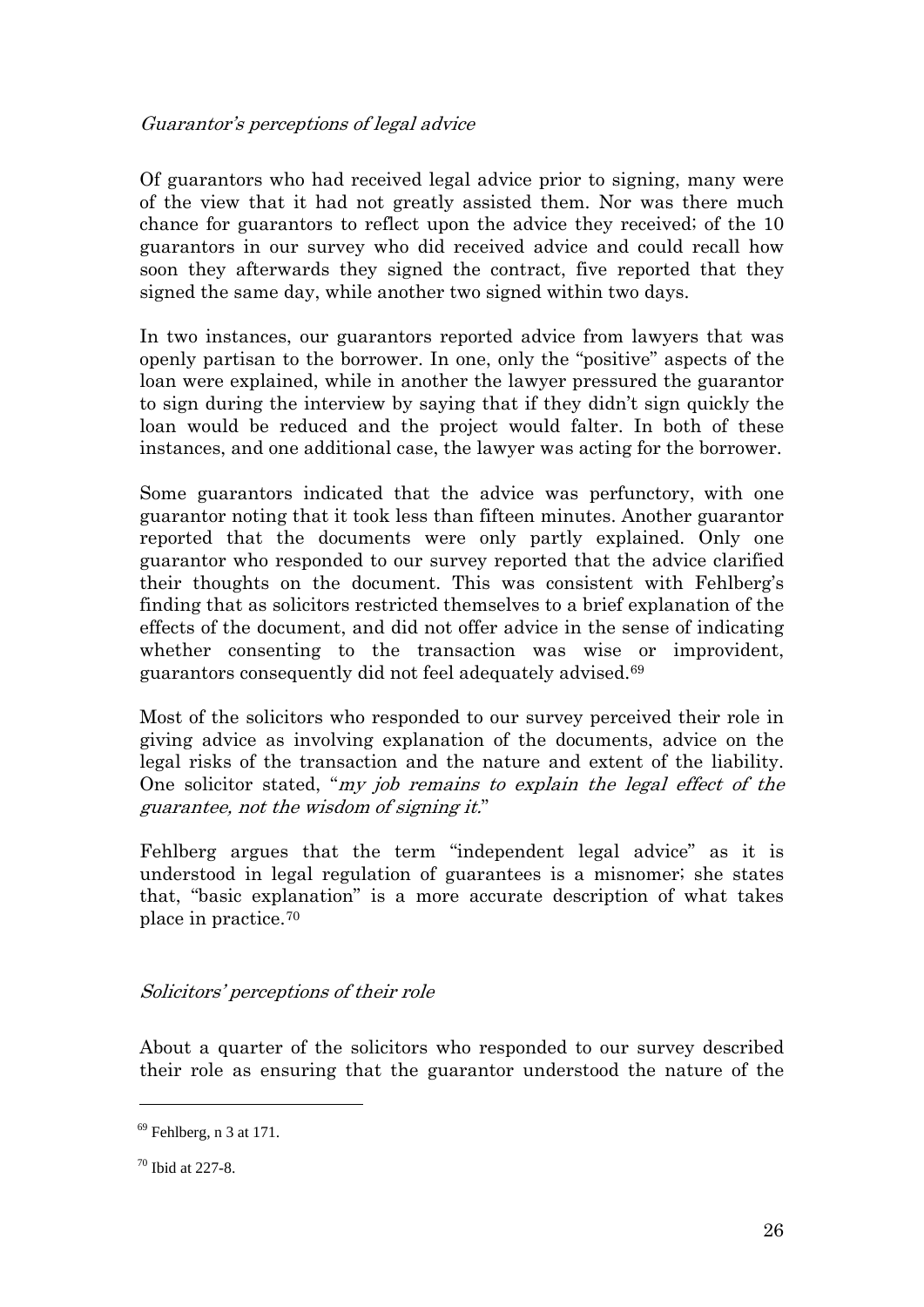transaction or what they were doing. A few explicitly described their role as involving the protection of the guarantor's interests. Only a few described their role as actively discouraging the client to proceed with the transaction. None of the solicitors explicitly described their role as ensuring the client was not subject to any undue influence or duress. Disturbingly, two solicitors perceived their role as protecting the financial institution, and a further six solicitors described their role as formal or mechanistic, for example: "My advice was a formality – a lending requirement."

Both professional regulation and judicial decisions concerning legal advice to prospective guarantors make a distinction between legal and financial advice. Several solicitors made the point that they saw their role as providing "legal advice" only. The current professional conduct rule in NSW makes it clear that solicitors must advise the client they are not qualified to provide financial (as distinct from legal) advice and that if the guarantor has any questions about financial aspects of the transaction they should seek further advice from an accountant or financial counsellor.[71](#page-26-0)

Numerous commentators have argued that legal advice on the effect of a guarantee is of very little assistance in the absence of financial information on the borrower's position and financial advice on the implications of the transaction. Our research indicates that when solicitors advise prospective guarantors they do not generally have any information regarding the financial position of the borrower. When they do have information it is often limited.<sup>[72](#page-26-1)</sup> Despite this, most solicitors who participated in our survey reported they had sufficient information to enable them to give the guarantor useful advice.<sup>[73](#page-26-2)</sup> Interestingly, however, almost half of all the solicitors reported advising guarantors to seek further information or advice before signing the guarantee documents.<sup>[74](#page-26-3)</sup>

The "independence" of independent legal advice

<span id="page-26-0"></span><sup>71</sup> Law Society of New South Wales, *Professional Conduct and Practice Rules*, Rule 45.6.4.1 and 45.6.4.2.

<span id="page-26-1"></span><sup>72</sup> *Solicitors Survey*, Question 16: 76% of solicitors who responded stated that the last time they gave advice to a guarantor they had no information regarding the financial position of the borrower, 24% said they did have information.

<span id="page-26-2"></span><sup>73</sup> *Solicitors Survey*, Question 17: 95% of respondents stated that they had sufficient information to give useful advice.

<span id="page-26-3"></span><sup>74</sup> *Solicitor Survey*, Question 18: 46% of respondents stated that the last time they gave advice to a guarantor they advised them to seek further information or advice before signing.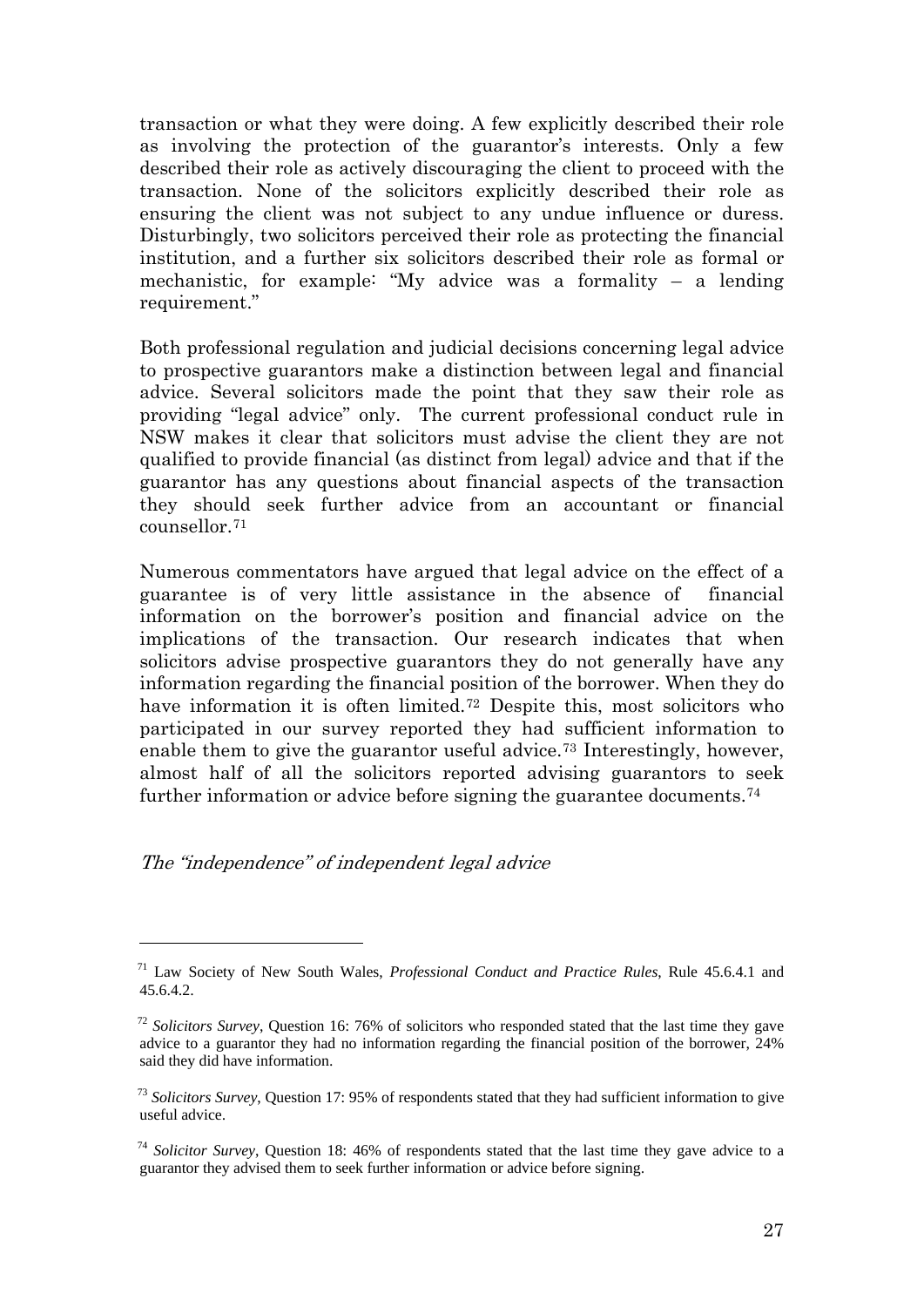The independence of legal advice may be affected by the solicitor's or the guarantor's perception of their role if their advice has been arranged by the lender, if they are acting for another party in the transaction, or if they provide advice in the presence of other parties to the transaction.

While Courts talk about the "scope of the solicitor's retainer", in a way that implies the solicitor and guarantor explicitly turn their minds to the role of the solicitor, there may be considerable confusion about what exactly the lawyers duty is and to whom it is owed.

In a number of the litigated cases we reviewed, the solicitor who advised the guarantor was organised by either the borrower or the lender.[75](#page-27-0) The guarantor had no control over the content of certificates or statutory declarations supplied by the lender or the solicitor which set out the matters on which the guarantor was advised. This reflected Fehlberg's findings, that it was usually the borrower who organized the legal advice, often retaining a solicitor known to him but not to the guarantor. Even when the solicitor was not actually acting for the borrower, this gave guarantors the impression that the lawyer in question was not acting for them, but was there instead to represent the interests of the borrower or lender.[76](#page-27-1)

The potential for conflict of interest is also apparent when the lawyer is retained by a party other than the guarantor.<sup>[77](#page-27-2)</sup> Of the 11 guarantors from our survey who had received legal advice, three reported that they were advised by solicitors acting for the borrower, and one by a solicitor acting for the lender.

The independence and utility of legal advice may also be compromised if the guarantor does not meet with the solicitor alone. In Fehlberg's study, of the 11 guarantors who received legal advice, in seven instances the borrower was also present.[78](#page-27-3) Fehlberg found that while solicitors considered that it was not "good practice" to see guarantors in the

<span id="page-27-0"></span><sup>75</sup> See *Micarone v Perpetual Trustees* [2000] ANZ ConvR 597; (1999) 75 SASR 1; *Pasternacki v Correy* [2001] ANZ ConvR 240; *Sapuppo v Ribchenkov* [2002] ANZ ConvR 164; *Burrawong Investments v Lindsay* [2002] QSC 082; *Tong v Esanda Finance* (Unreported, NSW Supreme Court, No 20449/94, Grove J, April 1996); *Esanda Finance v Tong* (1997) 41 NSWLR 482; *Janesland Holdings Pty Ltd v Simon and Ors* [2000] ANZ ConvR 11.

<span id="page-27-1"></span><sup>76</sup> Fehlberg, n 3 at 175-176.

<span id="page-27-2"></span><sup>77</sup> See Law Society of New South Wales, *Professional Conduct and Practice Rules* (1995, amended 2000) Rule 45.9 and 45.4. However, note in *Lang v Licciardello* [1999] NSWSC 93, Adams J expressed the view "there is no doubt that the most desirable position is that …a mortgagor should be given independent legal advice … [but] the supposition that a mortgagee's solicitor is in conflict with the interests of that client if he or she gives advice to the mortgagor on the legal effect of the mortgage is a significantly over-simplification of the position" at para 25.

<span id="page-27-3"></span> $78$  Fehlberg, n 3 at 175.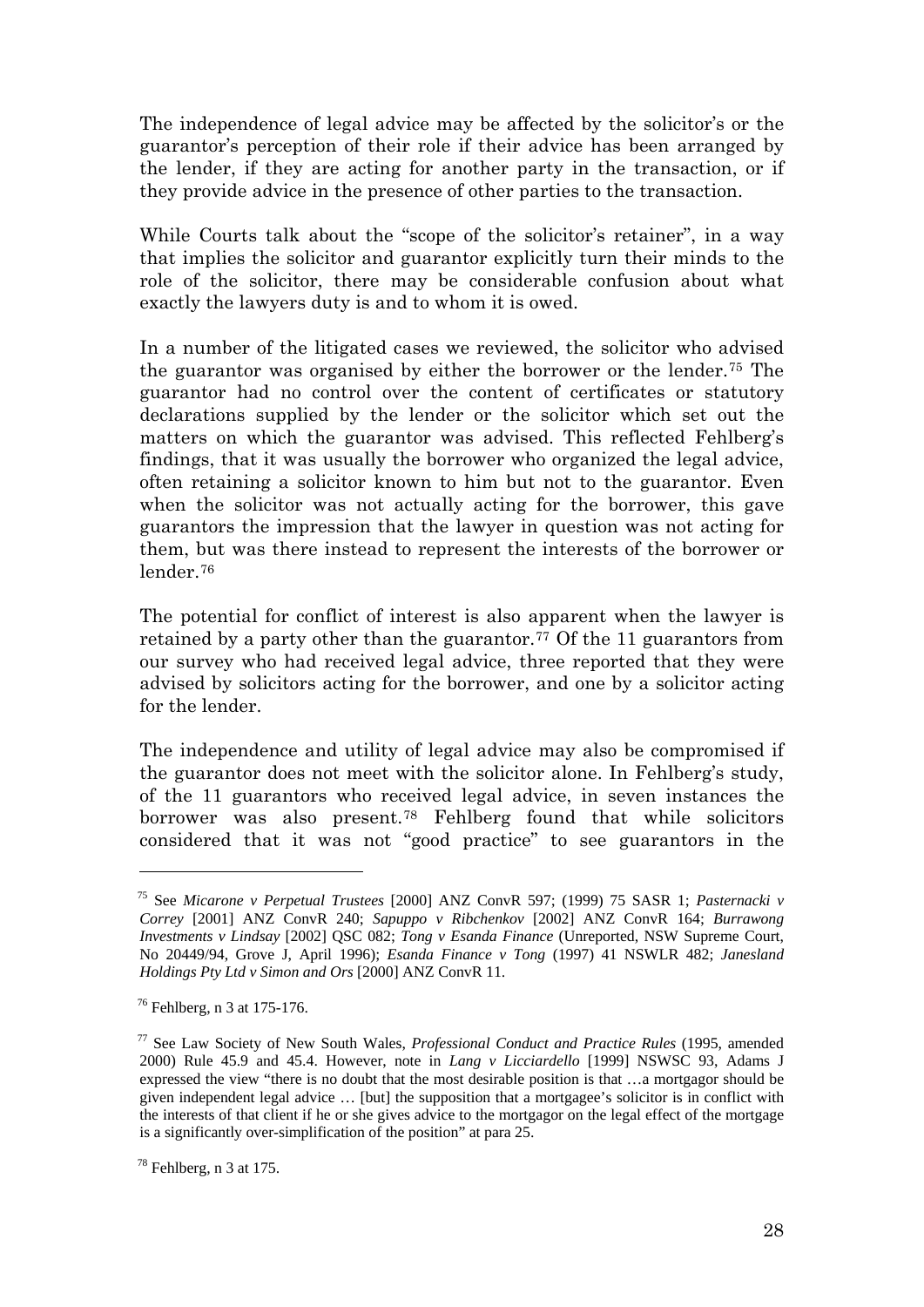presence of borrowers because of the opportunity for pressure or influence to be brought to bear, in practice they did little to prevent it. This was because guarantors and borrowers often "presented as a package", and because it was usually borrowers who organised the appointment and paid for the advice.[79](#page-28-0) While the majority of solicitors we surveyed reported to us that on the last occasion they gave advice, only the guarantor was present,[80](#page-28-1) this may not be an accurate representation. While we did not specifically ask guarantors whether anyone else was present when they received legal advice, of the 11 guarantors who had received advice, it was clear in four cases that the borrower had been present. Moreover of all guarantors, both advised and unadvised, 47% reported that they signed in the presence of the borrower, and a further 23% in the presence of both the lender and the borrower.

There were also several reported cases in our pool of litigated cases where legal advice was clearly provided in the presence of the borrower.<sup>[81](#page-28-2)</sup> While there has been some adverse judicial comment about the impropriety of the borrower being present while the guarantors received legal advice, $82$ the practice of giving legal advice in the presence of the borrower has not been subject to significant scrutiny to date. Such practice clearly impacts upon the independence and effectiveness of any advice.

#### Claims against solicitors

"The legal profession should not be used by banks etc (who then sue solicitors) to provide cheap insurance for banks on loans and for risk transference. The primary risk of loans should be borne by lenders who make the profit [rather] than guarantors who gain financially or emotionally. The role of the solicitor is to oil the wheels (eg explain to the guarantor as a matter between the guarantor and legal adviser). It is not to provide cheap insurance to a bank which does not pay the solicitor and reserves the right to sue the solicitor or the client, or to force the client to sue the solicitor who has assisted by providing a certificate for which a mostly paltry payment is received."[83](#page-28-4)

<span id="page-28-0"></span> $79$  Ibid at 224.

<span id="page-28-1"></span><sup>80</sup> *Solicitor Survey*, Question 13(b): 88% reported that no one else was present; 6% of respondents indicated that the borrower was present when they gave the advice.

<span id="page-28-2"></span><sup>81</sup> See eg *St George Bank Ltd v Trimarchi* [2003] NSWSC 151; *Tong v Esanda Finance* (Unreported, NSW Supreme Court, No 20449/94, Grove J, April 1996); *Esanda Finance v Tong* (1997) 41 NSWLR 482.

<span id="page-28-3"></span><sup>82</sup> *Micarone v Perpetual Trustees* [2000] ANZ ConvR 597; (1999) 75 SASR 1 at para 702.

<span id="page-28-4"></span><sup>83</sup> *Solicitor Survey*, Respondent 73.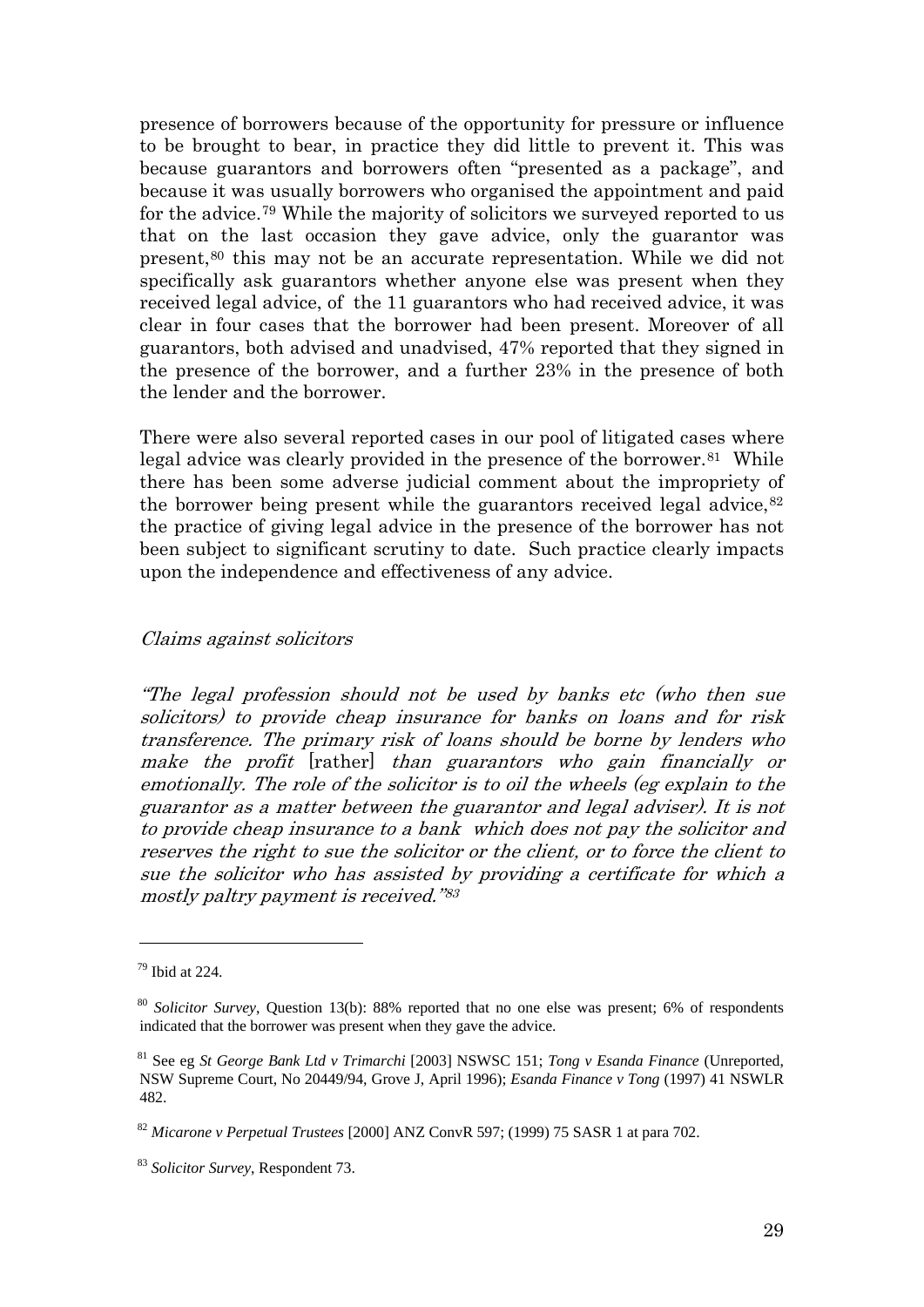There is a concern that the provision of independent legal advice for prospective guarantors is a mechanism to shift some of the risk of a transaction away from the lender to solicitors and their professional indemnity insurance.[84](#page-29-0) Our survey of solicitors generally reflects this view. The focus of much of the material written about the role of solicitors is the protection of lenders and solicitors against claims rather than a concern for increased consumer understanding.[85](#page-29-1)

In 1999 the New South Wales Law Society reported an increase in the number of solicitors joined in legal proceedings as a result of providing certificates of legal advice in loan transactions.[86](#page-29-2) Rule 45 of the Solicitors Practice Rules was subsequently amended in 2000 in a climate of great concern concerning claims against solicitors for negligent advice to guarantors. However our research suggests that this concern was somewhat misinformed. The Law Society asserted that LawCover claims arising out of the provision of certificates of legal advice rose to 15% of total claims during the year 1998-99. Investigation of this claim with LawCover reveals this figure to be erroneous. LawCover does not maintain separate statistics for losses relating to certificates, however they advised that the proportion of claims pursuant to certificates would form part of the claims made under other categories, such as mortgage and commercial borrowing. In 1999 the combined percentage of claims made under these categories was 1.5%.[87](#page-29-3)

Our review of litigated cases indicates that solicitors are rarely held to be liable for any loss suffered by guarantors. In 77% of the cases we reviewed where the guarantor did obtain legal advice, the Court held that the advice was satisfactory. In only three of the relevant cases the Court found that the solicitor's advice was inadequate in some respect, and in none of those cases was the solicitor found liable for the guarantor's or lender's loss.<sup>[88](#page-29-4)</sup>

Nonetheless, just less than half of the solicitors who participated in our survey reported that they had concerns about their professional liability in

<span id="page-29-0"></span><sup>84</sup> See eg Jim O'Donovan, "Guarantees: Vitiating Factors and Independent Advice" (1992) 66 *Law Society Journal* 57 at 60.

<span id="page-29-1"></span><sup>85</sup> John Phillips, Bryan Horrigan and Berna Collier, *Guarantees and Solicitors' Certificates Guidelines for Lawyers, Financiers and Guarantors* (Queensland University of Technology Centre for Commercial and Property Law, 1999).

<span id="page-29-2"></span><sup>86</sup> Law Society of New South Wales, *Caveat* 207, 30 December 1999.

<span id="page-29-3"></span><sup>&</sup>lt;sup>87</sup> This includes notification of circumstances and actual claims. Email communication from Ron Shorter, General Manager, LawCover Claims, 21 October 2002.

<span id="page-29-4"></span><sup>88</sup> *Case Law Review*, Issue 23; *Sapuppo v Ribchenkov* [2002] ANZ ConvR 164; *Farrow Mortgage Services Pty Ltd (In Liq) v Torpey* (1998) NSW ConvR 55-857; *State Bank of NSW v Hibbert* (2000) Aust Contract R 90-119.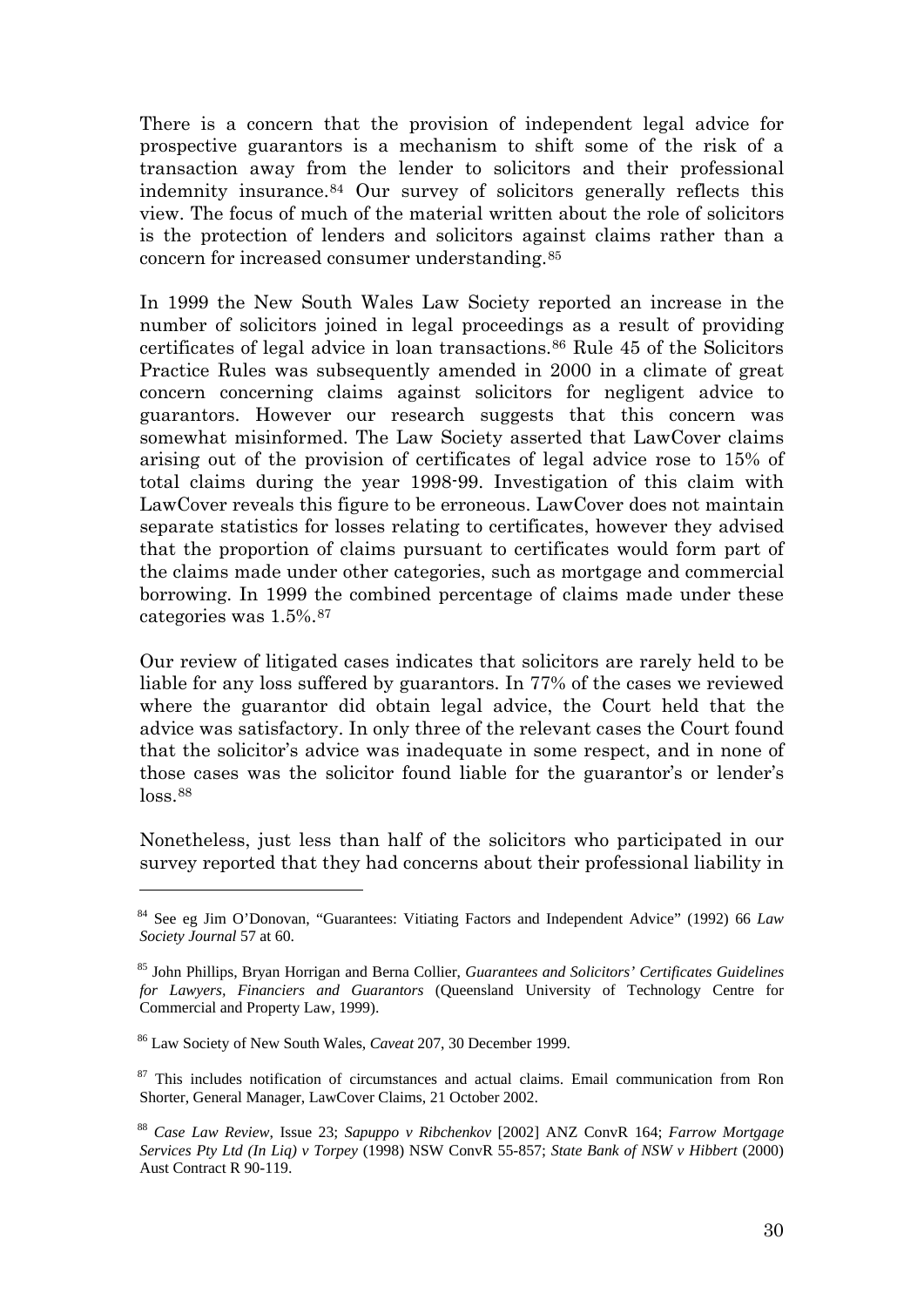giving advice to a third party guarantor. Many felt that the process of sending guarantors to get independent advice from lawyers in effect meant lenders were passing off their obligations to explain the transaction on to solicitors, and exposing them to being sued by guarantors, or crossclaimed against by lenders if the guarantee goes wrong. One solicitor said lawyers "should not be made "co-guarantors" by being exposed to proceedings in this way".

Who benefits from independent legal advice?

Do guarantors obtain any benefit from the provision of legal advice? Sue Mahalingham notes that,

> "The precise role played by independent legal advice is not well understood. Independent advice has two distinct functions in loan transactions. For lenders it plays a protective role, shielding them from the effects of misconduct of a third party or countering allegations of unfair conduct. For the family security provider, it is thought that independent advice will eliminate underlying unfairness by ensuring that the family security provider has made an informed, independent and voluntary decision in providing security."[89](#page-30-0)

Our research suggests that it is questionable whether the provision of legal advice actually deters vulnerable guarantors from proceeding with the transaction. This reflects Felhlberg's finding that very few of her respondents would have been deterred from the transaction by even thorough and impartial legal advice.<sup>90</sup>

Solicitors also reported that despite providing strong advice about the risks of the transaction, most guarantors proceed with the transaction.<sup>[91](#page-30-2)</sup> According to some solicitors, by the time some guarantors come for compulsory advice, they have already made up their mind. One barrister commented that while independent advice may act as a deterrent to signing, by the time the advice is given the guarantor probably already feels morally committed to the borrower to execute the guarantee. This sentiment is corroborated by other survey data which indicates that much

<span id="page-30-0"></span><sup>89</sup> Sue Mahalingham, n 19.

<span id="page-30-1"></span> $90$  Fehlberg, n 3 at 172.

<span id="page-30-2"></span><sup>&</sup>lt;sup>91</sup> Solicitors Survey, Ouestion 22(a): of those solicitors who advised against signing 89% reported that the client went ahead despite the warning.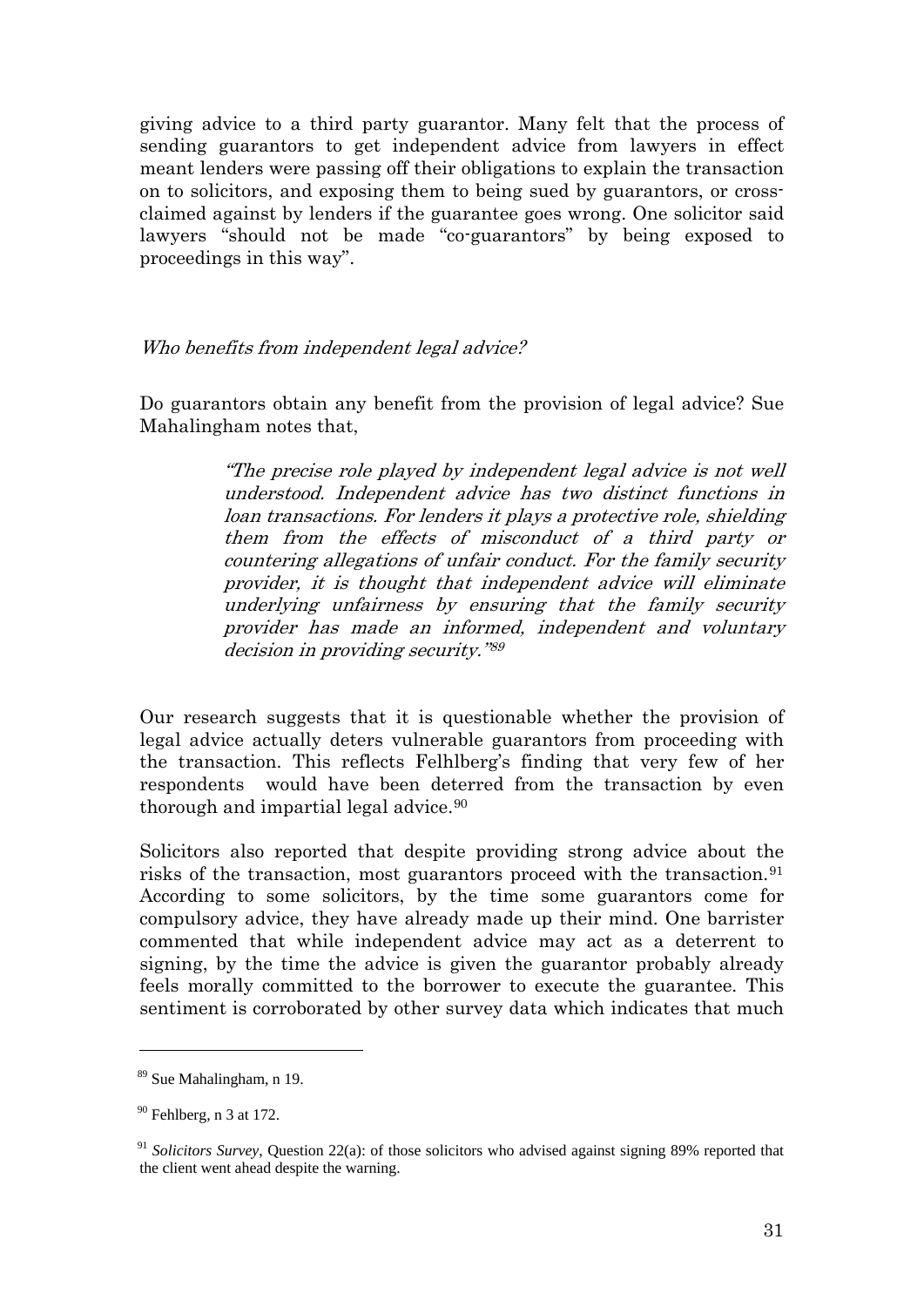of the negotiating about the loan, and the exigencies surrounding the pressing need for finance have already proceeded to such a point that the only thing required, and that is inevitable, is the guarantor's signature. Only one solicitor reported the view that the client listens to the legal advice then makes a commercial decision.

The comments from solicitors who responded to our survey also point to the ways in which feelings of connection and obligation arising out of personal or family relationships govern the decision of the guarantor to proceed with the transaction rather than any objective advice about the dangers of the transaction. Family pressure, or the family relationship between the borrower and guarantor, were nominated by a number as solicitors as the reason guarantors proceeded with the transaction. Another solicitor identified "moral obligation" while another said: "family will always guarantee family".

One solicitor commented:

"Most if not all guarantors will proceed regardless of any advice given for emotional reasons, and regardless of any disclosure or information supplied. The only way to protect guarantors is to prohibit certain classes of guarantees."[92](#page-31-0)

Lenders benefit from the provision of independent legal advice because the certificate or statutory declaration verifying legal advice acts as a shield to deflect any later claims by the guarantor that the guarantee should not be enforced because they did not understand the transaction or were at a special disadvantage in the transaction. One respondent suggested that this is in fact the sole benefit of legal advice:

"As it stands, the requirement of independent legal advice only serves the purpose of covering and protecting the lending institutions' interests – if consumers are losing protection as a result of unrealistic and unhelpful legal independent advice then such consumer protection is meaningless and without substance."

It appears that further attention and deeper analysis needs to be directed to the provision and utility of independent legal advice.

#### When the loan went wrong

<span id="page-31-0"></span><sup>92</sup> *Solicitor Survey,* Comments, Respondent 78.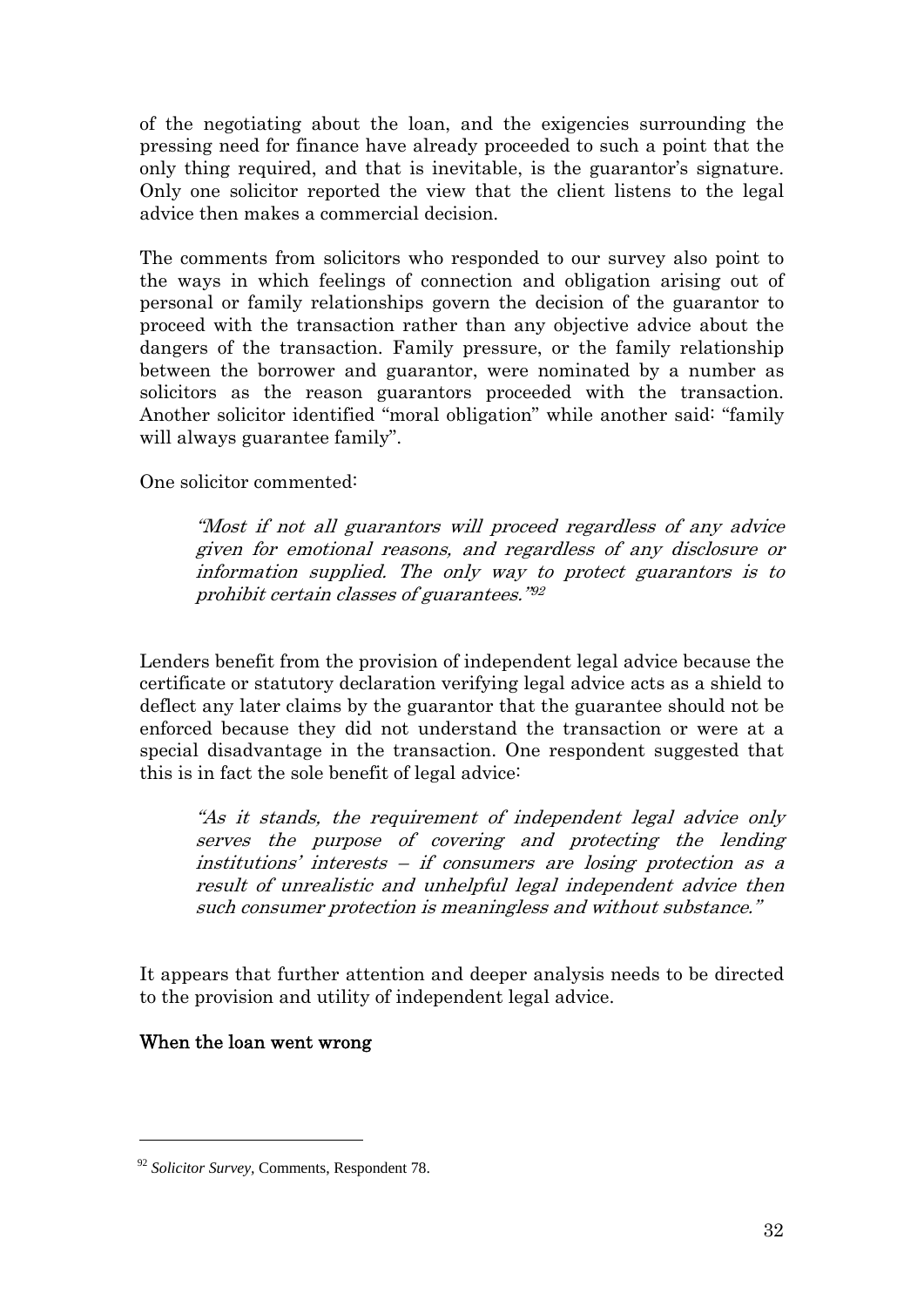"I kept phoning the bank to check if my son had made any payments. He had not. I always kept them up to date with his latest address. They did not try to find him and just came after me. I paid out in full to avoid further stress. Solicitor said I had to pay it anyway. Four years later I received harassing phone calls from a collection agency. It was very stressful. They would not believe I had paid it. I went to the banking Ombudsman who helped me to get [the bank] to stop the collection agency making more demands. Due to ill health I only work part time. Paying back the loan was a huge burden I still have not recovered from. I am also estranged from my son who has had a very good job these past eight years."

Belinda Fehlberg found that most of her study participants only became aware of the extent of their liability once the bank began enforcement action, and often were unaware that there had been further advances upon the original loan until that point.[93](#page-32-0) Our research was consistent with this finding; few guarantors received information about the loan during the period of the loan and guarantors generally only become aware of problems when their legal responsibilities were tested in times of trouble.[94](#page-32-1) Around three-quarters of respondents to the guarantor survey reported that they personally received no information about whether the primary borrower was keeping up their repayments or received any information about any increase in the amount guaranteed.[95](#page-32-2) One guarantor stated, "I was given no information whatsoever. You are the last to know if your borrower does not tell you."

The data from the research points to a poor level of communication between the lender and the guarantor. These failures in communication relate to all areas of the life of the guarantee: from the basic details of the obligations under the guarantee, to informing the guarantor about the borrower's default.

While the reach of industry codes of practice is limited, lenders are required by most codes to send the guarantor a copy of any formal demand that is sent to the primary borrower.<sup>[96](#page-32-3)</sup> Such requirements are, however,

<span id="page-32-0"></span> $93$  Fehlberg, n 3 at 236.

<span id="page-32-1"></span><sup>&</sup>lt;sup>94</sup> See, for example, Supriya Singh's study of women and family businesses which found women generally only became aware of their liabilities in business when there were marriage and/or business difficulties or failures. Supriya Singh, n 1 at 18-19.

<span id="page-32-2"></span><sup>95</sup> *Guarantor Survey* Question 25(a): 74%; *Guarantor Survey* Question 25(b): 77%.

<span id="page-32-3"></span><sup>96</sup> *Code of Banking Practice* (1993) s 20, *Building Society Code of Practice* (1994) s 20, and *Credit Union Code of Practice* (1994) s 20. Note that *the Code of Banking Practice* has been amended to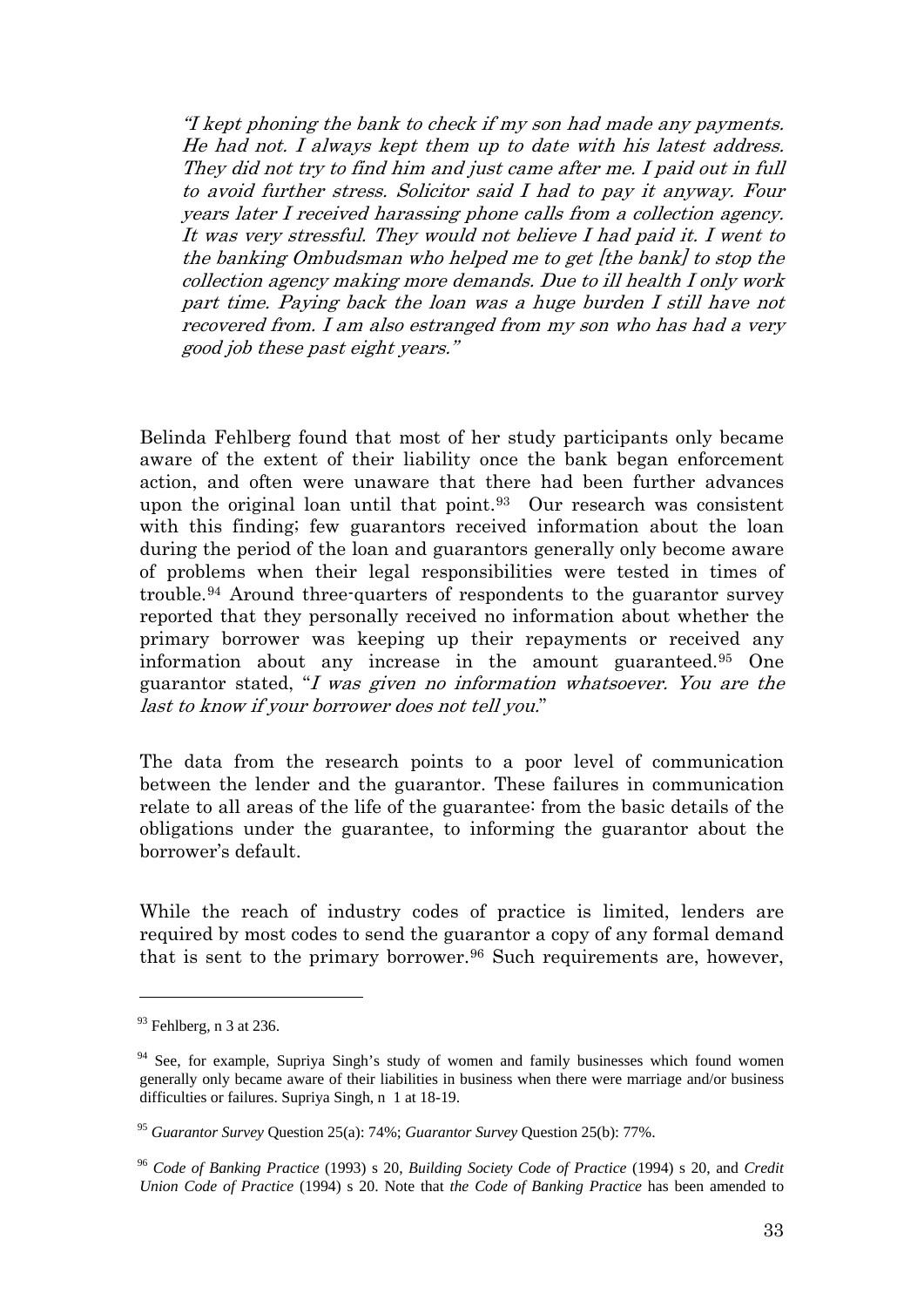subject to the consent of the borrower.<sup>[97](#page-33-0)</sup> The problems associated with disclosure of information and consent have been discussed at length in the Final Report of the Review of the Code of Banking Practice.[98](#page-33-1)

Apart from the financial burden the costs of becoming a guarantor can be enormous. Belinda Fehlberg notes in her UK study that guarantors reported grave physical and emotional costs.[99](#page-33-2) Most respondents to our guarantor survey reported that their relationship with the primary borrower had changed as a result of the loan. The responses overwhelmingly indicated the relationship had gone awry: the vast majority had divorced, separated or ceased all contact. Of the few that had maintained their previous relationship, all reported a lack of trust, a rise in antagonism, contempt or resentment. In most cases where the borrower was a spouse, the couples had separated at the time of the survey; or if still together, the relationship was strained. In most cases where the guarantor/borrower relationship was a parent/child relationship, the loan resulted in a lack of trust between family members. A great many reported that they are completely estranged from each other.

Many guarantors reported an enormous emotional strain and stress which some felt lead to serious illness; some said the transaction and stress nearly "ruined" their lives. Others reported that they felt "foolish" or humiliated by the whole experience; and stated that they now find it difficult to trust people.

## Enforcement and dispute resolution

It appears that many guarantors simply pay the debts of others rather than dispute a transaction. Almost a third of respondents to the guarantor survey reported that they had paid the loan back in part or full. Twentyfour per cent still owed money to the lender, and 8% of guarantors had gone bankrupt. Eighteen per cent were disputing the debt. Of the remainder of respondents, many were trying to refinance to prevent possession of their homes, some managed to get the primary borrower to start repayments and a few had settled.

include small business transactions in its jurisdiction. Those amendments are effective from August 2003.

<span id="page-33-0"></span> $97$  In the case of banks and building societies, but not in the case of credit unions.

<span id="page-33-1"></span><sup>98</sup> Dick Viney, *Review of the Code of Banking Practice, Final Report* (2001).

<span id="page-33-2"></span><sup>99</sup> Fehlberg, n 3 at 253-258.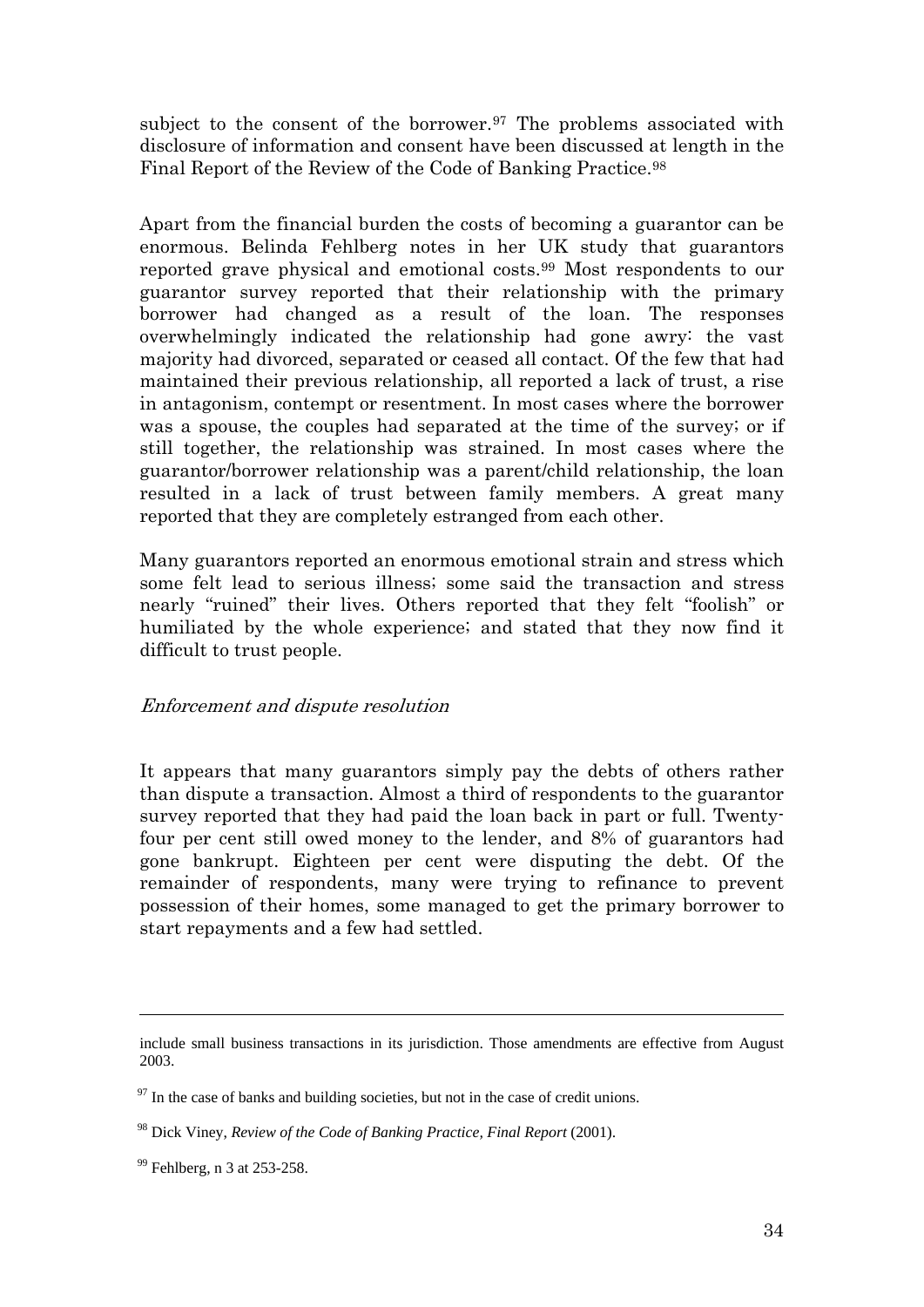Almost 60% of solicitor respondents reported that their matters settled, with almost 70% of those matters settling during litigation, and 30% settling before litigation. Of those matters that proceeded to litigation, only 5% went to ADR. Of those that settled, the majority settled on terms more favourable to the lender than the guarantor.

There was a high level of dissatisfaction with legal processes from guarantors. This was reflected in the responses of solicitors and barristers, regardless of whether they acted for guarantors or lenders.

"Litigation is not a satisfactory process – it forces people to be defensive (ie, it's not my fault) rather than solution oriented. It also adds a significant prospective financial burden of legal costs – both during and after."[100](#page-34-0)

Some lawyers commented that the heavy-handed methods adopted by lenders in enforcing securities mean that chances of settlement are diminished. One solicitor stated:

"the [financial] institutions can afford to, and do in fact, work up huge costs of recovery which then form part of the principal sum, eat up any equity in the security, and kill all prospects of settlement."[101](#page-34-1)

Many lawyers and judges expressed the view that litigation was expensive, complex and inefficient for the resolution of guarantee disputes and expressed a preference for more accessible dispute resolution mechanisms such as mediation, industry resolution or tribunal processes. Yet of the few such processes in existence, we found that they were very little used.

The Australian Banking Industry Ombudsman was approached by only 7% of surveyed guarantors. The ABIO's own figures show that guarantee matters form a very low percentage of its closed complaints. There are several limitations to the jurisdiction of the ABIO, including monetary limits and the fact that commencement of litigation ousts its jurisdiction. The maximum amount in dispute that the ABIO can hear is \$150,000 – and this sum includes the costs of enforcement. Given the high costs of residential premises and of enforcement, it is very unlikely that any guarantee secured over domestic property would come within the ABIO's jurisdiction.

<span id="page-34-0"></span><sup>100</sup> *Solicitor Survey,* Respondent 6.

<span id="page-34-1"></span><sup>101</sup> *Barrister Survey*, Respondent 26.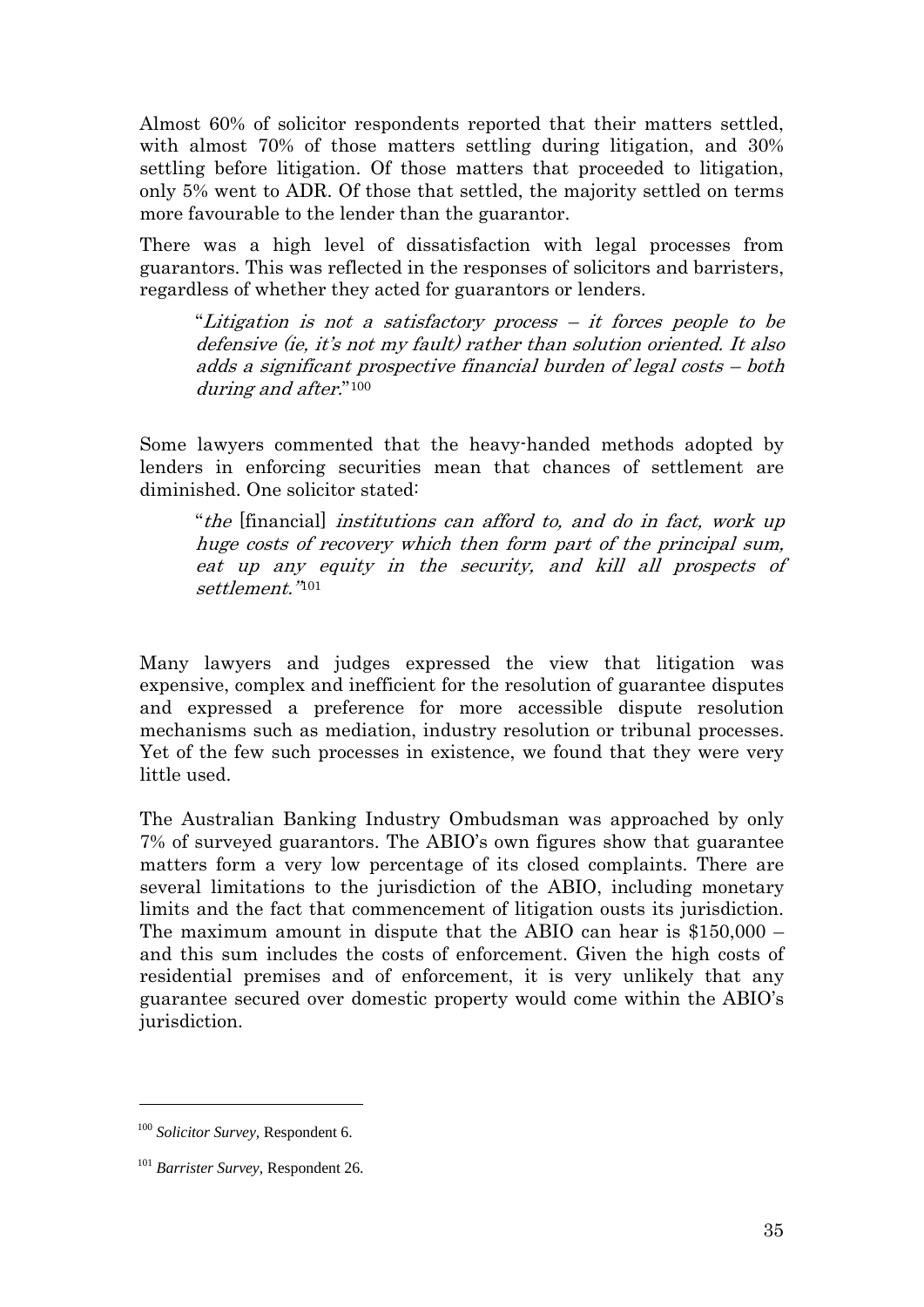Another accessible dispute resolution forum is the Consumer, Trader and Tenancy Tribunal (CTTT) of NSW. The CTTT only has jurisdiction over loan transactions by virtue of the Consumer Credit Code in NSW.[102](#page-35-0) The Tribunal does not have jurisdiction under the Contracts Review Act 1980 (NSW) or any common law jurisdiction to hear claims of unconscionability. Our research found that very few third party guarantee disputes are being resolved under the Consumer Credit Code. This lack of usage is likely to be caused by the consumer/business distinction drawn in the Consumer Credit Code. Small business transactions are excluded from the Consumer Credit Code; so where the purpose of the loan is commercial rather than personal, the CTTT has no jurisdiction to hear the matter. Applications brought by guarantors to the CTTT have been dismissed on this basis.[103](#page-35-1) Our research found strong support for increased involvement by lower cost tribunals, such as the NSW Consumer Tenancy and Trading Tribunal in cases involving third party guarantees in order to overcome some of the problems of the high cost of litigation, but this is clearly not possible under the current jurisdictional restrictions of the Tribunal.

#### Litigation

 $\overline{a}$ 

While a range of common law and statutory remedies may be available to guarantors who seek to challenge the enforcement of a guarantee,[104](#page-35-2) these remedies are discretionary and open to a range of interpretation by the courts. The Expert Group on Family Financial Vulnerability concluded that the legal doctrines with respect to third party guarantees were highly technical and complex and expensive to litigate. The Expert Group recommended reconsideration and clarification of the common law.[105](#page-35-3) Our research confirms that there is a lack of uniformity in the decided cases and that litigation in this area is expensive and complex. Delay and the high costs of litigation and enforcement of guarantees emerged from the research as issues of concern.

<span id="page-35-0"></span><sup>102</sup> *Consumer Credit (New South Wales) Code* 1995 and Regulations.

<span id="page-35-1"></span><sup>103</sup> See *Park Avenue Nominees Pty Ltd v Boon* (2001) ASC 155-052; (2001) ASC 155-045.

<span id="page-35-2"></span><sup>&</sup>lt;sup>104</sup> See generally, New South Wales Law Reform Commission, n 36; John Carter and David Harland, *Contract Law in Australia*, (4<sup>th</sup> ed, Butterworths, 2002) Chapters 14 and 15; David Harland, "Unconscionable and Unfair Contracts: An Australian Perspective" in Brownsword, Hird and Howells (eds) *Good Faith in Contract: Concept and Context* (Ashgate, 1999).

<span id="page-35-3"></span> $105$  Report of the Expert Group on Family Financial Vulnerability, n1 at 36-37.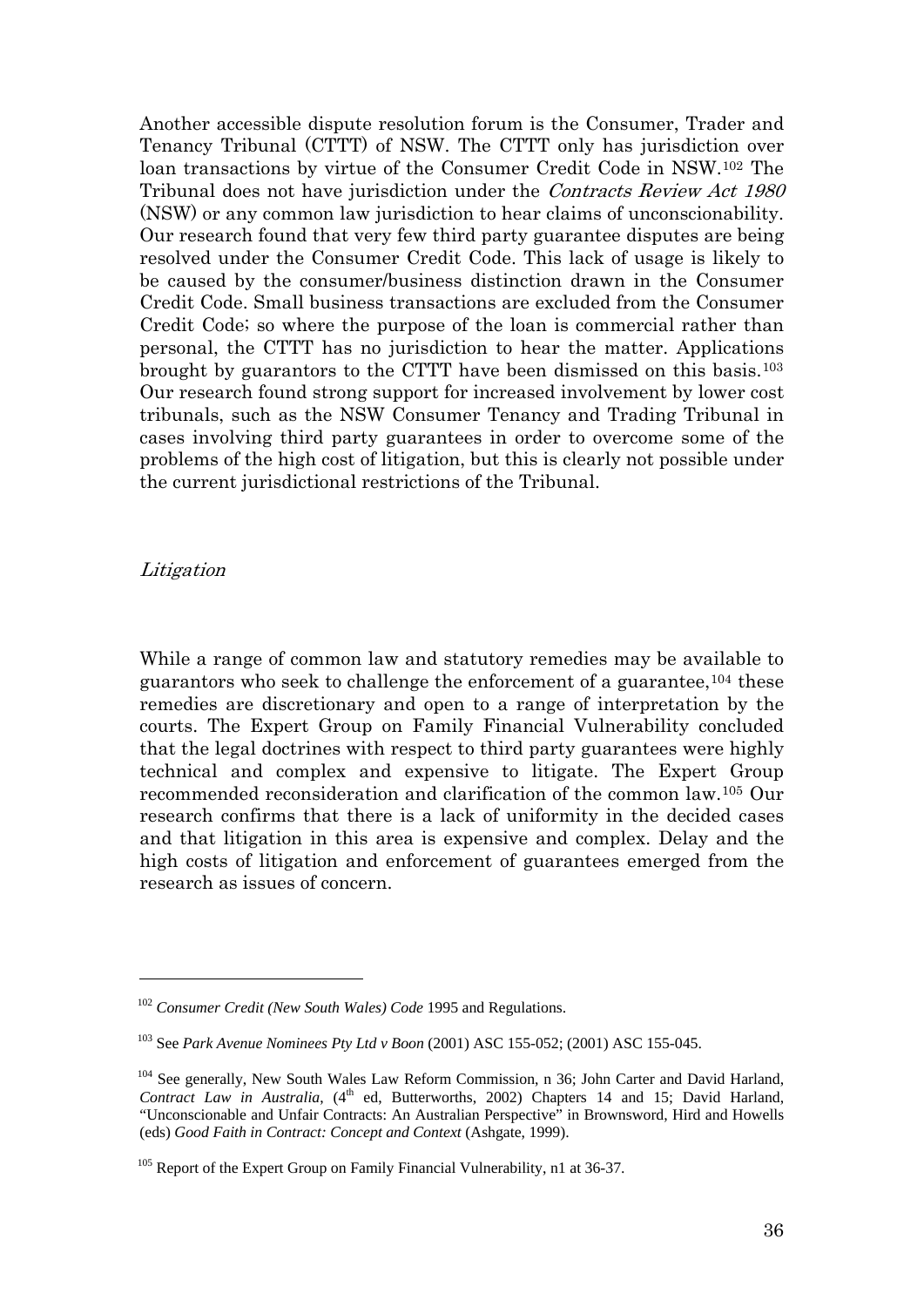Litigation is rarely instigated by the guarantor; in our review of litigated cases we found that in 76% of cases litigation was commenced by the lender. Litigation most commonly starts with a claim by the lender for possession of the security given by the guarantor which in most cases is the family home of the guarantor.[106](#page-36-0) Guarantors are therefore almost always on the defensive, belatedly marshalling evidence as to why the guarantee should not be enforced. This has clear implications for how litigation is run, and is evident in the often disorganised and scattergun approach to defences that we found.

Our review of litigated cases indicates that a range of defences and cross claims are used by guarantors to defend claims, make cross claims and in some cases initiate claims.[107](#page-36-1) The most prominent of these are unjustness under the Contracts Review Act 1980 (NSW), and unconscionability, including the 'special wives' equity' affirmed in Garcia.[108](#page-36-2) This was confirmed in barrister and solicitor surveys. Other common defences or cross claims are those based on undue influence, the Trade Practices Act 1974 (Cth), the Fair Trading Act 1987 (NSW), misrepresentation and non est factum. Our review of litigated cases found that guarantors were commonly pleading from three to six different claims or defences. Barristers and solicitors confirmed that guarantors are very likely to rely on more than one defence and cross claim. In at least half of the litigated cases in our review late amendments - either just before or during trial were made to the pleadings. Judges confirmed that late amendments are a marked feature of third party guarantee cases.

Solicitors, barristers and judges all agreed that litigation in this area is often technical, lengthy and complex. Interlocutory applications are also common in third party guarantee matters, with many matters being subject to strike-out or summary judgment applications by lenders.<sup>109</sup> These applications can substantially increase the costs of litigation, and may serve as a serious impediment for those impecunious guarantors seeking access to the courts for redress.

<span id="page-36-0"></span><sup>&</sup>lt;sup>106</sup> Case Law Review, Issue 12: in 88% of litigated cases the family home was mortgaged as security for the guarantee.

<span id="page-36-1"></span> $107$  For an overview of the requirements of common law and statutory claims of unfairness, see New South Wales Law Reform Commission, n 36, Chapter 2.

<span id="page-36-2"></span><sup>108</sup> *Garcia v National Australia Bank Ltd* (1998) 194 CLR 395.

<span id="page-36-3"></span><sup>&</sup>lt;sup>109</sup> One judge commented that in five years on the bench, he had only presided on one trial involving a guarantee, but had dealt with between 10 to 20 applications by notice of motion to strike out or amend defences or claims, or applications to set aside judgments.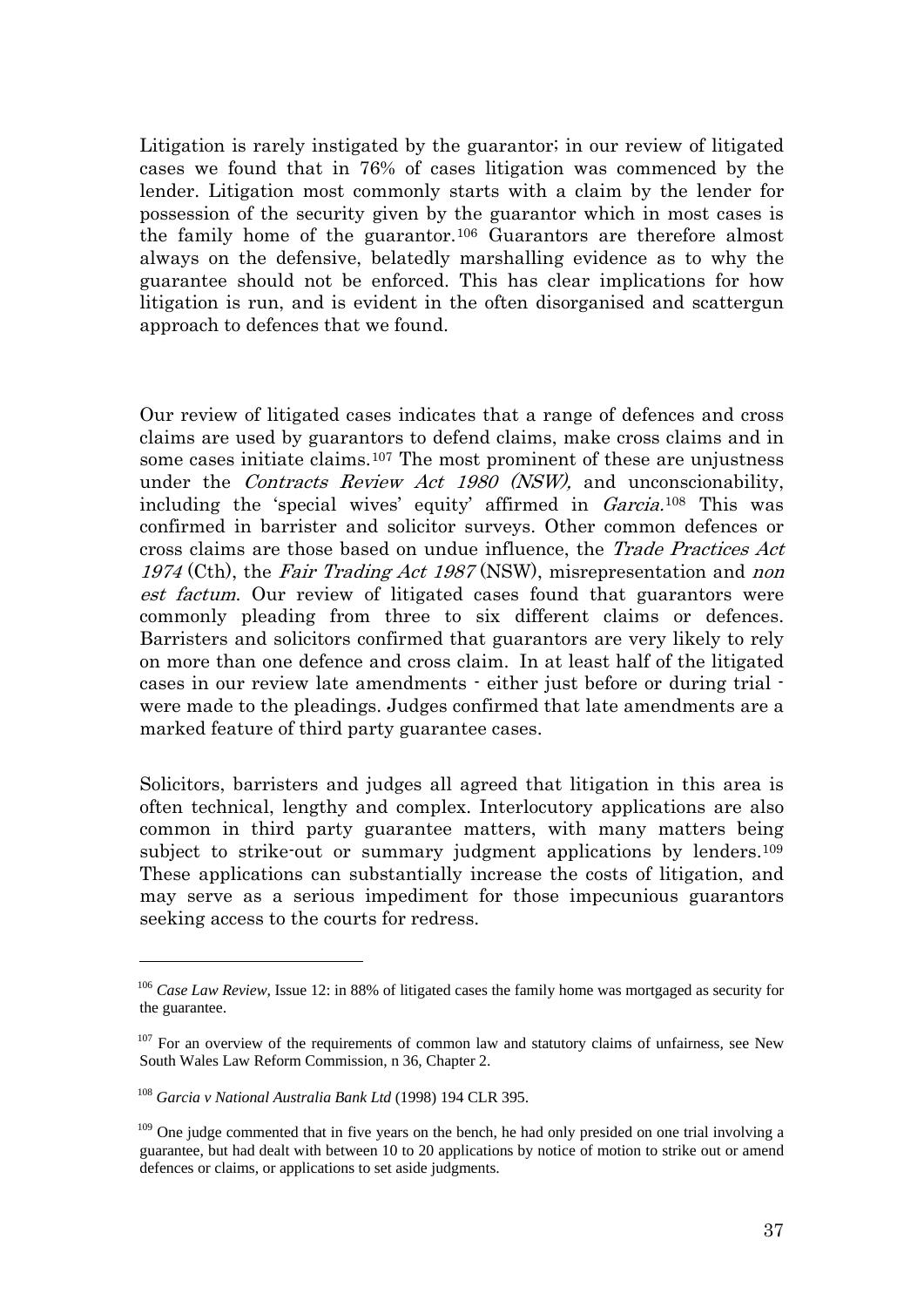From the perspective of a guarantor who seeks to challenge enforcement proceedings simply filing a defence and cross claim and taking some initial preparatory steps in the litigation will cost around \$3,000 to \$4,000. It is not always possible to obtain a true picture of the case until well into the litigation when, according to one solicitor, costs may have ballooned out to \$30,000. Most solicitors stated that litigation is expensive for both sides, and that the enforcement process used by lender resulted in higher costs. Many guarantee contracts contain a specific provision allowing the lender to claim all reasonable costs of recovery from the guarantor.[110](#page-37-0)

We examined the impact of the *Contracts Review Act 1980* (NSW) and the High Court decision of Garcia v National Australia Bank (1998), both of which are perceived as providing fairly generous avenues of relief for guarantors. In our analysis of litigated cases we confirmed that the Contracts Review Act does indeed provide a broader and more flexible approach to assessing unfair dealing than common law doctrines. However we also noted that the Act was applied with considerable inconsistency. We confirmed a trend noted by other researchers, towards partial rather than complete relief under the Act. [111](#page-37-1)

The 1998 decision of the High Court in Garcia<sup>[112](#page-37-2)</sup> confirmed that the "special wives' equity" in Yerkey v Jones<sup>[113](#page-37-3)</sup> had survived. This rule holds that if a wife is a volunteer to a transaction, and does not understand its effects in essential respects, she may be able to have it set aside, even in the absence of unfair dealing, if the lender did not take steps to explain the transaction or to recommend advice was sought. At the time of the decision, there were fears that *Garcia* would unleash a floodgate of claims against lenders.[114](#page-37-4) However such fears appear to have been unfounded. In

<span id="page-37-0"></span><sup>110</sup> *Solicitor Survey*, Question 12: 91% of solicitors reported the last time they gave advice to a guarantor the contract contained a provision allowing the lender to claim all reasonable costs of recovery. Also, Question 30: 91% of solicitors said the last time they acted for a guarantor in enforcement proceedings the contract contained a provision allowing the lender to claim all reasonable costs of recovery.

<span id="page-37-1"></span><sup>111</sup> Tyrone Carlin, "*The Contracts Review Act 1980* (NSW) – 20 Years On" (2001) 23 *Sydney Law Review* 125 at 135.

<span id="page-37-2"></span><sup>112</sup> *Garcia v National Australia Bank* (1998) 194 CLR 395.

<span id="page-37-3"></span><sup>113</sup> *Yerkey v Jones* (1939) 63 CLR 649.

<span id="page-37-4"></span><sup>114</sup> See, for example, Steven Mackay "Banks Don't Always Finish Last" (2002) 16 *Property Law Bulletin* 41; Anne Finlay, "Unconscionable Conduct and the Business Plaintiff: Has Australia Gone Too Far?" (1999) 28 *Anglo-American Law Review* 470; David Purcell, "*Guarantees: their facts and their validity"* (2002) NSW Young Lawyers Continuing Legal Education Seminar Papers.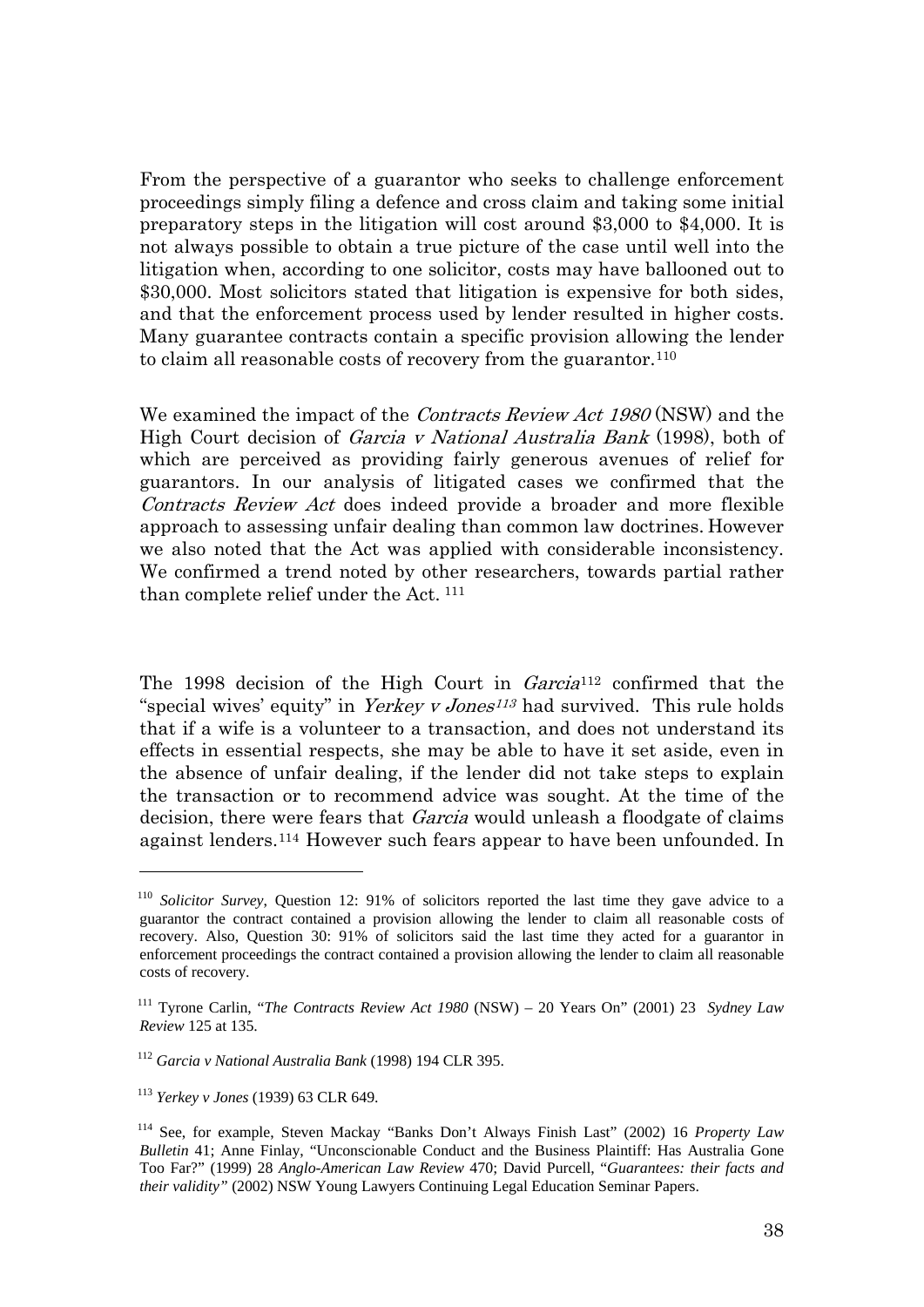58% of litigated cases in the pool we surveyed, the guarantor sought to rely on the principle confirmed in Garcia.[115](#page-38-0) Guarantors were successful on the basis of this equity in only 27% cases where it was claimed.

We found considerable uncertainty about the scope and application of the principle. While some decisions have applied the principle to de facto spouses,[116](#page-38-1) another held that only formal marriages are covered by the principle.[117](#page-38-2) There has been similar division over whether the principle extends to elderly parents,<sup>[118](#page-38-3)</sup> while the claims of in-laws, clients who relied upon their trust in solicitors, and close friends have all been denied in the cases reviewed.[119](#page-38-4)

We found even greater variation over interpretation and application of the Garcia requirement that the claimant be a "volunteer" to the transaction in order to be entitled to relief. Our analysis of relevant decisions since Garcia suggests that courts have had considerable difficulty in determining who is a volunteer in guarantee transactions, particularly those for the benefit of a family business. [120](#page-38-5)

In many cases involving a wife who guarantees loans to a family company, she is also on paper a director or shareholder of the company. In many decisions the court has imputed a director with knowledge about the company, regardless of her control, involvement or understanding of the company's affairs.[121](#page-38-6) In other cases the courts have been prepared to look at the substance rather than the form of the wife's involvement in the company. These decisions have found that women are still volunteers and not in fact owners or beneficiaries if the wealth of the company is

1

<span id="page-38-2"></span><sup>117</sup> *State Bank of New South Wales v Hibbert* (2000) Aust Contract R 90-119; [2000] NSWSC 628.

<span id="page-38-0"></span><sup>115</sup> *Case Law Review*, Question 27. The *Case Law Review* only considered cases decided post-*Garcia*.

<span id="page-38-1"></span><sup>116</sup> *Liu v Adamson*[2003] NSWSC 74.

<span id="page-38-3"></span><sup>118</sup> See *State Bank of New South Wales Limited v Layoun* [2001] ANZ ConvR 487; [2001] NSWSC 113 accepting that the principle covered parents and *Watt v State Bank of New South Wales Ltd* [2003] ACTCA 7 rejecting it.

<span id="page-38-4"></span><sup>119</sup> See *National Australia Bank v Starbronze Pty Ltd* (2001) V ConvR 54-640; [2000] VSC 325; *Australia and New Zealand Banking Group Ltd v Alirezai* [2002] ANZ ConvR 597; [2002] QSC 175; *Equitiloan Securities v Mulrine* [2000] ACTSC 48.

<span id="page-38-5"></span><sup>&</sup>lt;sup>120</sup> For an outline of the principles and relevant cases see: *State Bank of NSW v Chia* (2000) 50 NSWLR 587 at 601.

<span id="page-38-6"></span><sup>121</sup>*State Bank of NSW v Watt* [2002] ACTSC 74; *Commonwealth Bank of Australia v Ridout Nominees Pty Ltd* [2000] WASC 37.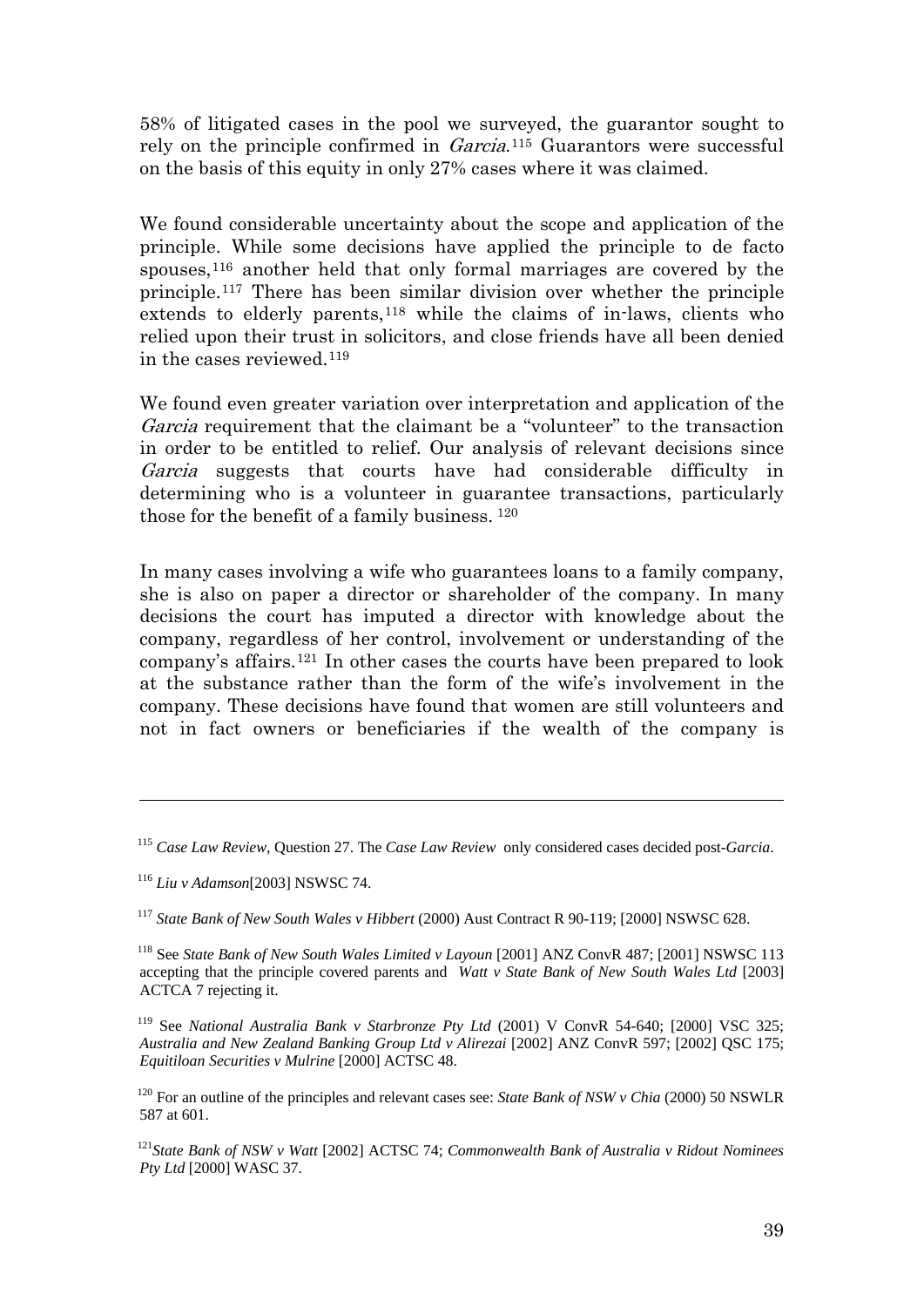controlled by the husband and any benefit comes to her as a result of his "discretion" rather than as a right.<sup>[122](#page-39-0)</sup>

If a guarantor has received benefit from the loan transaction then she is not a volunteer and the protections of *Garcia* do not apply. The difficulty facing the courts is in determining what constitutes a benefit. In some cases, Courts have assumed that a benefit for one partner in a relationship, or to a family company, necessarily translates to a benefit for the guarantor. In other cases, benefit is construed less strictly: sometimes the court considers who makes the decisions about where funds from an enterprise are directed. There is considerable uncertainty: an intangible benefit which flows through a family unit from a spousal guarantee will not necessarily undermine reliance on *Garcia* principles,<sup>[123](#page-39-1)</sup> although it has been held to in several cases.[124](#page-39-2)

The perception that banks and other lenders "always finish last" when a guarantor challenges the enforcement of a guarantee was not confirmed in our research.[125](#page-39-3) While guarantors were partially or fully successful in 35% of the litigated cases we reviewed, these case in themselves represent a very small fraction of disputed transactions. Data from the solicitor's survey confirms that in most cases the lender is largely successful in pursuing the guarantee, even in disputed transactions[.126](#page-39-4)

## Implications of this research

1

The objectives of law and policy reform in this area involve a tension between the need to protect guarantors, secure finance for small business,

<span id="page-39-0"></span><sup>122</sup> See eg, *Commonwealth Bank of Australia v Horkings* [2000] VSCA 244; *Commonwealth Bank of Australia v Khouri* [1998] VSC 128; *Armstrong v Commonwealth Bank of Australia* [2000] ANZ ConvR 470; [1999] NSWSC 588; *Cranfield Pty Ltd v Commonwealth Bank of Australia* [1998] VSC 140.

<span id="page-39-1"></span><sup>123</sup> *Bylander v Multilink* [2001] NSWCA 53. See Bryan Horrigan, "Unconscionability breaks new ground – avoiding and litigating unfair client conduct after ACCC test cases and financial services reform" (2002) 7 *Deakin Law Review* 4.

<span id="page-39-2"></span><sup>124</sup>*Commonwealth Bank v Liptak* (1998) 196 LSJS 466; *Radin v Commonwealth Bank of Australia*  [1998] FCA 1361. Susan Barkehall Thomas reviews several cases and is critical of *Radin*, see: "Garcia v National Australia Bank: Would the Real Volunteer Please Stand Up?" (1999) 14 *Journal of International Banking Law* 319.

<span id="page-39-3"></span> $125$  Mackay states "Over the last few years, most banks could be forgiven for thinking that they were unlikely to succeed in any action against them by a disgruntled borrower…..": Mackay, n 114 at 41.

<span id="page-39-4"></span><sup>126</sup> *Solicitor Survey*, Question 40: 50% of respondents reported that in the last case they acted in, the guarantor paid the debt with interest, 5% said the guarantor paid most of the debt, 9% said the guarantor was partially released from the debt and 9% said the guarantor was wholly released.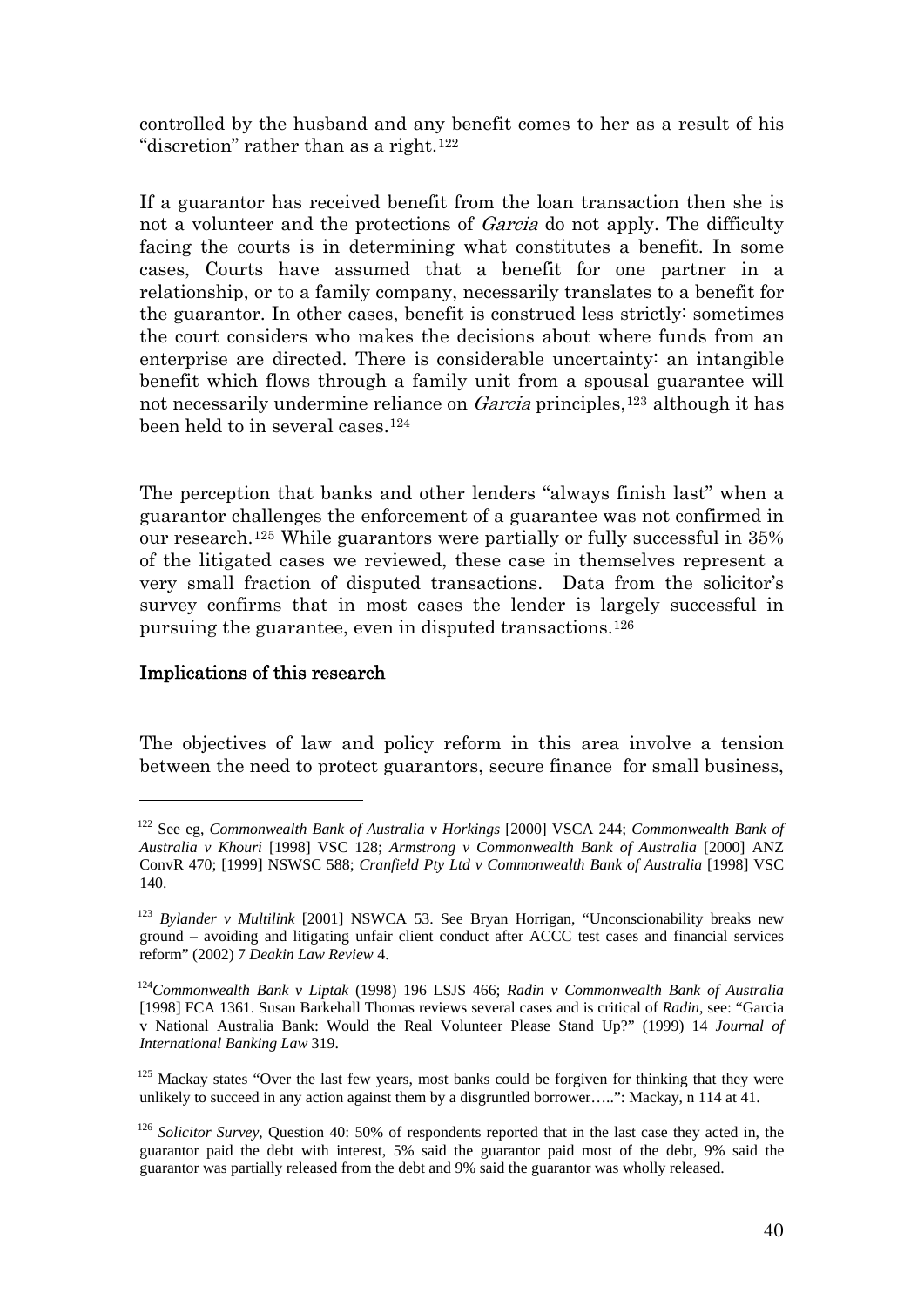and provide some measure of certainty in procedure, practice and outcome for borrowers, guarantors, lenders and legal advisers. This research does not suggest particular reform measures, but rather highlights key findings and suggests how these findings need to be considered by, and may impact upon, future developments in law and policy. Implications of this research are divided into two areas: firstly, pre-transaction conduct, and secondly, dispute resolution after a guarantee is disputed.

## Pre-transaction conduct

# Guarantors in positions of vulnerability

This research clearly indicates that women, elderly people and those from non-English speaking backgrounds are disproportionately affected by third party guarantees. This highlights the need to consider these groups as the prime demographic of guarantors, and to specifically target them in any reform or education measures.

Many guarantors we surveyed were in positions of vulnerability, either because of their emotional connection with the borrower or because of structural factors. These findings suggest that there are significant issues of power imbalance in guarantor/borrower and guarantor/lender relationships that may not necessarily be resolved by the provision of more or better information.

# Guarantor relationships and gender

While women are mostly involved as guarantors of their male partner's borrowing, the smaller number of men who are involved as guarantors tend to be the parent of the primary borrower. Women and men noted many of the same reasons for entering into the transaction, such as trust and optimism, but there were very marked differences in key areas. Women were far more likely to report that they entered the guarantee because they were pressured, scared or felt that they had no choice. Women also appear far more likely to be economically dependent upon the borrower, such that their choices are constrained.

Men's and women's experiences of guarantee transactions appear to be quite different, and any reform and education measures need to be careful to identify guarantor needs and experiences by gender.

# Informational disparity

It appears common for guarantors to sign in situations where they have little information or are mis-informed about key aspects of the transaction. Guarantors rarely have any information about the borrower's loan or about the health of the business they are supporting and so are unable to assess the risk they are taking. Such information is clearly necessary to enable even the possibility of an informed choice about the transaction.

Guarantee documentation is lengthy, complex and on occasion incomprehensible even to the legally trained. While plain language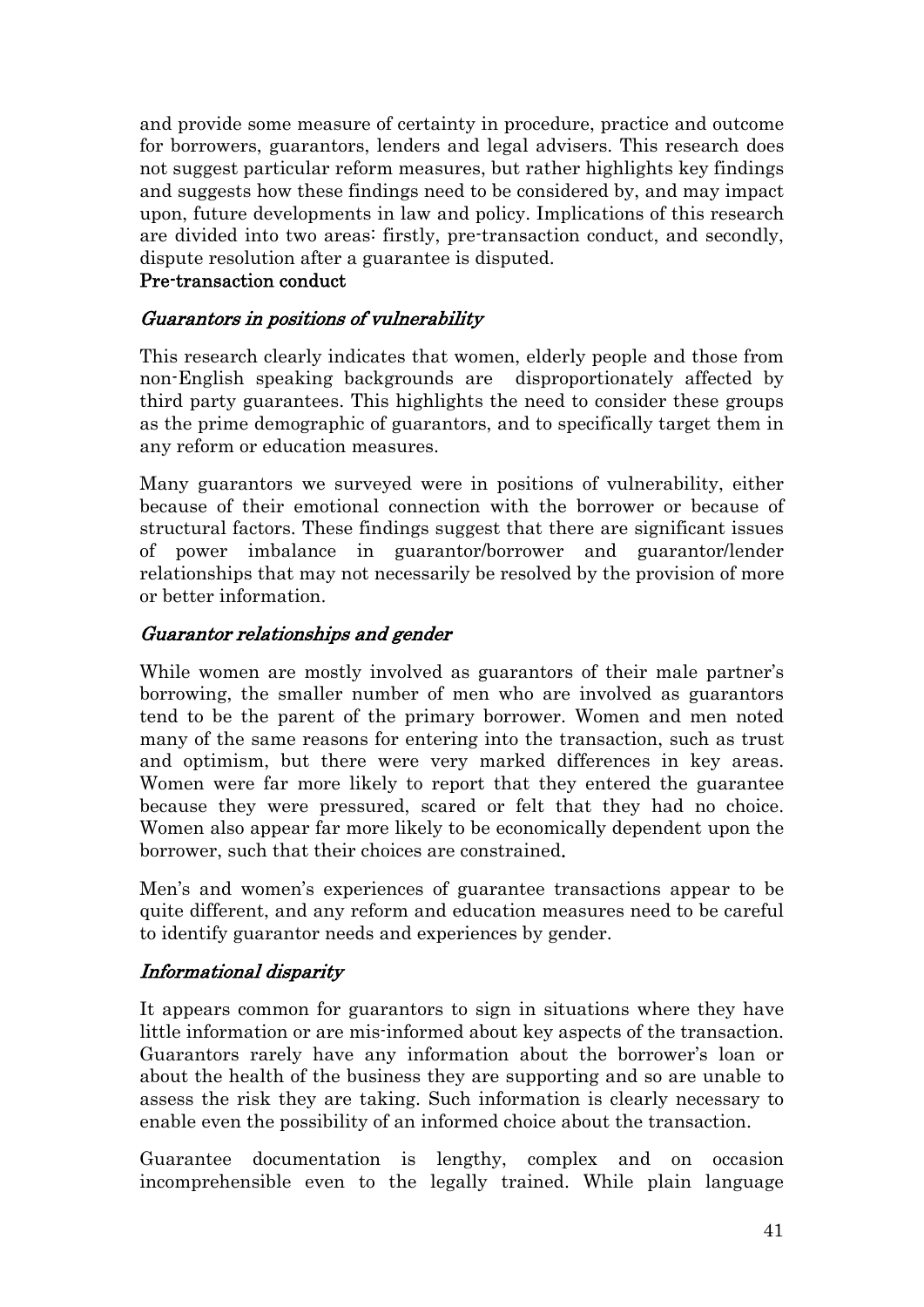documentation may not prevent guarantors from entering into improvident transactions, it would, like the provision of other information and advice, assist in giving at least the opportunity for some real choice to be exercised.

The inclusion of "All Moneys" clauses is still apparently occurring in guarantee transactions. Such clauses in and of themselves enhance the likelihood that guarantors will be placed in an ill-informed and disadvantaged position in the guarantee process.

## The circumstances of signing

It appears disturbingly common that guarantee transactions are carried out in informal surroundings and/or in the presence of the borrower. It was very common for our surveyed guarantors to have little time to consider the terms of the agreement. The guarantee transactions in our study almost always took place in the absence of adequate legal or financial advice. These factors contributed to guarantors' poor understanding of their obligations and to depriving them of an opportunity of informed choice.

These findings contradict what is understood as good practice – and commonly assumed to be typical practice - in this area. Good lender practice, as set out in lenders' own policy manuals, requires guarantors to sign at the lender's premises in formal circumstances, in the absence of the borrower and following the receipt of independent legal advice.

These findings suggest that more attention must be given to compliance with good practice in the taking of guarantees at both an industry and regulatory level. If self regulation measures do not have sufficient industry coverage or are ineffective, increased regulation should be considered.

# Legal advice

There is a sharp disparity between what courts, lenders and policy-makers understand to be the scope and content of independent legal advice and what is delivered in practice. "Independent legal advice" is in practice merely a "basic explanation" of the content of legal documents.

These findings have serious implications in terms of the development of guarantor protections, which until now, have contained a heavy focus upon independent legal advice as a cure for unfair dealing, a source of information or empowerment for the guarantor, and as a protection against lender liability. While the presence of legal advice may protect a lender from an action to set aside the transaction, such advice as it is currently typically provided does not appear to offer the guarantor very much in terms of information on the loan, advice on the transaction, or empowerment to refuse or renegotiate the terms of the transaction.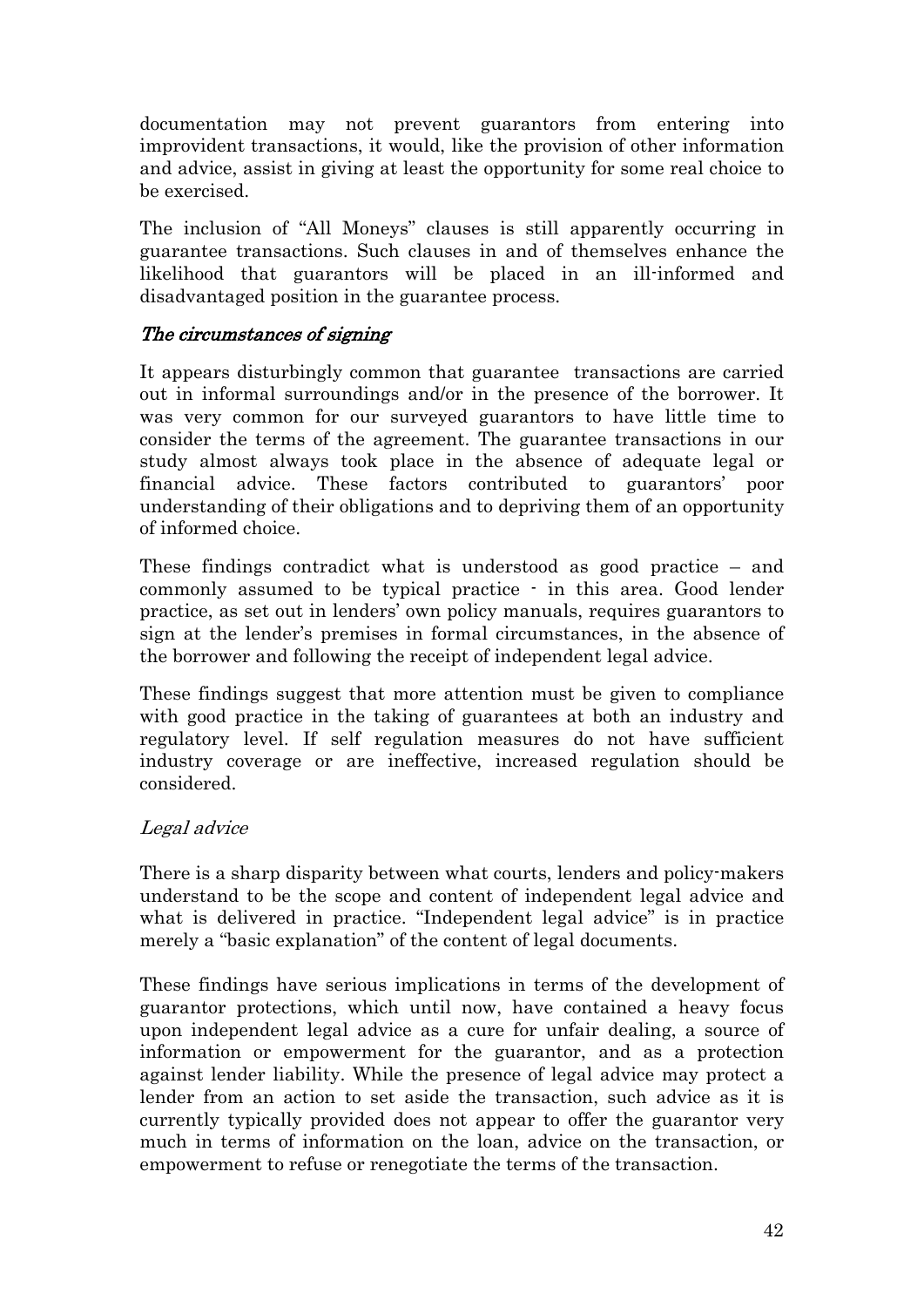# Lack of regulation

The pre-transaction conduct of the taking of guarantees still appears largely unregulated and shows little evidence of what either the finance industry or consumer advocates would regard as best, or even adequate, practice.

There appears to be a need for clear and consistent standards of conduct across the entire lender industry.

# Post-transaction disputes

## Litigation is inadequate

If there is any dispute over the guarantee transaction, the available avenues for redress are clearly inadequate. Informal and accessible dispute resolution mechanisms that currently exist are very limited in their operation and utility. Litigation, with its associated expense and complexity, still remains the principal focus of dispute resolution in this area.

Litigation is complex, protracted, expensive and often poorly conducted. Litigation is fiercely and desperately fought in many matters, and may often add considerably to the final costs even when settlement is achieved at some stage in the process.

## Costs

The inclusion of "all reasonable costs of recovery" clauses is very common in guarantee transactions. These costs are in addition to the principal sum and interest, and include legal costs and the costs of pursing the borrower and the guarantor. They can amount to many tens of thousands of dollars before litigation has even commenced. These clauses transfer a significant portion of the risk of lending – the transaction costs of recovery - from lenders to guarantors.

Such clauses act as a powerful disincentive for lenders to negotiate, to settle claims or engage in lower cost forms of dispute resolution, as their legal costs and costs of recovery are contractually borne by the guarantor and can be automatically deducted from secured assets.

## Need for certainty

The current array of common law and legislative avenues to challenge unfair transactions has contributed to the complexity of litigation.

The application of legal principles – particularly the *Contracts Review Act* and the "special equity" for wives in *Garcia* - in decided cases has been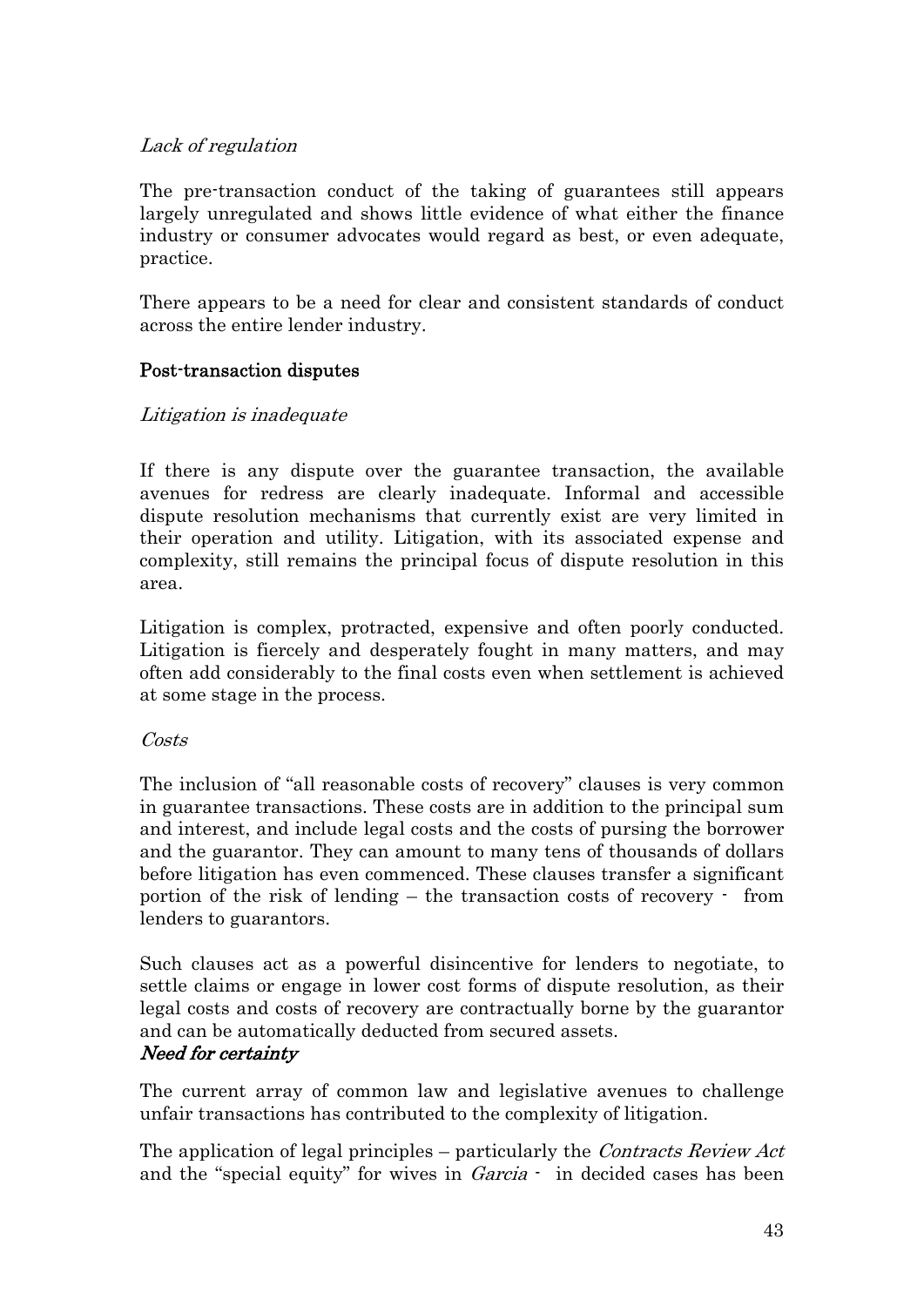inconsistent and further contributed to uncertainty. It appears that the range of legal principles are too uncertain in their application for any degree of predictability in this area.

Greater certainty in the operative law in this area could reduce litigation and provide both lenders and guarantors with a better sense of what conduct and factors will render a transaction unenforceable.

## The need for accessible dispute resolution

While many matters settle in negotiation between lawyers, there are very few structured avenues of accessible or informal dispute resolution in this area.

The industry and tribunal level dispute resolution processes that do exist are very little used. This under-use appears to be principally caused by jurisdictional limits such as low monetary limits on the value of the dispute and limited application to "consumer" rather than "business" transactions. As a large portion of guarantees are secured by residential properties and are undertaken to support small business borrowing, the jurisdictional limits of current avenues render them virtually useless.

There is a clear need for a relatively even playing field in which disputed transactions can be heard and adjudicated, in addition to avenues for mediated or negotiated settlements.

## **Conclusion**

 $\overline{a}$ 

Despite protections such as the Consumer Credit Code (in operation since 1996) and voluntary self-regulation mechanisms such as the Code of Banking Practice (in place since 1993 and widely adopted),<sup>[127](#page-43-0)</sup> guarantors continue to enter into transactions with a very poor understanding of what their obligations are. Lenders also continue to provide funds to borrowers supported by guarantees when neither the borrower nor the guarantor, upon a careful assessment, is able to repay the amount. The pretransaction conduct of the taking of guarantees still appears largely unregulated and shows little evidence of what either the finance industry or consumer advocates would regard as best, or even adequate, practice.

<span id="page-43-0"></span><sup>127</sup> *Code of Banking Practice* (1993). Banks that had adopted the Code as at August 2002 were: Adelaide Bank Limited, AMP Bank Limited, Arab Bank (Australia) Limited, Australia and New Zealand Banking Group Limited, Bank of China, Bank of Western Australia Ltd (Bankwest), Bank of Queensland Limited, Bendigo Bank Limited, Citibank Limited, Colonial State Bank, Commonwealth Bank of Australia, HSBC Bank Australia Limited, ING Mercantile Mutual Bank (Australia) Ltd, Macquarie Bank Limited, National Australia Bank Limited, Primary Industry Bank of Australia Limited, St George Bank Limited, Suncorp-Metway Limited, Westpac Banking Corporation.